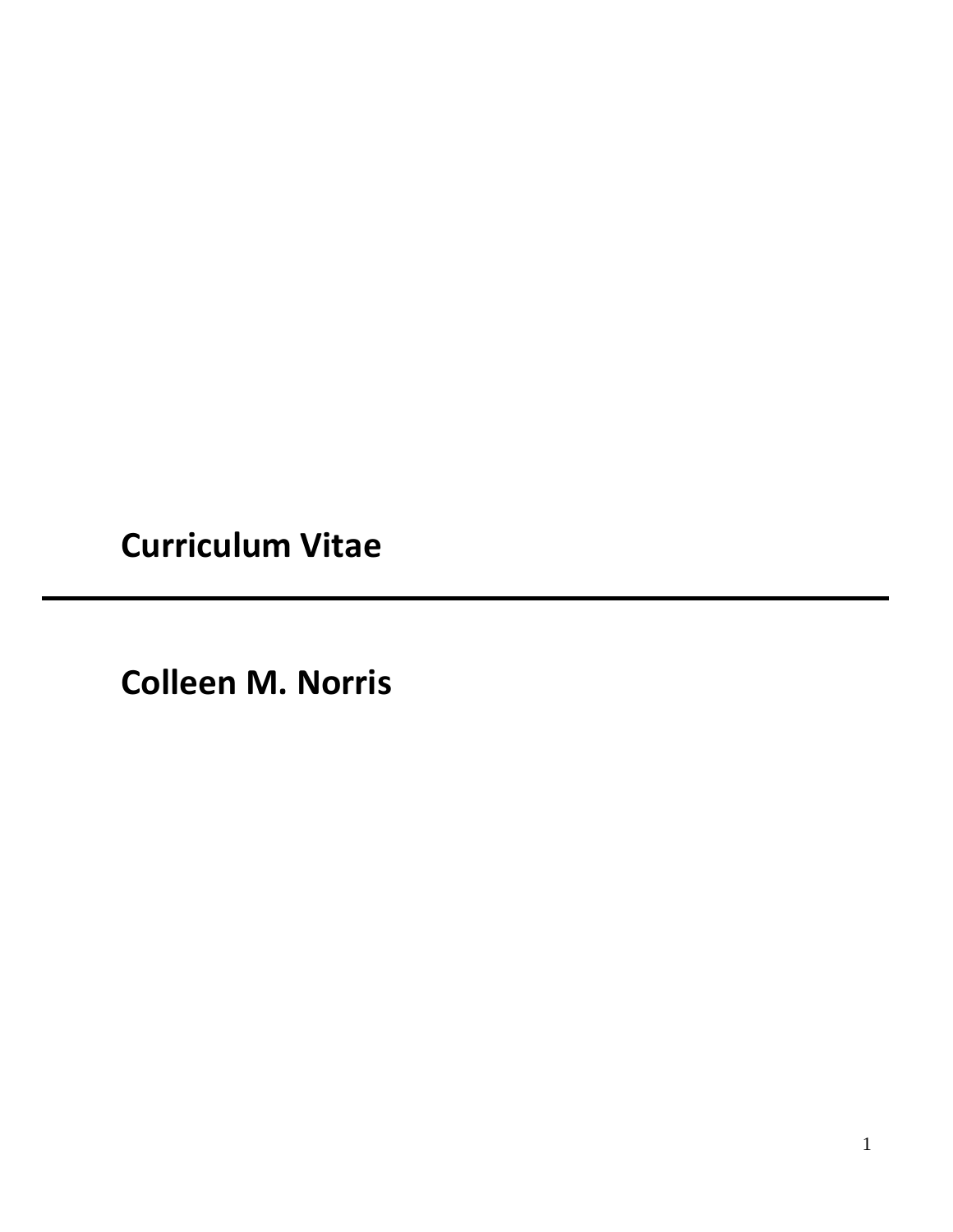#### **BIOGRAPHICAL DATA**

Name: Colleen M Norris RN, BScN, MN, PhD (Clinical Epidemiology), GNP, FAHA, FCAHS Citizenship: Canadian

**Present Position**: Associate Dean Research- Faculty of Nursing Professor, Faculty of Nursing Scientific Director, Heart Health and Stroke Strategic Clinical Network - AHS Adjunct Professor, Faculty of Medicine & Dentistry, School of Public Health Sciences

```
Institutions: University of Alberta
                Alberta Health Services
```
### **QUALIFICATIONS**

| June 2018     | <b>Graduate Nurse Practioner Certificate:</b> Nurse practitioners (NPs) are registered<br>nurses with graduate education and training in advanced clinical practice. They<br>conduct comprehensive health assessment, diagnose health conditions, and treat<br>and manage acute and chronic illness within a holistic model of care. NPs order and<br>interpret screening and diagnostic tests, perform procedures, and prescribe |
|---------------|-----------------------------------------------------------------------------------------------------------------------------------------------------------------------------------------------------------------------------------------------------------------------------------------------------------------------------------------------------------------------------------------------------------------------------------|
|               | medications and therapeutic interventions.                                                                                                                                                                                                                                                                                                                                                                                        |
| Sept 2012 -   | Scientific Director for Cardiovascular Health and Stroke Strategic Clinical Network:                                                                                                                                                                                                                                                                                                                                              |
| present       | Alberta Health Services. Working in partnership with health professionals and                                                                                                                                                                                                                                                                                                                                                     |
|               | patients to Identify, promote and advocate for evidence-based solutions to address<br>key challenges, and to improve the health and health care delivered to heart and<br>stroke patients in Alberta.                                                                                                                                                                                                                             |
| Sept 2013     | <b>Continuing Professional Education: International School of Research Impact</b>                                                                                                                                                                                                                                                                                                                                                 |
|               | Analysis, Barcelona, Spain. Putting health research into practice by measuring impact                                                                                                                                                                                                                                                                                                                                             |
|               | and demonstrating contribution to broader health, social and economic landscape in                                                                                                                                                                                                                                                                                                                                                |
|               | Alberta.                                                                                                                                                                                                                                                                                                                                                                                                                          |
| May 2012      | Continuing Professional Education: Longitudinal Data Analysis, Ohio State University,<br>Ohio                                                                                                                                                                                                                                                                                                                                     |
| May 2009      | <b>Continuing Professional Education:</b> Structural Equation Modeling, University of<br>Alberta, Edmonton AB.                                                                                                                                                                                                                                                                                                                    |
| April 2008    | <b>Continuing Professional Education: QCOR conference workshop; Propensity</b>                                                                                                                                                                                                                                                                                                                                                    |
|               | Analyses- Dr. Peter Austin. Baltimore MD                                                                                                                                                                                                                                                                                                                                                                                          |
| Aug 2006      | <b>Continuing Professional Education:</b> Measurement, Design and Analysis Methods for                                                                                                                                                                                                                                                                                                                                            |
|               | Health Outcomes Research. Harvard School of Public Health                                                                                                                                                                                                                                                                                                                                                                         |
| $2005 - 2009$ | Population Health Investigator, Alberta Heritage Foundation for Medical Research                                                                                                                                                                                                                                                                                                                                                  |
|               | Project Title: Gender and Sex differences in health related quality of life                                                                                                                                                                                                                                                                                                                                                       |
|               | outcomes in CAD: A multidimensional approach.                                                                                                                                                                                                                                                                                                                                                                                     |
| $2004 - 2009$ | <b>CIHR New Investigator, Canadian Institute of Health Research.</b>                                                                                                                                                                                                                                                                                                                                                              |
|               | Project Title: Gender Differences in Health Related Quality of Life Outcomes                                                                                                                                                                                                                                                                                                                                                      |
|               | <b>Following Treatment for Coronary Artery Disease</b>                                                                                                                                                                                                                                                                                                                                                                            |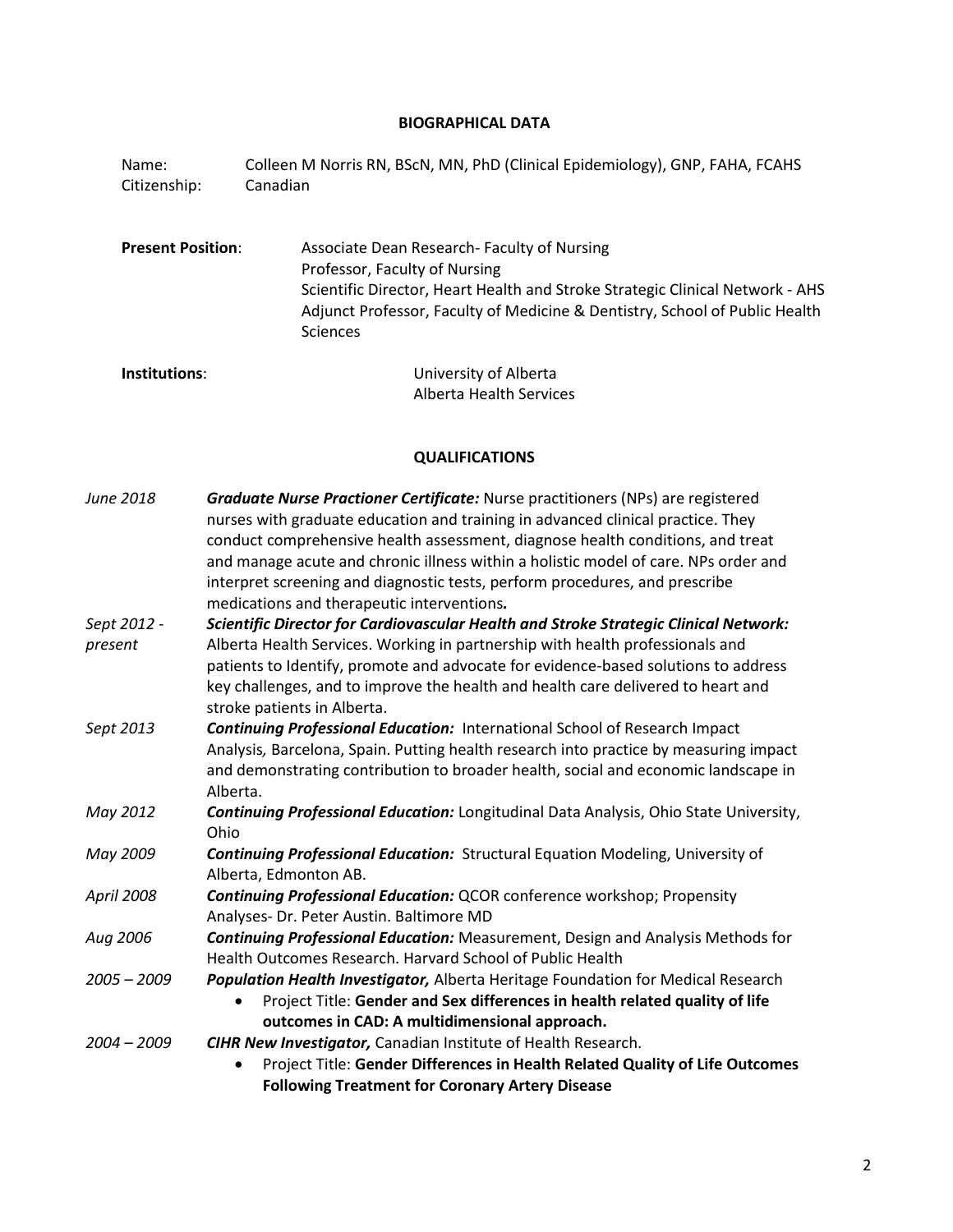| $2002 - 2003$ | Postdoctoral Research Fellow, Tomorrows Research Cardiovascular Health<br>Professionals (TORCH) University of Alberta.                                                                                                        |
|---------------|-------------------------------------------------------------------------------------------------------------------------------------------------------------------------------------------------------------------------------|
|               | Project Title: Gender Differences in Health Related Quality of Life Outcomes<br>$\bullet$<br><b>Following Treatment for Coronary Artery Disease.</b>                                                                          |
| $2002 - 2003$ | Postdoctoral Research Fellow, Canadian Cardiovascular Outcomes Research Team<br>(CCORT) University of Calgary (2002 - 2003).                                                                                                  |
|               | Project Title: Comparisons of the risk adjusted quality of life outcomes of<br>$\bullet$<br>patients in Alberta who attend/do not attend a cardiac rehabilitation<br>program following treatment for coronary artery disease. |
| 2002          | Doctorate in Epidemiology, Medical Sciences-Public Health Sciences. University of                                                                                                                                             |
|               | Alberta, Edmonton.                                                                                                                                                                                                            |
|               | Dissertation Title: Quality of Life Outcomes Following Treatment for                                                                                                                                                          |
|               | <b>Coronary Artery Disease.</b>                                                                                                                                                                                               |
|               | Awarded Epidemiology Research Award. Honors the student who has demonstrated<br>research excellence by defending their thesis and /or published peer-reviewed<br>papers in the 12-month period prior to Spring Convocation.   |
| 1998          | <b>Continuing Professional Education, Medical Outcomes Trust Conference, Workshop</b>                                                                                                                                         |
|               | on Risk Adjustment Analyses- Lisa I Iessoni. Boston Mass.,                                                                                                                                                                    |
| 1992          | <b>Master of Nursing, University of Alberta, Edmonton</b>                                                                                                                                                                     |
|               | Thesis Title: The relationship between parental value orientations and<br>$\bullet$                                                                                                                                           |
|               | parental participation in hospital care.                                                                                                                                                                                      |
| 1982          | <b>Bachelor of Science in Nursing, University of Alberta, Edmonton</b>                                                                                                                                                        |
| 1978          | Diploma in Nursing, University of Alberta School of Nursing, Edmonton                                                                                                                                                         |
|               |                                                                                                                                                                                                                               |

# **FELLOWSHIPS AND AWARDS**

| 2020                  | <b>Fellow of the Canadian Academy of Health Sciences - Fellows elected to the</b><br>Academy are well recognized by their peers nationally and internationally for<br>their contributions to the promotion of health science. They will have<br>demonstrated leadership, creativity, distinctive competencies & background, and<br>a commitment to advance academic health science. |
|-----------------------|-------------------------------------------------------------------------------------------------------------------------------------------------------------------------------------------------------------------------------------------------------------------------------------------------------------------------------------------------------------------------------------|
| 2019                  | Top 15 Canadian Nursing Faculty based on number of career citations for all<br>published journal articles                                                                                                                                                                                                                                                                           |
| 2014                  | Fellow of the American Heart Association - Recognize award members for<br>excellence, innovative and sustained contributions in the areas of scholarship,<br>Practice and/or education and volunteer service.                                                                                                                                                                       |
| 2010                  | <b>Top achievement in Health Research</b> – The Alberta Provincial Project for<br>Outcome Assessment in Heart Disease (APPROACH) -Canadian Institute of Health<br>Research (CIHR) and Canadian Medical Association Journal (CMAJ)-(Awarded to<br>Drs Ghali, Knudtson, Graham and Norris for the APPROACH Project)                                                                   |
| $2005 - 2009$         | <b>Population Health Investigator</b> - Alberta Heritage Foundation for Medical<br>Research                                                                                                                                                                                                                                                                                         |
| $2004 - 2009$<br>2002 | New Investigator Award - Canadian Institute of Health Research<br>Canadian Cardiovascular Outcomes Research Team (CCORT) - Postdoctoral<br>Fellowship                                                                                                                                                                                                                               |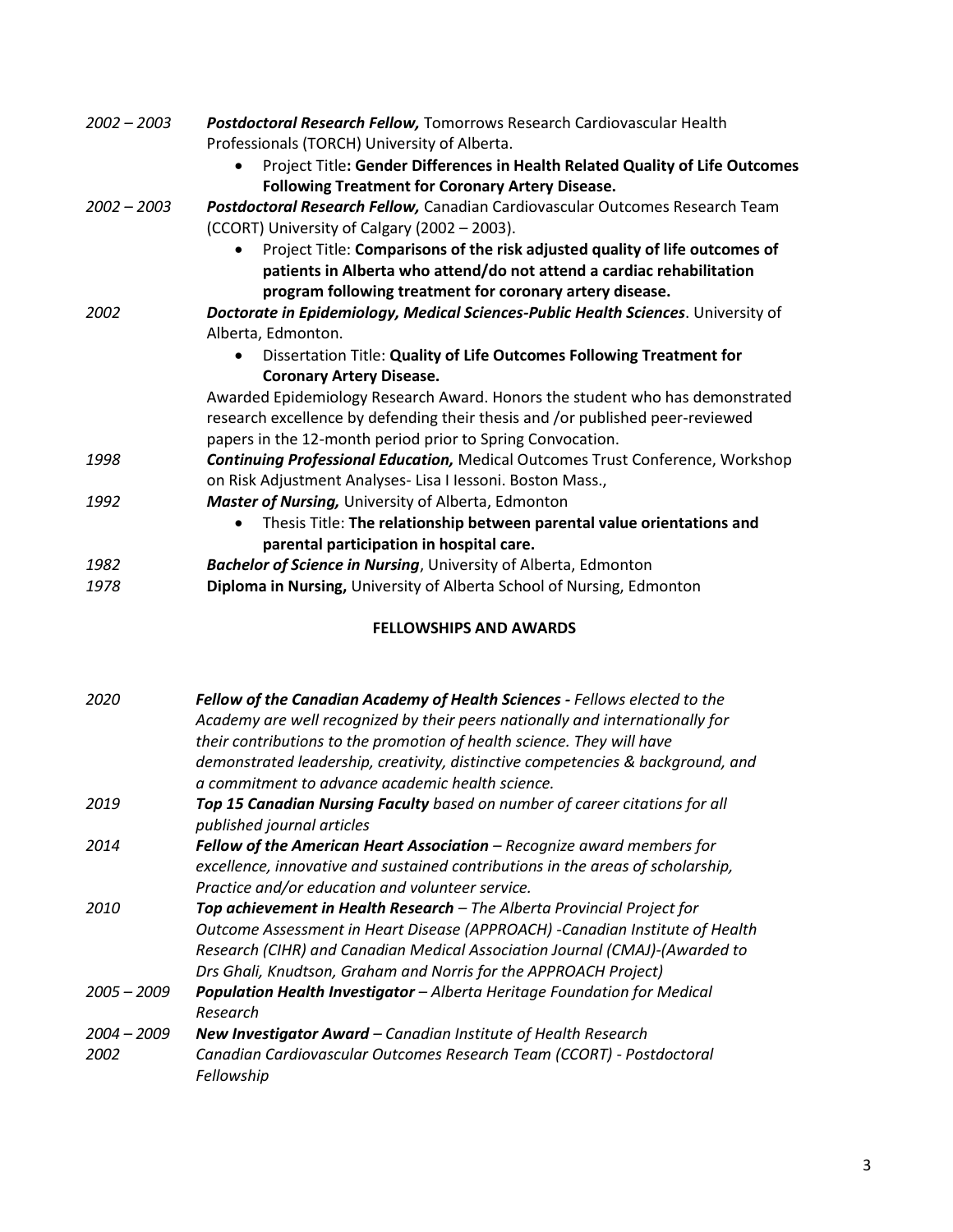- *2002 Tomorrow's Research Cardiovascular Health Professionals (TORCH) – Postdoctoral Fellowship*
- *2002 Epidemiology Program Research Award Honors Student who has demonstrated research excellence*
- *1992 Alberta Heritage Foundation for Medical Research-Thesis Support Award*
- *1990 Research Assistantship Grants in support of Masters Program*
- *1987 Department of Pediatric Nursing Book Prize*
- *1982 Kappa Alpha Theta Scholarship Award*
- **EMPLOYMENT EXPERIENCE** *1980 Health Promotion Directorate-Alberta Health Summer Student Scholarship*

| 2022- Present    | Associate Dean of Research - Faculty of Nursing                             |
|------------------|-----------------------------------------------------------------------------|
| $2012 - 2022$    | Scientific Director, Cardiovascular and Stroke Strategic Clinical Network   |
|                  | <b>Alberta Health Services</b>                                              |
| 2017 - 2018      | Graduate Nurse Practioner- AHS Clinical care -Cardiology -Mazankowski       |
|                  | Alberta Heart Institute, Geriatric Family Services - Grey Nuns Hospital     |
| $2011 - 2019$    | Associate Director of Research, Adjunct Professor - Division of CV          |
|                  | Cardiovascular Surgery, Faculty of Medicine- University of Alberta          |
| $2010$ – Present | Professor- Faculty of Nursing                                               |
| 2007 - 2009      | TORCH (Tomorrow's Research cardiovascular Health Professionals)             |
|                  | Faculty - University of Alberta                                             |
| $2006 - 2010$    | Associate Professor - Faculty of Nursing                                    |
| 2005 - Present   | Adjunct Professor- Public Health Sciences                                   |
| $2004$ – Present | Adjunct Professor – Division of Cardiovascular Surgery, Faculty of Medicine |
| 2004 - Present   | Adjunct Professor - Division of Cardiology, Faculty of Medicine             |
| $2004 - 2006$    | Assistant Professor - Faculty of Nursing                                    |
| 1995 - 2003      | Project Manager- APPROACH Project                                           |
| 1992 - 1995      | ICU Utilization/Outcomes Coordinator - University of Alberta Hospitals      |
| 1991 - 1992      | Manager - Pediatrics, University of Alberta Hospitals                       |
| 1988 – 1991      | Clinical Manger - Pediatrics, Grey Nuns Hospital                            |
| 1984 – 1988      | Instructor - Royal Alexandra Hospital School of Nursing                     |
| 1978 - 1984      | Staff Nurse - Neonatal Intensive Care, Adult Intensive Care, Emergency      |
|                  | Department, Victorian Order of Nurses                                       |

### **PROFESSIONAL AFFILIATIONS**

Fellow- Canadian Academy of Health Sciences

- Member *–* Canadian Cardiovascular Society
- Fellow *–* American Heart Association

Member *–* International Society for Quality of Life Research

- Member *–* Canadian Council of Cardiovascular Nurses
- Member *–* International Epidemiological Association
- Member *–* Sigma Theta Tau International- Mu Sigma Chapter
- Member *–* Alberta Association of Registered Nurses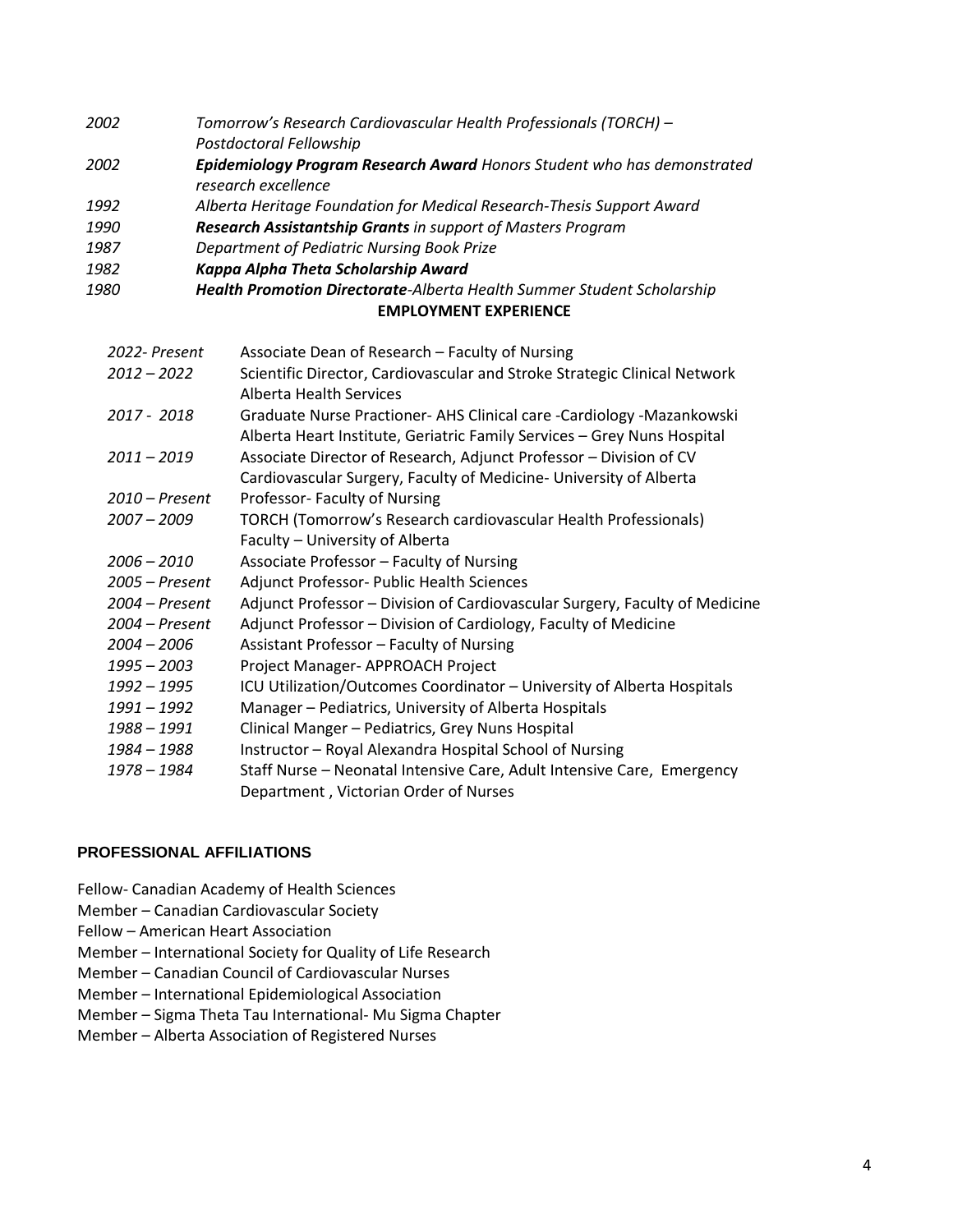## **SERVICE: COMMUNITY/PROFESSIONAL ACTIVITIES**

| 2020- present          | Reviewer CIHR Sex and Gender-Based Analysis in Scientific Abstract or<br>Presentation                                             |
|------------------------|-----------------------------------------------------------------------------------------------------------------------------------|
| 2019 - present         | Scientific Officer - Clinical Investigations Committee CIHR                                                                       |
| 2019-2020              | Scientific Officer - CIHR Women's Health Trainee Awards                                                                           |
| $2018$ – present       | Chair, Health Systems and Policy Working Group, Canadian Women's Heart<br><b>Health Alliance</b>                                  |
| $2018$ – present       | Presidents Council Evaluation Committee, Representative on Faculty of<br><b>Engineering Faculty Evaluation Committee</b>          |
| $2016$ – present       | Steering Committee Member, Canadian Women's Heart Health Research, Heart<br>and Stroke Canada                                     |
| $2016 - 2019$          | Committee Member, Faculty Evaluation Committee, Faculty of Nursing                                                                |
| $2015 - present$       | Committee Member, Heart & Stroke Foundation of Canada                                                                             |
| Jan - June 2015        | Committee HREB oversight                                                                                                          |
| $2014$ – present       | Committee Member, CIHR Gender, Sex & Health Committee                                                                             |
| 2014                   | Chair, Nursing Forum, American Heart Association Quality of Care and Outcomes<br><b>Research Scientific Sessions</b>              |
| $2013$ – present       | Committee member, Quality of Care and Outcomes American Heart Association<br>Research Scientific Sessions Planning Committee      |
| $2012$ – present       | The University of Alberta Grant Assist Program (Health) feedback processes for<br>applicants. The CIHR Feedback Debrief           |
| $2012 - 2016$          | Committee Member, Manitoba Research Council, Team and Cluster Grant<br>Committee                                                  |
| $2012 - 2015$          | Committee Member, National Quality Indicators Cardiac                                                                             |
|                        | Rehabilitation/Secondary Prevention Chapter Working Group                                                                         |
| $2011$ – present       | Committee Member, CIHR, Catalyst Grant: Clinical Interventions for<br>Cardiovascular Disease                                      |
| $2011 - 2015$          | Chair, Clinical Special Interest Group, International Society for Quality of Life                                                 |
| 2010 - Dec 2012        | Committee Chair, Canadian Cardiovascular Rehabilitation Registry Committee                                                        |
| $2010 - 2013$          | Committee Member, Saskatchewan Health Research Group Grant Program                                                                |
| <b>March 2010</b>      | Committee Member, National Roundtable on Clinical Interventions in                                                                |
|                        | Cardiovascular Disease: Enhancing Effectiveness, CIHR Institute of Gender and<br>Health                                           |
| $2010 - 2012$          | Committee Member, Research Leadership Council for the Mazankowski Alberta<br>Heart Institute                                      |
| Oct 2009 - Feb<br>2010 | Committee Member, Saskatchewan Health Research Group Grant Program                                                                |
| Sept 2009              | Committee Member/Internal Reviewer, CIHR Prevention of Cardiovascular &                                                           |
|                        | Respiratory Diseases Peer Review Committee                                                                                        |
| Jan 2009               | Committee Member, CIHR Institute of Gender and Health Strategic Planning<br>Committee                                             |
| May 2009               | Committee Member, Heart and Stroke Foundation of Ontario, Clinical Scientist<br>Panel                                             |
| $2008 - present$       | Committee Member, Heart and Stroke Foundation of Canada, Peer review panel                                                        |
| Apr & May 2008         | Committee Member, American Heart Association, Peer review panel for the<br>establishment of 3 Health Outcomes Centers, Detroit MI |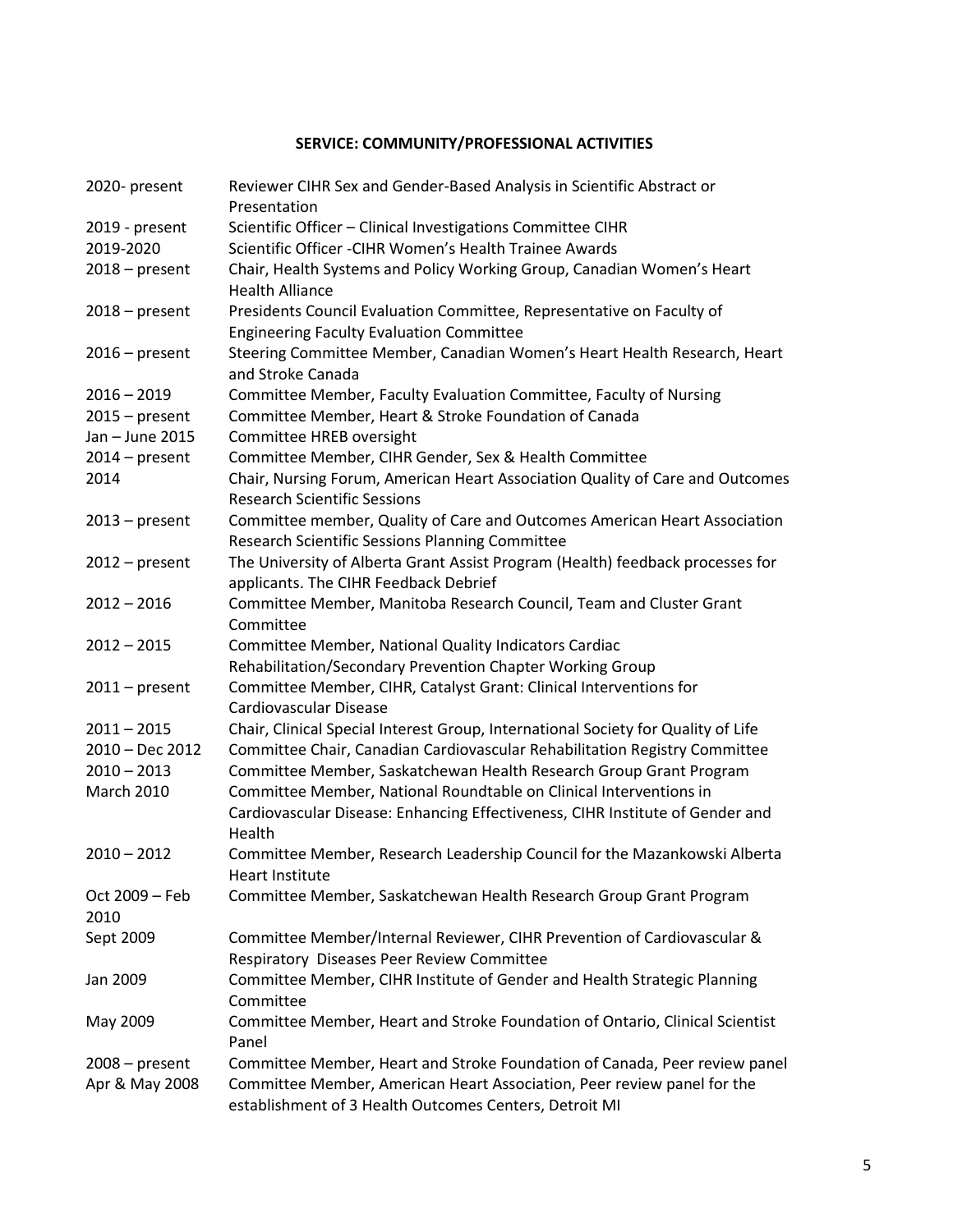| $2008 - 2013$    | Committee Member, Health Research Ethics Board, Panel B                      |
|------------------|------------------------------------------------------------------------------|
| $2007 - 2009$    | Committee Member, Mazankowski Alberta Heart Institute, Research Strategic    |
|                  | <b>Planning Committee</b>                                                    |
| Nov & Dec 2005   | Search and Selection Committee, Scientific Director, Alberta Heart Institute |
| $2005 - 2007$    | Committee Member, Alberta Heritage Foundation for Medical Research, Summer   |
|                  | <b>Studentship Committee</b>                                                 |
| Nov 2004         | Small Group Leader, 2nd Annual Putting Evidence into Practice Workshop,      |
|                  | Edmonton, AB                                                                 |
| $2004 - present$ | Committee Member, Planning, Abstract Reviewer, Session Chair, Annual Cardiac |
|                  | Sciences Research Day                                                        |
|                  |                                                                              |

APPROACH Alberta Provincial Project for Outcome Assessment In Coronary Heart Disease) Investigator ACHORD (Alliance for Canadian Health Outcomes Research in Diabetes)aInvestigator CCORT –Canadian Cardiovascular Outcomes Research Team Investigator GENESIS (Gender and Sex Determinants of Cardiovascular Disease: From Bench to Beyond) Investigator

#### **INTERNAL REVIEWER**

| 2019             | CIHR Distinguish Lecturer Award 2019 reviewer                          |
|------------------|------------------------------------------------------------------------|
| 2018-present     | CIHR Clinical Investigations-Cardiovascular - Project Grant Program    |
| 2016             | CIHR 1st Live pilot                                                    |
| 2015             | CIHR Gender and Health Committee, Open Grants Competition              |
| 2015-present     | QCOR Annual Conference, American Heart Association-abstract reviewer   |
| 2014             | Manitoba Health Council- Cluster and Team Grant Program                |
| Feb 2010         | Saskatchewan Health Research - Fellowship Program                      |
| Sept 2009        | Saskatchewan Health Research Group Grant Program                       |
| Aug - Nov 2009   | CIHR Prevention of Cardiovascular & Respiratory Diseases Grant Program |
| $2009 - 2010$    | Heart and Stroke Foundation of Ontario, Clinician Scientist Award      |
| $2008 - 2018$    | Heart and Stroke Foundation of Canada, Panel 1A                        |
| 2007             | CIHR, Health Services and Policy Research (French application)         |
| $2004 - 2008$    | GENESIS Fellowships/studentship                                        |
| $2004 - 2008$    | AHFMR summer studentship                                               |
| $2004 - 2006$    | CCORT studentship/fellowship                                           |
| $2004 - present$ | Cardiovascular Sciences Research Day                                   |
| $2003 - 2007$    | <b>Heart and Stroke Foundation</b>                                     |
|                  | <b>CIHR Randomized Controlled Trial Program</b>                        |
| $2005 - 2006$    | CIHR Randomized Controlled Trial Program-External Reviewer             |
| $2003 - 2007$    | Heart and Stroke Foundation-External Reviewer                          |

### **RESEARCH FUNDING HISTORY**

CIHR COVID Rapid Response Fund. Systematic implementation and impact evaluation of data-driven cardiac surgery triaging tools to optimize operational efficiency and enhance patient outcomes during the COVID-19 pandemic and beyond.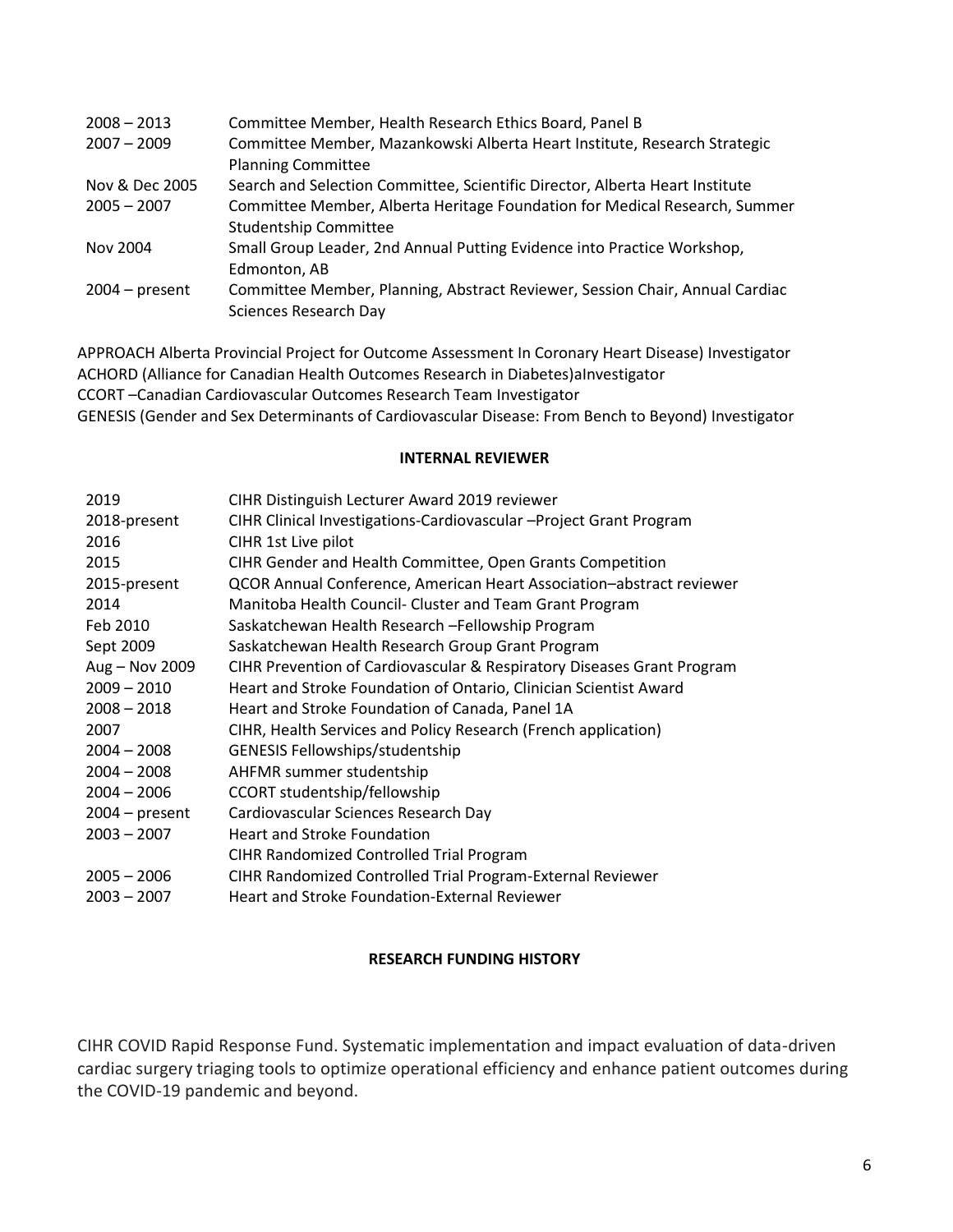**PI:** Louise Sun. **Co-Investigators:** Ian Graham, Michelle Graham, Marc Ruel, Sean van Diepen. **Knowledge users**: Roni Atoui, Stephen Fremes, Paul Fedak, Andre Lamy, Jayan Nagendran, Dave Nagpal, Colleen Norris, Maral Ouzounian, Subodh Verma. **Collaborators**: Cathy Cattarazza, Charles Cutrara, Stacy O'Blenes, Igo Ribeiro, Shelly Vallaire. CIHR \$500,000 over 2 years. March 2022-March 2024

IMPROVE- Virtual HEALTH (Healthy Eating Active Living through Technology @ Home) 4 Moms April 2021 – March 2024: \$572,185

PI: Nerenberg KA

Co-Investigators: Beck A, Chawla S, Duffett-Leger L, Eckert B, Gagliardi A, Martin E, Metcalfe A, Norris C, Saunders C, Sherifali D, Tomfohr-Madsen L

Collaborators: Brar S, Cooper S, C Eastwood, Grinman M, Hamilton D, Mamas M, Lindsay P, Pederson A, Reimche L, Tsigas E, Valaire S.

**Funding Title:** Intersectionality and Heart Failure Care

**PI:** Saleema Allana PhD Candidate

**Team Members (Canada):** Colleen Norris (Supervisor) , Alex Clark, Heather Ross, Sonia Anand, Olena Hankivsky, Jillianne Code, Robert McKelvie, Ryan Davey, Justin Ezekowitz

**Team Members (International):** Debra Moser, Billy Caceres

**Funding Source :** Faculty Development Research Fund, Western University **Amount:** CAD \$ 6,000

Project Grant: Gendered Social Determinants of Health and Adverse Clinical Outcomes in Atrial Fibrillation

**Principal Applicant: Pilote, Louise/ Norris, Colleen /Raparelli Valeria**  Co-Applicant: Abrahamowicz m, Proietti M, Atzema C, Azizi Z, Dev, R, Lip G Funding Sources: **CIHR** \$182,836 Can Dollars - April 2021-March 2023

The Alberta Post-COVID Follow-up Study

Nominated Principal Investigator: **Norris CM** 

**Co-Principal Investigator**: Bakel J, Ho C, O'Connell P.

Funding Sources: **Alberta Health- Government of Alberta** Total Funding: \$500,000.00 Can dollars May 2021-May 2022.

Project Grant: Unsupervised Machine Learning to Improve Patient-Reported Outcomes Measures Nominated Principal Investigator: T Sajobi

**Co-Investigator**: L. Lix, E Bohm, R. Sawatzky, N. Mayo, V. Sebille, L. Nielsen, **CM. Norris**, J.Liu, R.Sanusi Funding Sources: **CIHR Project Grant** Total Funding: \$367,200; Sept 2020 – AUG 2023 (Canadian dollar) Funding Competitive?: Yes

CIHR COVID-19 Rapid Research: *Family Carers and COVID- 19 A Rapid Integrated Mixed Method Systematic Review*

Principal Applicants: Parry M, Peter E. *Co-Applicants:* Beleno R, Nickerson N, Warkentin K, Bickerstaff J, McCarthy J, Arain I, Baiden D, Baxter P, Betini R, Bjørnnes AK, Burnside H, Duong M, Harrington M, Hemani S, **Norris C,** Nylen-Eriksen M, Pilote L. *Collaborators:* Mohammed S, Canadian Home Care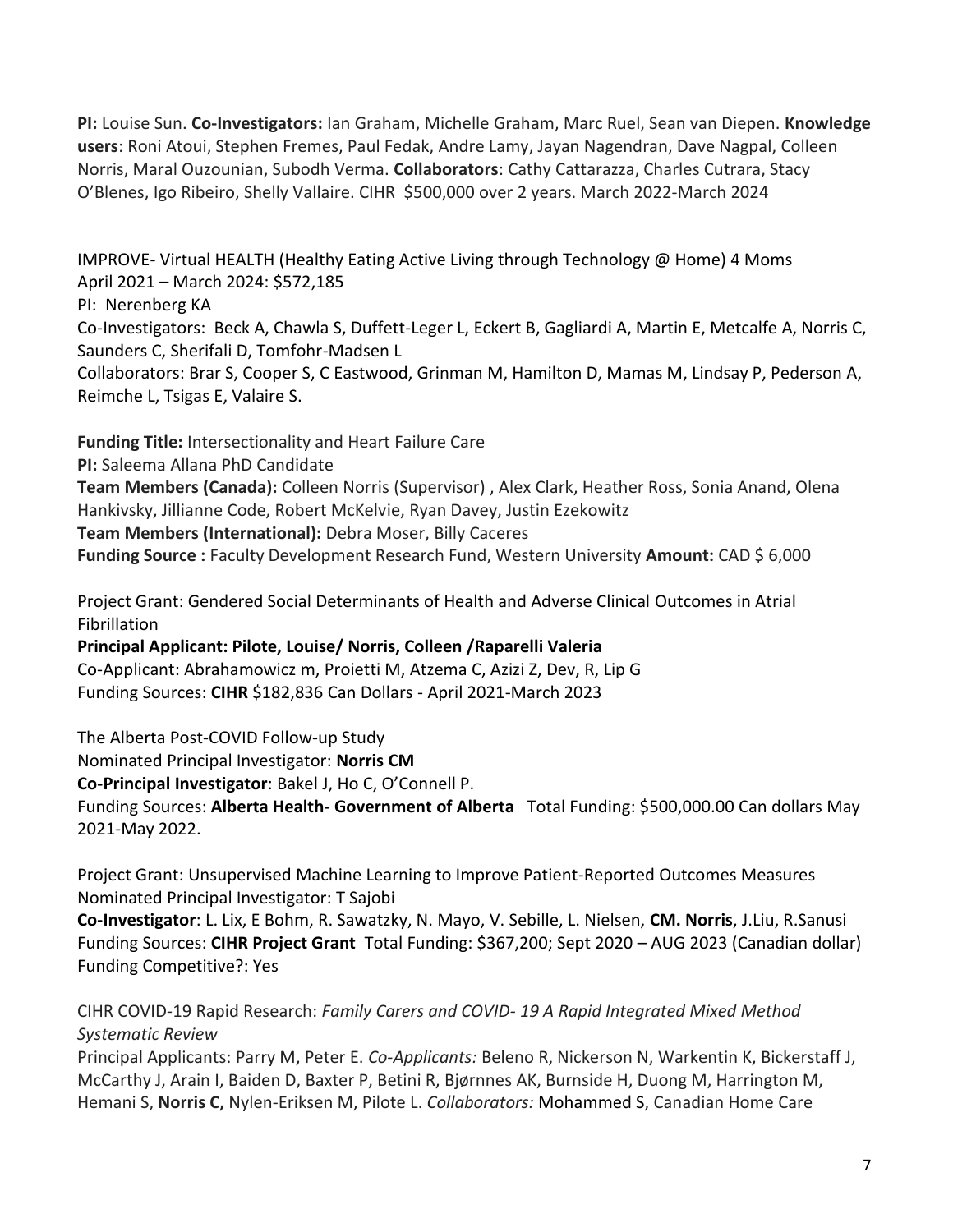Association and its affiliate Carers Canada, Mental Health Commission of Canada, Family Caregivers of British Columbia, Caregivers Alberta, Caregivers Nova Scotia Association, Canadian Cancer Society. Unpaid Caregivers and COVID-19: An Explanatory Sequential Mixed Methods Study. Canadian Institutes of Health Research Operating Grant: COVID-19 Mental Health & Substance Use Service Needs and Delivery (\$200,000).

Project Grant: Empowering food insecure Albertans to manage their diabetes through a subsidized healthy food prescription program

Nominated Principal Investigator: Olstad DL

**Co-Investigator**: Chan C, Popeski N, O'Connell P, Cabaj J, Crowshoe C, Tyminski S, Spady M, Spice R, Braun T, Lewanczuk R, Basualdo-Hammond C, Hards L, Zimmerman G, Berkowitz S, Edwards A, Oster R, Williams K, **Norris CM**, Seidel J, L'Abbe M, Nejatinamini S, McBrien K, Raine K, White L, Williamson T.,

Funding Sources: **Alberta Innovates and Alberta Health Services, Partnership for Research and Innovation in the Health System** Total Funding: \$1,480,211; Apr 2020 – Mar 2023 (Canadian dollar) Funding Competitive?: Yes

Project Grant: Pregnancy Complications and Long-Term Risk of Cardiovascular Disease Principal Applicant: Kaul Padma/Boyd Heather

**Co-Applicant: Norris CM,** Davidge S, Thilaganathan B, Yeun Laiwah R, Ospina M, Sia W. Funding Sources: CIHR 2019/9-2022/9 Canadian Institutes of Health Research Total Funding: \$470,475 (Canadian dollar) Funding Competitive?: Yes

Catalyst Grant: CIHR **Principal Applicant: Sajobi,Tolulope,/Norris Colleen**  Co-Applicant: Carid J, James M, Ghali W, Knudtson M, Sawatsky R,Graham M, Parrilla Lopez M, Wilton S, Har B, Pearson W. Funding Sources: CIHR 2019/9-2021/9 Canadian Institutes of Health Research Total Funding: \$100,000 (Canadian dollar) Funding Competitive?: Yes

Team Grant: GENDER-NET Plus ERA-Net Cofund: Promoting gender equality in H2020 **Principal Applicant: Norris, Colleen/Pilote, Louise/Raparelli Valeria**  Co-Applicant: Humphries, Karin; Parry, Monica; Fishman, Jennifer (Canada); Kublickiene K (Sweden); Kautzky-Willer, A (Austria); Herrero, MT (Spain); Patrikios I (Cyprus) Funding Sources: CIHR 2019/3 - 2022/3 Canadian Institutes of Health Research and ERA countries Total Funding: \$406,500.00 (Canadian dollar)-CIHR \$1,143,993.02 (Canadian Dollars -782,741 Euros from 5 collaborative countries) Funding Competitive?: Yes

Relaxation inducing intergrative therapies in critical care: A survey of Canadian Critical care nurses'practices, knowledge and views Principal Applicant: Papathanasoglou, Elisavet **Co-Applicant: Norris, Colleen**  Funding Sources: Endowment Fund for the Future: Support for the Advancement of Scholarship (EFF SAS) research fund Total Funding: 10,000.00 (Canadian dollar)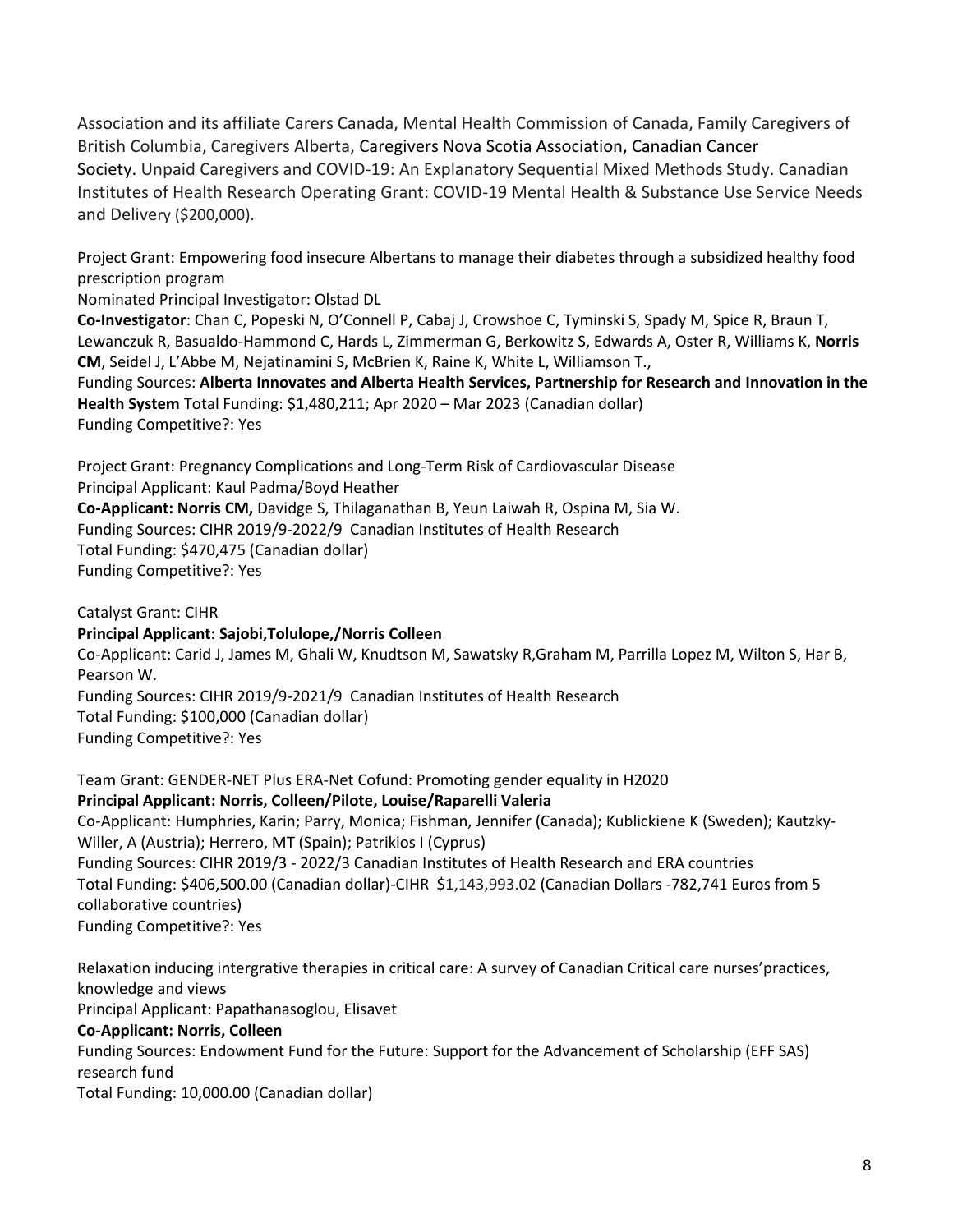Funding Competitive?: Yes

hs cTn – Optimizing the Diagnosis of Acute Myocardial Infarction/Injury in Women (CODE-MI) Principal Applicant: Humphries, Karin **Co-Applicant/ALBERTA Lead: Norris, Colleen**  Funding Sources: 2018/7 - 2023/6 Canadian Institutes of Health Research (CIHR) Project Grant Total Funding: 1,656,226 (Canadian dollar) Funding Competitive?: Yes

E-Health Innovation to Support Shared Decision-Making for Acute Coronary Syndrome **Principal Applicant: Norris, Colleen** Funding Sources: 2018/3 - 2020/3 Canadian Institutes of Health Research (CIHR) Project Grant Total Funding: 100,000 (Canadian dollar) Funding Competitive?: Yes

GENDER-Net Meeting/Dissemination grant **Principal Applicant: Norris, Colleen** Funding Sources: 2018/5 - 2019/5 Canadian Institutes of Health Research (CIHR) Meeting Dissemination grant Total Funding: 10,000 (Canadian dollar) Funding Competitive?: Yes

Strategic Clinical Network-Scientific Director Operating Grant **Principal Applicant: Norris, Colleen** Funding Sources: 2017/9 - 2022/9 Alberta Health Services (AHS) Strategic Clinical Networks Research Total Funding: 250,000 (Canadian dollar) Funding Competitive?: Yes

The BedMed Inititative - Making better use of existing therapeutics. Principal Investigator: Garrison, Scott **Co Applicant: Norris, Colleen** Funding Sources: 2016/6 - 2021/6 Canadian Institutes of Health Research (CIHR) SPOR innovative clinical trial multi-year grant Total Funding: 1,420,736 (Canadian dollar) Funding Competitive?: Yes

Development and Usability Testing of HEARTPA#N: An Integrated Smartphone and Web-Based Intervention for Women with Cardiac Pain. **Co-investigator: Norris, CM** Principal Applicant: Clarke H,; Parry M Funding Sources: 2018/6 - 2021/5 Canadian Institutes of Health Research (CIHR) project grant Total Funding: 740,000 (Canadian dollar) Funding Competitive?: Yes

Enhancing Clinical Decision Support for Prevention of Contrast-induced Acute Kidney Injury in Cardiac Catheterization. **Co-applicant: Norris CM**

Funding Sources: 2016/3 - 2019/3 Alberta Innovates- Health Solutions PRIHS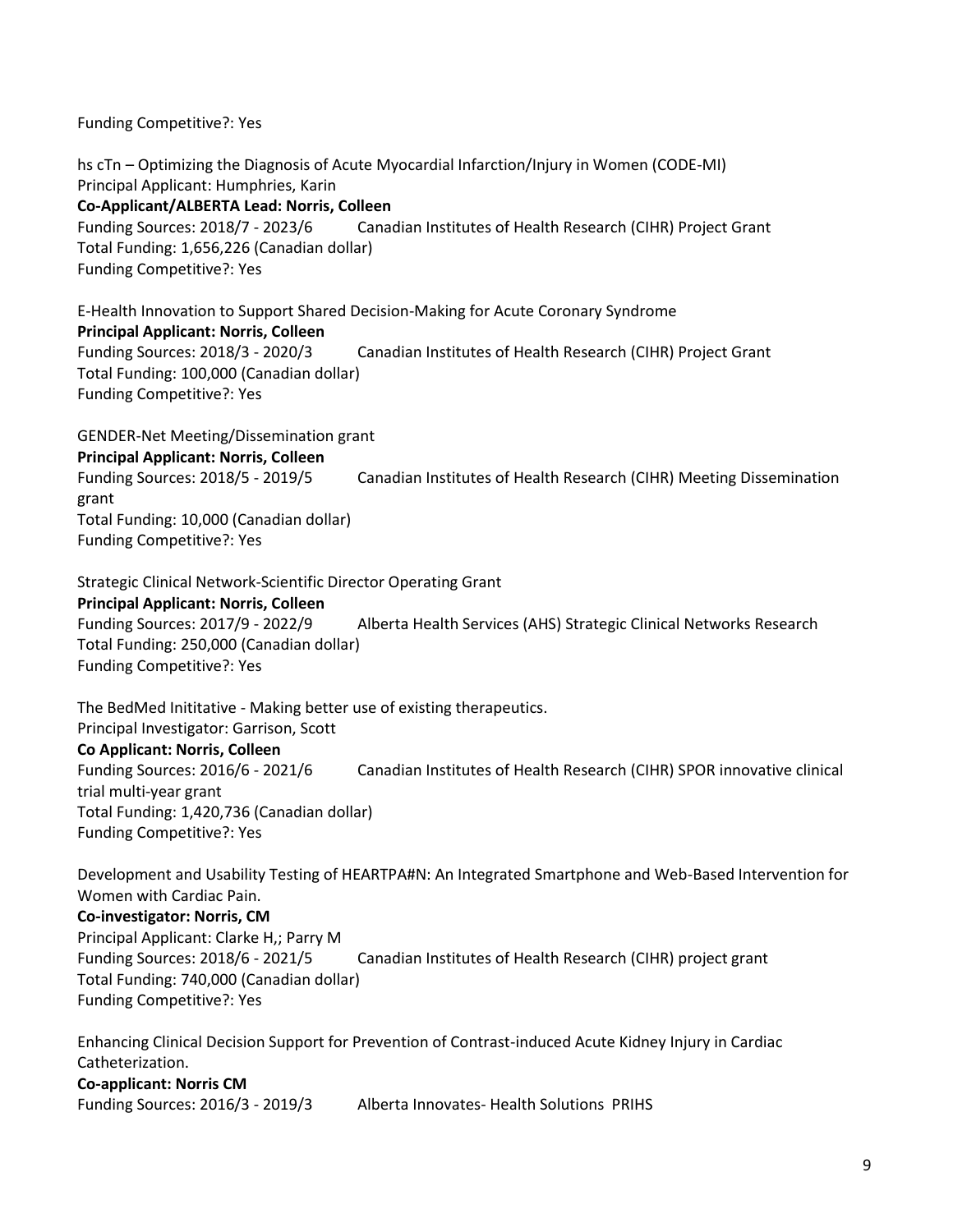Total Funding: 749,667 (Canadian dollar) Funding Competitive?: Yes

Towards Precision Cardiovascular Medicine: Integration of Patient-Reported Outcomes in Prognostic Tools Development for the Management of Acute Coronary Syndrome Funding Sources: 2018/9 - 2020/9 Canadian Institutes of Health Research (CIHR) Project Scheme Total Funding: 191,251 (Canadian dollar) Funding Competitive?: Yes

Affective heart disease and physical activity messages for women **Co-applicant: Norris CM; Oliphant, T** Principal Applicant: Berry T Funding Sources: 2018/6 - 2021/1 Canadian Institutes of Health Research (CIHR) Project Grant Total Funding: 110,000 (Canadian dollar) Funding Competitive?: Yes

Quality Improvement and Clinical Research (QuICR- Team Stroke Alberta) Funding Sources: 2014/5 - 2019/6 Alberta Innovates- Health Solutions CRIO **Co-applicant: Norris CM** Total Funding: 4,998,342 (Canadian dollar) Funding Competitive?: Yes

Coronary Revascularization: a Tool for Evidence-based Individualized, Shared decision Making (CR-DECIDE) **Principal Applicant: Norris, Colleen** Funding Sources: 2015/6 - 2019/6 Canadian Institutes of Health Research (CIHR) Operating Grant Total Funding: 447,569 (Canadian dollar) Funding Competitive?: Yes

Preventable Acute Care Spending Among High System Users Funding Sources: 2018/5 - 2019/5 Canadian Institutes of Health Research (CIHR) Secondary Data Analysis **Co-applicant: Norris CM** Total Funding: 69,000 (Canadian dollar) Funding Competitive?: Yes

Heart disease messages for women: information behaviour and effects on attitudes. **Co-applicant: Norris CM, Oliphant, T** Principal Applicant: Berry T Funding Sources: 2016/6 - 2018/6 Women and Children's Health Research Institute (WCHRI) Research Grant Total Funding: 49,951 (Canadian dollar) Funding Competitive?: Yes

The BedMed Initiative Making Better use of Existing Therapeutics. **Co-applicant: Norris CM** Funding Sources: 2016/3 - 2019/3 Alberta Innovates- Health Solutions PRIHS Total Funding: 800,000 (Canadian dollar) Funding Competitive?: Yes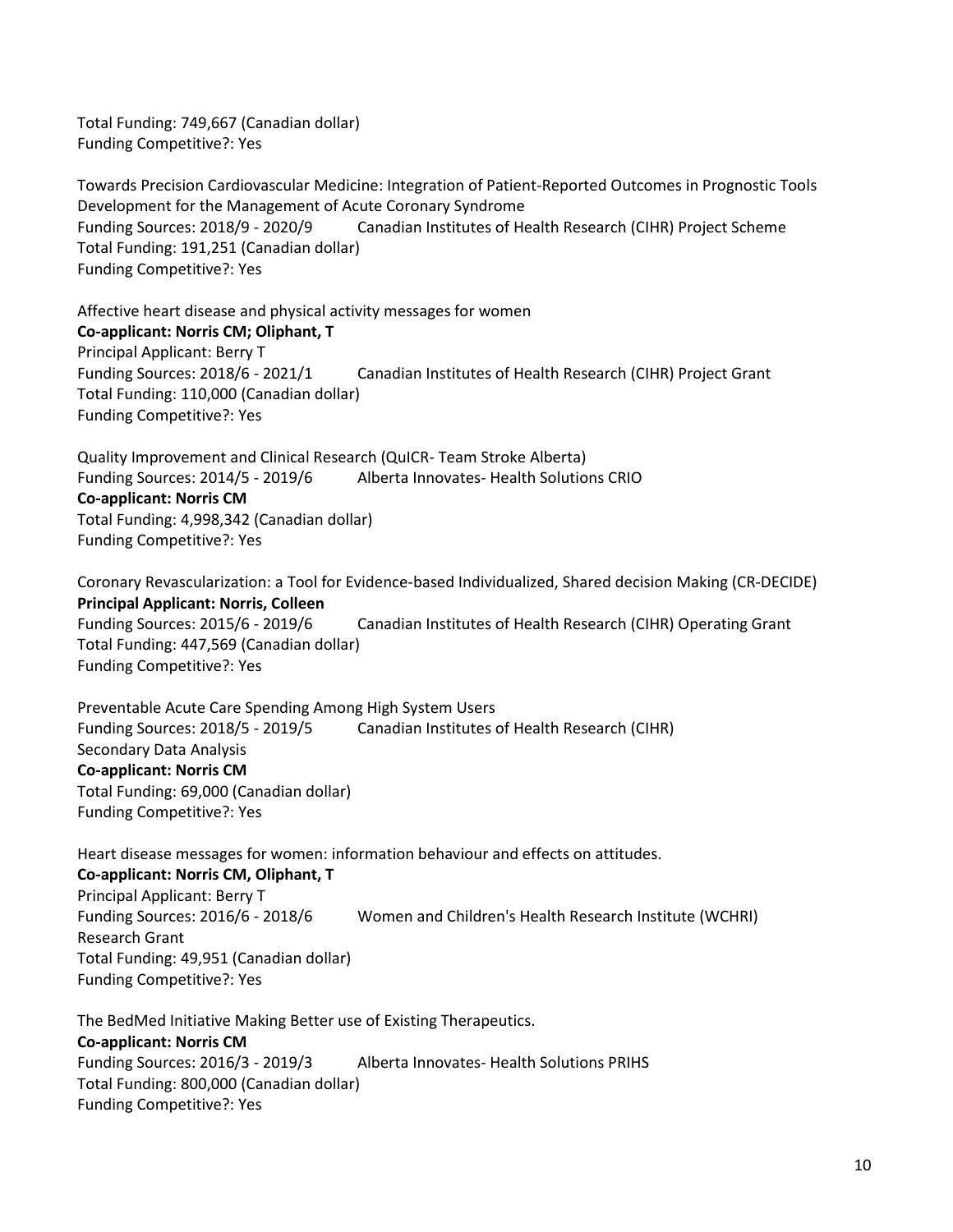2017- Practice-Based Research Challenge Principal Applicant: Norris CM Funding Sources: 2017/1 - 2019/3 Alberta Health Services (AHS) Strategic Clinical Networks Research Total Funding: 30,000 (Canadian dollar) Funding Competitive?: Yes

2017 CVHS mini grant competition Principal Applicant: Norris CM Funding Sources: 2017/1 - 2019/3 Alberta Health Services (AHS) Strategic Clinical Networks Research Total Funding: 30,000 (Canadian dollar) Funding Competitive?: Yes

Implementation of Blood pressure telemonitoring and case management after a cerebrovascular event. Principal Investigator: Padwal, Raj Funding Sources: 2017/1 - 2019/3 Alberta Innovates- Health Solutions Accelerating Innovations into Care (AICE) Total Funding: 299,948 (Canadian dollar) Funding Competitive?: Yes

Relaxation for critically ill patient outcomes and stress-coping enhancement (REPOSE): Clinical Trial of an Integrative Intervention to improve critically ill patients' delirium and related outcomes. Principal Investigator: Papathanasoglou, Elisavet Funding Sources: 2016/7 - 2018/7 Canadian Institutes of Health Research (CIHR) Operating Grant Total Funding: 109,260 (Canadian dollar) Funding Competitive?: Yes

ACTIVATE, The Remote Cardiac Rehabilitation Activation Study Co-investigator: Buijs, David; Dafoe, William; Gyenes, Gabor; Haennel, Robert; Houle, Mishaela; McEwan, Matthew; Padwal, Raj; Penney, Kara Principal Investigator: Forhan, Mary Funding Sources: 2015/5 - 2018/4 Mazankowski Alberta Heart Institute Mazankowski AHI Pattison Award Total Funding: 198,700 (Canadian dollar) Funding Competitive?: Yes

Effects of NP Led Atrial Fibrillation care on QOL Funding Sources: 2016/3 - 2019/3 Heart and Stroke Foundation of Canada (HSFC) GIA Application Total Funding: 89,418 (Canadian dollar) Funding Competitive?: Yes

PRIHS- PERFORM Efficient/Effective delivery and follow-up of cardiovascular implantable electric devices in Alberta: Performance evaluation and rhythm follow-up optimization with remote monitoring (PERFORM) collaborative project Principal Applicant: Exner, Derek Funding Sources: 2013/3 - 2017/1 Alberta Innovates- Health Solutions PRIHS Total Funding: 750,000 (Canadian dollar) Funding Competitive?: Yes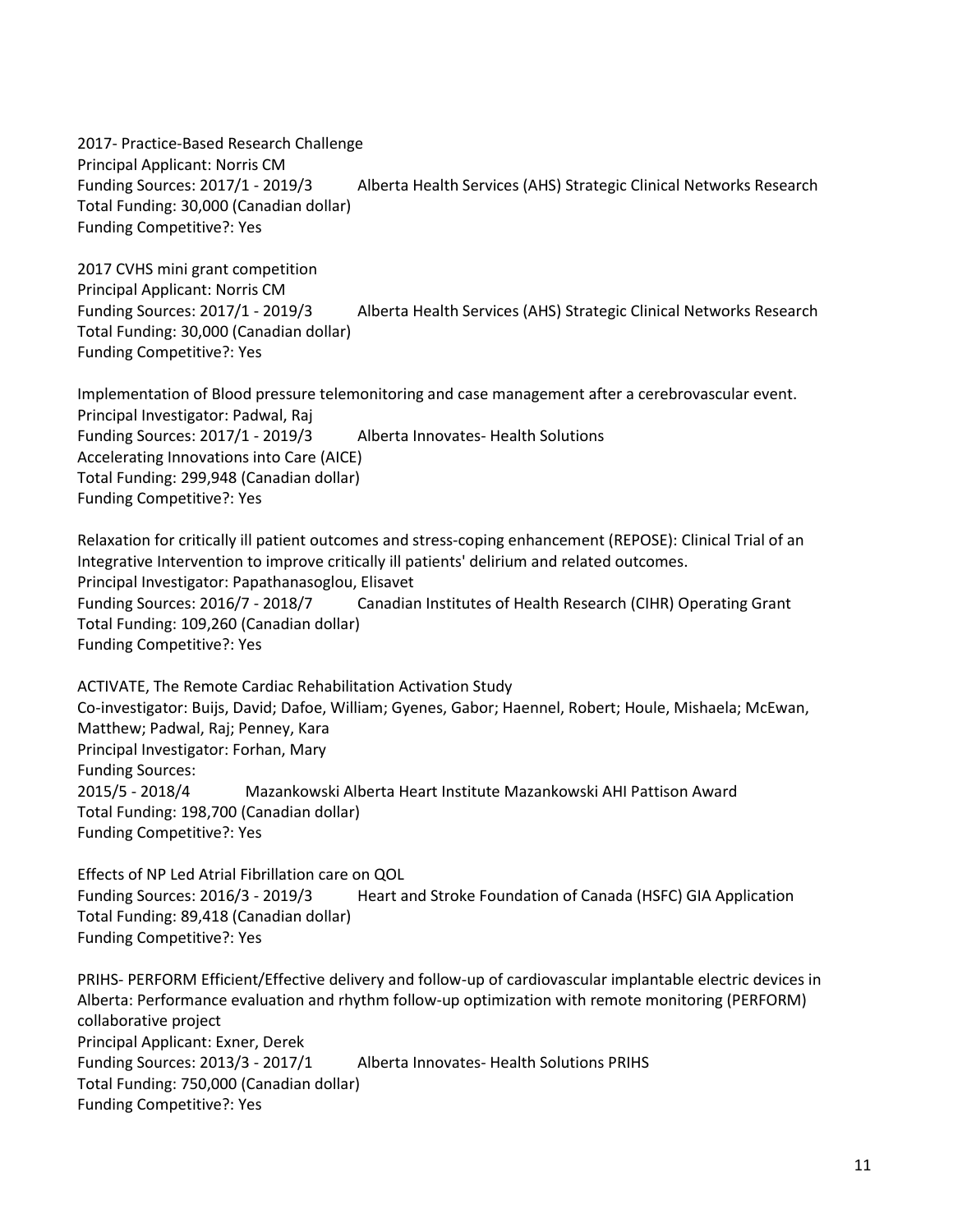Scientific Director-Cardiovascular Health and Stroke Strategic Clinical Network Funding Sources: 2012/9 - 2017/8 Alberta Health Services (AHS) Scientific Director SCN Total Funding: 250,000 (Canadian dollar) Funding Competitive?: Yes

Roles of Sex and Gender in the prevention of CAD: The example of heat shock protein 27 as a menopausal cardiovascular biomarker and potential anti-Atherosclerosis Therapy Principal Investigator: O'Brien, Edward Funding Sources: 2016/6 - 2017/6 Canadian Institutes of Health Research (CIHR) Project Grant Total Funding: 100,000 (Canadian dollar) Funding Competitive?: Yes

A Prognostic Tool to Inform Management of Acute Coronary Syndrome in People with Kidney Disease Principal Applicant : James, Mathew Funding Sources: 2013/3 - 2017/2 Canadian Institutes of Health Research (CIHR) Operating Grant Total Funding: 250,783 (Canadian dollar) Funding Competitive?: Yes

Women, Violence and Trust: A Preclinical Study of Oxytocin. Principal Investigator: Hegadoren, Kathleen Funding Sources: 2015/3 - 2017/3 Canadian Institutes of Health Research (CIHR) Operating Grant Total Funding: 246,967 (Canadian dollar) Funding Competitive?: Yes

The impact of violence experiences on the relationship between oxytocin and trust Principal Investigator: Hegadoren, Kathleen Funding Sources: 2013/3 - 2016/2 Canadian Institutes of Health Research (CIHR) Operating Grant Total Funding: 256,758 (Canadian dollar) Funding Competitive?: Yes

Care and Rehabilitation for Patients with Severe Obesity in ALberta's Tertiary Care Settings Funding Sources: 2013/3 - 2017/1 Alberta Innovates- Health Solutions PRIHS Total Funding: 750,000 (Canadian dollar) Funding Competitive?: Yes

The Effect of Nurse Practitioner-Led Care on Health Related Quality of Life of Adult Patients with Atrial Fibrillation Co-investigator: McMurtry, Sean Principal Applicant: Smigorowsky, Marcie Principal Investigator: Tsuyuki, Ross Funding Sources: 2015/7 - 2016/6 Canadian Cardiovascular Society CCS AF Research Award Total Funding: 45,308 (Canadian dollar) Funding Competitive?: Yes

A Prognostic Tool To Inform Management of Acute Coronary Syndrome in People with Kidney Disease Funding Sources: 2014/10 - 2016/9 Canadian Institutes of Health Research (CIHR) Operating Grant Total Funding: 157,146 (Canadian dollar) Funding Competitive?: Yes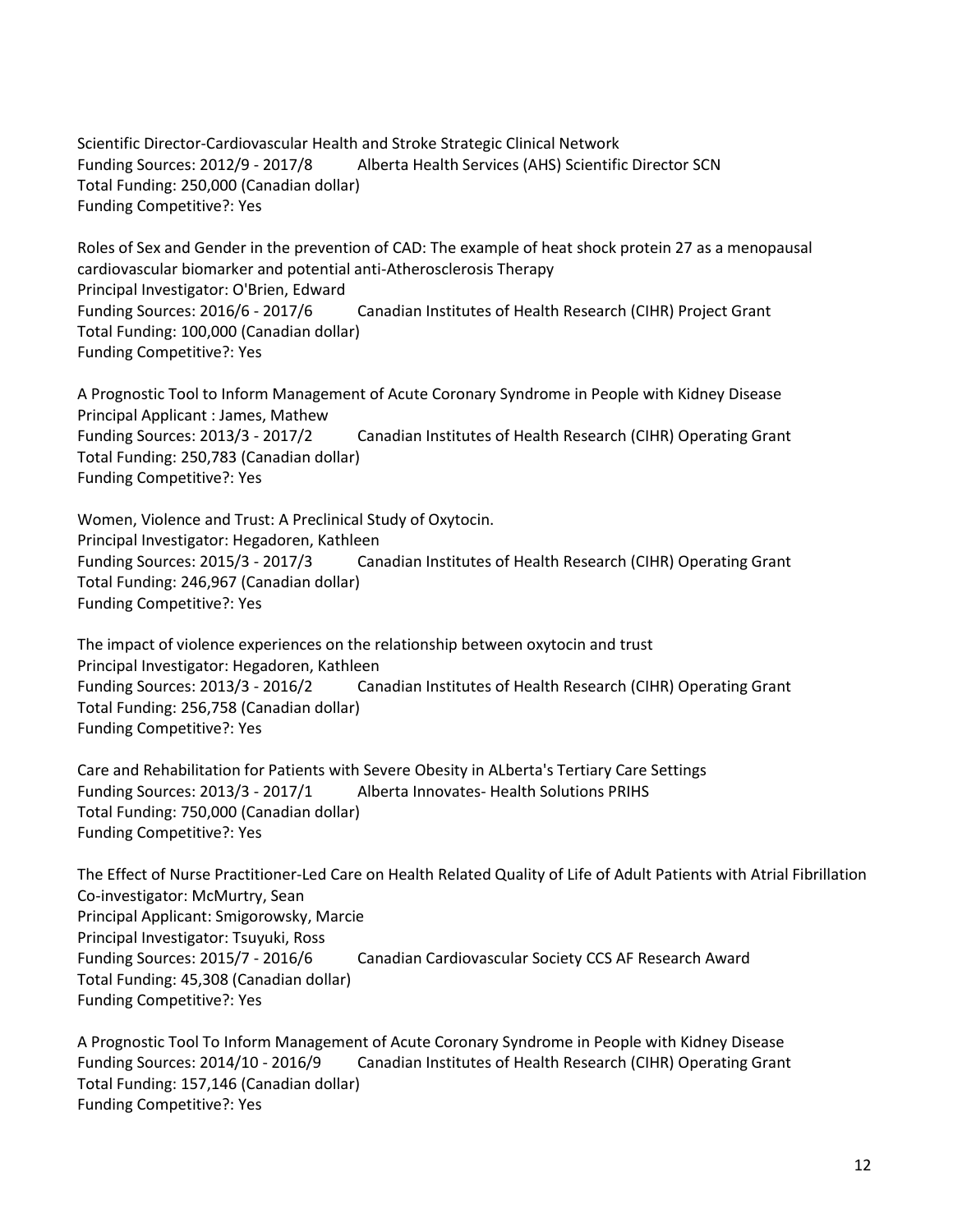Evaluating therapeutic decision-making, Outcomes and Resource Utilization in Chronic Stable Angina an interprovicial population-based study Principal Investigator: Wijeysundera, Harindra Funding Sources: 2012/3 - 2015/6 Canadian Institutes of Health Research (CIHR) Operating grants Total Funding: 275,000 (Canadian dollar) Funding Competitive?: Yes

Pink Ribbons and Red Dresses: The relationship between disease awareness campaigns, health-related cognitions and perceptions of preventitive behaviors. Principal Investigator: Berry, Tanya Funding Sources: 2011/7 - 2014/6 Canadian Institutes of Health Research (CIHR) Operating Grant

Total Funding: 50,000 (Canadian dollar) Funding Competitive?: Yes

A Prospective Multicenter Observational Study of Frailty in Cardiac Surgery in Alberta Principal Investigator: Bagshaw, Sean Funding Sources: 2012/7 - 2014/6 MSI Foundation Operating Grant Total Funding: 100,000 (Canadian dollar) Funding Competitive?: Yes

CR Decide: an ehealth app for personalized, evidence based shared decision making in the treatment of coronary artery disease Funding Sources: 2018/3 - 2020/3 Canadian Institutes of Health Research (CIHR) Personalized Catalyst Grant Total Funding: 98,914 (Canadian dollar) Funding Competitive?: Yes

Dashboard Science: Real time knowledge translation tools to improve clinical decisions patient education and health system effectiveness Principal Applicant: Knudtson Merril Funding Sources: 2014/1 - 2019/1 Alberta Innovates- Health Solutions CRIO Team Grant Total Funding: 5,000,000 (Canadian dollar) Funding Competitive?: Yes

PRE-operative rehabilitation for reduction of hospitalization after coronary Bypass and Principal Investigator Surgery in Alberta: A Randomized Controlled Trial Co-investigator: Arora, Rakesh; Bujis, David; Freed, Darren; Gyenes, Gabor; Haennel, Robert; McEwan, Matthew; Meyer, Steven; O'Neill, Blair; Penney, Kara; Thomas, Jissy Decision Maker: Houle, Mishaela Principal Investigator: Bagshaw, Sean Funding Sources: 2015/5 - 2018/4 Mazankowski Alberta Heart Institute Mazankowski AHI Pattison Award Total Funding: 185,452 (Canadian dollar) Funding Competitive?: Yes

Care Pathway for Albertans with Congestive Heart Failure (CPATCH) Principal Applicant Funding Sources: 2014/1 - 2017/12 Alberta Innovates- Health Solutions Operating Grant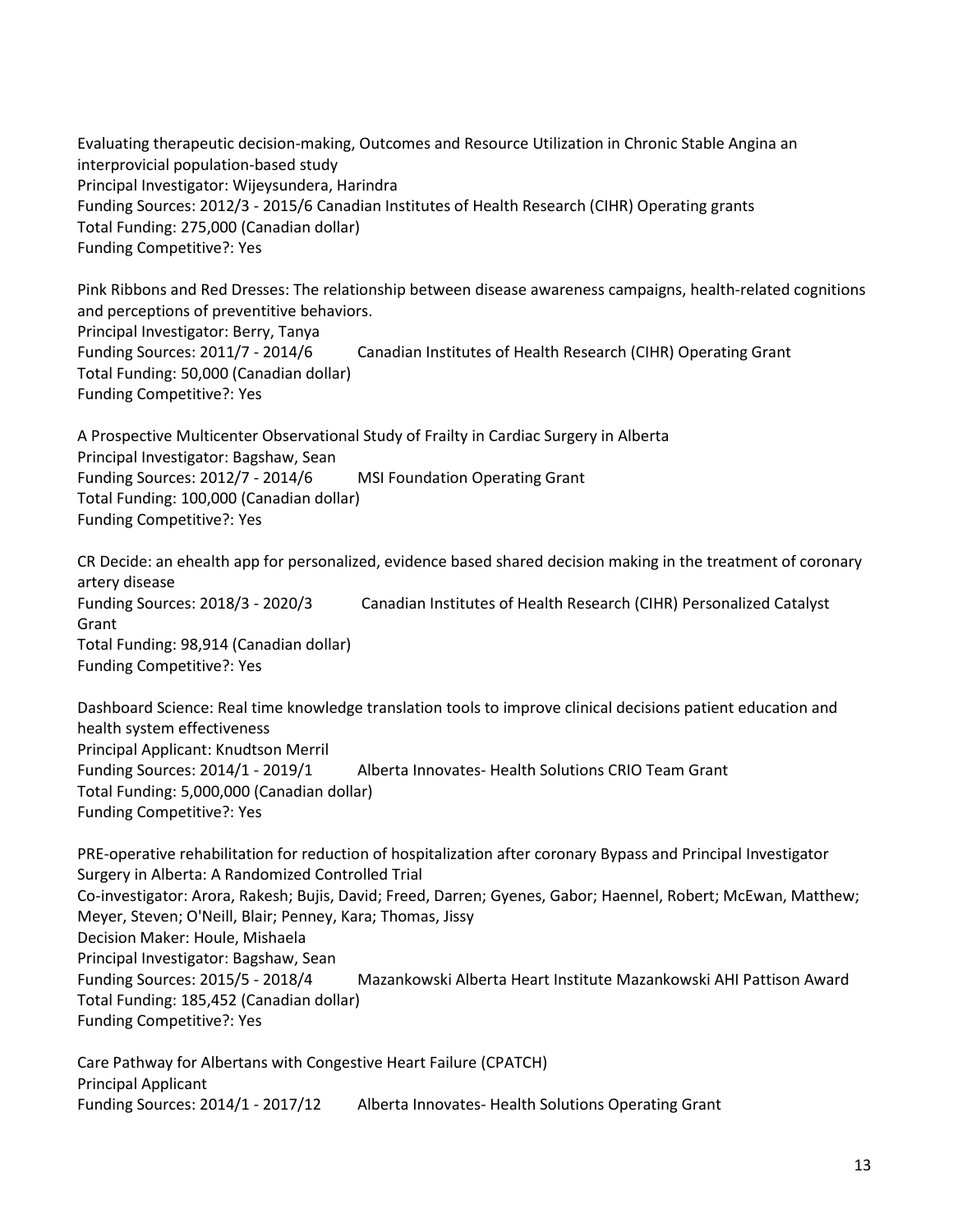Total Funding: 725,000 (Canadian dollar) Funding Competitive?: Yes

Optimal Revascularization Strategy in Patients Undergoing Aortic Valve Replacement. Funding Sources: 2014/7 - 2017/6 Canadian Institutes of Health Research (CIHR) Operating Grant Total Funding: 559,678 (Canadian dollar) Funding Competitive?: Yes

Richer Data and Smarter Analytic Technology for Data-based Decision Making Principal Investigator: Qwan, Hude Funding Sources: 2012/11 - 2015/10 Alberta Heritage Foundation for Medical Research (AHFMR) CRIO-Program LOI Total Funding: 500,000 (Canadian dollar) Funding Competitive?: Yes

Pre-operative management strategies of angiotensin converting enzyme inhibitors prior to coronary artery bypass surgery: a pilot randomized controlled registry study Funding Sources: 2013/6 - 2014/10 University of Alberta Hospital (Alberta) Operating Grant Total Funding: 36,014 (Canadian dollar) Funding Competitive?: Yes

Canadian Foundation for Innovation Funding Sources: 2019/3 - 2021/3 Canadian Foundation for Innovation Project Grant Total Funding: 375,108 (Canadian dollar) Funding Competitive?: Yes

#### **TEACHING**

#### **Professor:**

| <b>Fall 2021</b> | <b>Statistics for Analyses in Health Research</b> | Nursing 682 |
|------------------|---------------------------------------------------|-------------|
| <b>Fall 2021</b> | <b>Research Foundations (New Curriculum)</b>      | Nursing 596 |
| Winter 2021      | Quantitative Research in Health Sciences          | Nursing 512 |
| Winter 2020      | <b>Research Practicum</b>                         | Nursing 588 |
| Winter 2020      | Quantitative Research in Health Sciences          | Nursing 512 |
| Winter 2019      | Quantitative Research in Health Sciences          | Nursing 512 |
| Winter 2019      | <b>Research Practicum</b>                         | Nursing 588 |
| Winter 2018      | Design Issues in Research                         | Nursing 683 |
| Winter 2016      | Design Issues in Research                         | Nursing 683 |
| Winter 2015      | <b>Statistics in Nursing Research</b>             | Nursing 682 |
| <b>Fall 2014</b> | <b>Statistics</b>                                 | Nursing 341 |
| <b>Fall 2013</b> | <b>Statistics</b>                                 | Nursing 341 |
| Winter 2013      | PhD Studies - Applied Statistics in Research      | Nursing 692 |
| Spring 2012      | <b>Statistics in Nursing Research</b>             | Nursing 504 |
| Spring 2011      | Nursing Research & Statistics II                  | Nursing 497 |
|                  | Sabbatical Jan. 2010-Dec. 2010                    |             |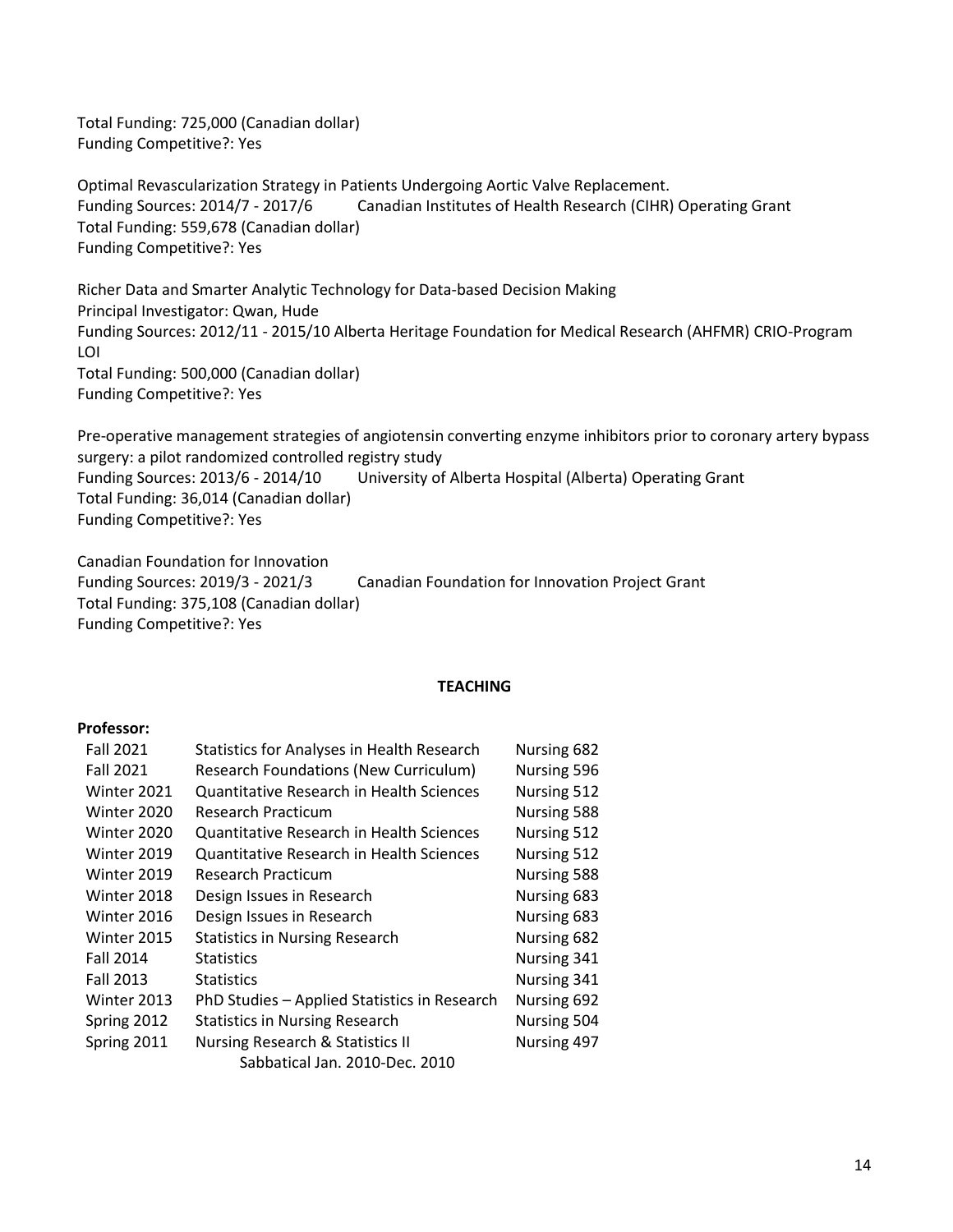#### **Associate Professor:**

| <b>Fall 2009</b> | Research Design in Nursing | Nursing 503 |
|------------------|----------------------------|-------------|
| Fall 2008        | Research Design in Nursing | Nursing 503 |

Fall 2007 Statistics in Nursing Research Nursing 504

• Awarded Teaching Technology Initiative including provision of laptops, and new technologies for teaching

| Fall 2007 | <b>Guest Lecture: Power Analysis</b> | <b>Nursing 503</b> |
|-----------|--------------------------------------|--------------------|

- Spring 2007 Statistics in Nursing Research Nursing 504
- 2006 present Cardiovascular Surgery Residents Program Epidemiology Consult
	- Teach basic Epidemiological/statistical concepts to CV surgery residents

### **Assistant Professor:**

| <b>March 2006</b> | <b>Guest Lecture: Women and Cardiovascular Disease</b>      | Nursing 307 |
|-------------------|-------------------------------------------------------------|-------------|
|                   | <b>Nursing Research and Statistics 2</b>                    | Nursing 497 |
|                   | Cardiology Journal Club-Epidemiological Support/Facilitator |             |
| Spring 2006       | <b>Statistics in Nursing Research</b>                       | Nursing 504 |
|                   | <b>Guest Lecture: Power Analysis</b>                        | Nursing 503 |
| <b>Fall 2005</b>  | <b>Statistics in Nursing Research</b>                       | Nursing 504 |
| Spring 2005       | <b>Guest Lecture: Power Analysis</b>                        | Nursing 503 |
| <b>Fall 2004</b>  | <b>Statistics in Nursing Research</b>                       | Nursing 504 |
| Summer 2003       | <b>Statistics in Nursing Research</b>                       | Nursing 504 |

### **Teaching Assistant:**

| <b>Fall 2002</b>                                             | Design Issues in Nursing Research | Nursing 683 |
|--------------------------------------------------------------|-----------------------------------|-------------|
|                                                              | Nursing Research and Statistics 1 | Nursing 397 |
| Dr. Louise Jensen, Faculty of Nursing, University of Alberta |                                   |             |

#### **Instructor:**

1984 – 1987 2nd Year Curriculum, Royal Alexandra Hospital School of Nursing

### **REFEREED Publications -Manuscripts/abstracts**

1. Picard CT, Kleib M, O'Rourke HM, **Norris CM**, Douma MJ. Emergency nurses' triage narrative data, their uses and structure: a scoping review protocol. BMJ open. 2022;12(4):e055132.

2. Picard C, Drew R, **Norris CM**, O'Dochartaigh D, Burnett C, Keddie C, Douma MJ. Cardiac Arrest Quality Improvement: A Single-Center Evaluation of Resuscitations Using Defibrillator, Feedback Device, and Survey Data. Journal of Emergency Nursing. 2022;48(2):224-32. e8.

3. Parry M, Van Spall HG, Mullen K-A, Mulvagh SL, Pacheco C, Colella TJ, Clavel M-A, Jaffer S, Foulds HJ, Grewal J. **Norris CM** The Canadian Women's Heart Health Alliance Atlas on the Epidemiology, Diagnosis, and Management of Cardiovascular Disease in Women-Chapter 6: Sex-And Gender-Specific Diagnosis and Treatment. CJC Open. 2022.

4. Parry M, Bjørnnes AK, Harrington M, Duong M, El Ali S, O'Hara A, Clarke H, Cooper L, Hart D, Harvey P. **Norris CM** et al"Her Heart Matters"—Making Visible the Cardiac Pain Experiences of Women with Physical Disabilities and Heart Disease: A Qualitative Study. CJC open. 2022;4(2):214-22.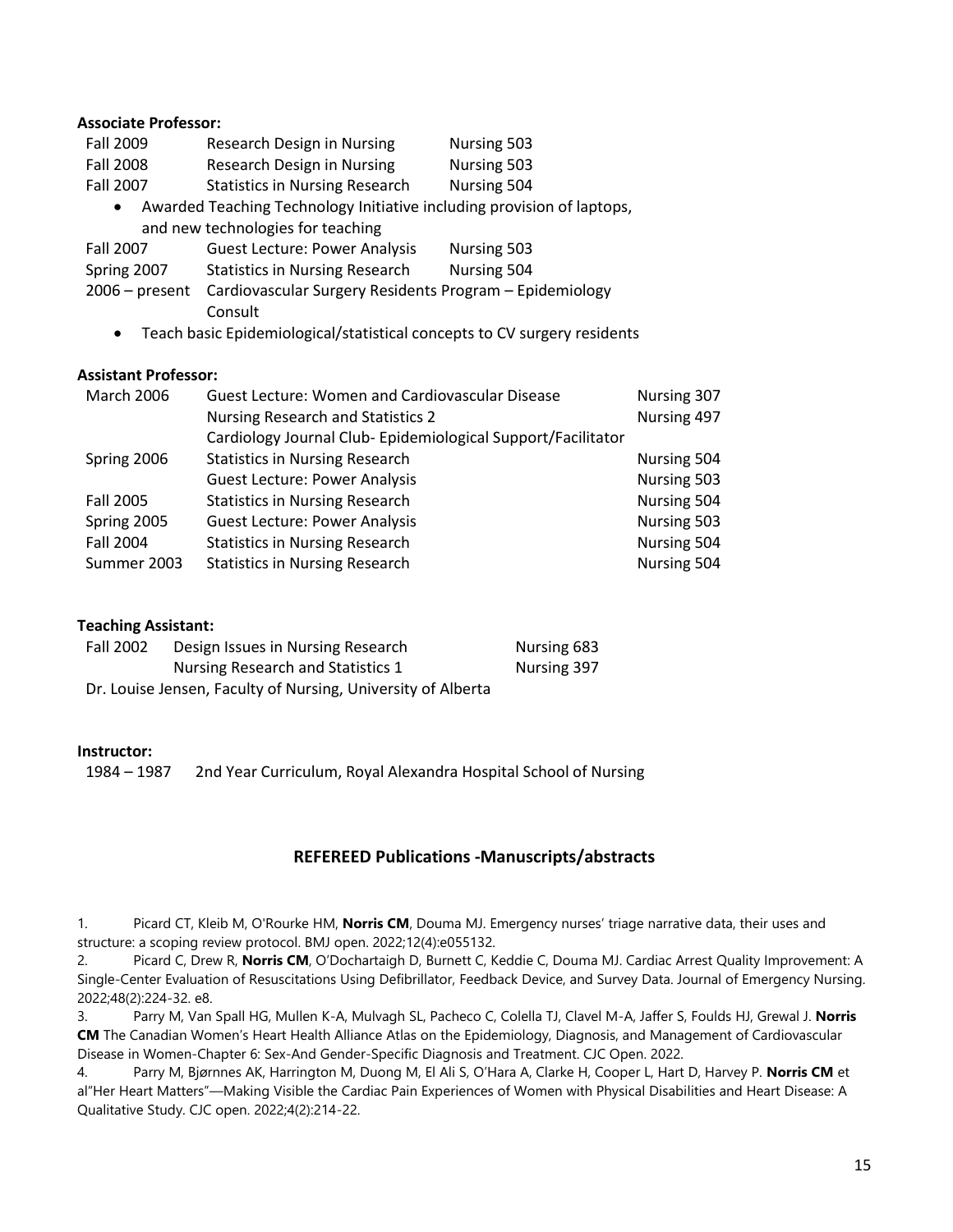5. Pant U, Frishkopf M, Park T, **Norris CM**, Papathanassoglou E. A Neurobiological Framework for the Therapeutic Potential of Music and Sound Interventions for Post-Traumatic Stress Symptoms in Critical Illness Survivors. International Journal of Environmental Research and Public Health. 2022;19(5):3113.

6. Olstad DL, Beall R, Spackman E, Dunn S, Lipscombe LL, Williams K, Oster R, Scott S, Zimmermann GL, McBrien KA, **Norris CM** et al. Protocol: Healthy food prescription incentive programme for adults with type 2 diabetes who are experiencing food insecurity: protocol for a randomised controlled trial, modelling and implementation studies. BMJ Open. 2022;12(2).

7. Olstad DL, Beall R, Spackman E, Dunn S, Lipscombe LL, Williams K, Oster R, Scott S, Zimmermann GL, McBrien KA **Norris CM** et al.. Healthy food prescription incentive programme for adults with type 2 diabetes who are experiencing food insecurity: protocol for a randomised controlled trial, modelling and implementation studies. BMJ open. 2022;12(2):e050006.

8. Lawal OA, Awosoga O, Santana MJ, James MT, Wilton SB, **Norris CM**, Lix LM, Sajobi TT. Measurement invariance of the Seattle Angina Questionnaire in coronary artery disease. Quality of Life Research. 2022;31(4):1223-36.

9. Garrison SR, Kolber MR, Allan GM, Bakal J, Green L, Singer A, Trueman DR, McAlister FA, Padwal RS, Hill MD. **Norris CM**  et al. Protocol: Bedtime versus morning use of antihypertensives for cardiovascular risk reduction (BedMed): protocol for a prospective, randomised, open-label, blinded end-point pragmatic trial. BMJ Open. 2022;12(2).

10. Garrison SR, Kolber MR, Allan GM, Bakal J, Green L, Singer A, Trueman DR, McAlister FA, Padwal RS, Hill MD **Norris CM**  et al.. Bedtime versus morning use of antihypertensives for cardiovascular risk reduction (BedMed): protocol for a prospective, randomised, open-label, blinded end-point pragmatic trial. BMJ open. 2022;12(2):e059711.

11. Dev R, Raparelli V, Pilote L, Azizi Z, Kublickiene K, Kautzky-Willer A, Herrero MT, **Norris CM**. Cardiovascular health through a sex and gender lens in six South Asian countries: Findings from the WHO STEPS surveillance. Journal of global health. 2022;12.

12. Cote CL, De Waard D, Tansley G, Horne G, Hassan A, Hajizadeh M, Herman CR **Norris CM** et al.. Increased Travel Time To The Tertiary Centre is Associated with Decreased Long-Term Survival Following Ascending Aortic Operations. Canadian Journal of Cardiology. 2022.

13. Arefin S, Hernandez L, Ward LJ, Schwarz A, Barany P, Stenvinkel P, Kublickiene K, Collaborators GF, Pilote L, **Norris CM**. Angiotensin‐converting enzyme 2 and Transmembrane protease serine 2 in female and male patients with end‐stage kidney disease. European Journal of Clinical Investigation. 2022:e13786.

14. Alipour P, Azizi Z, **Norris CM**, Raparelli V, McMurtry MS, Macle L, Andrade J, Pilote L. Representation of Females in Atrial Fibrillation Clinical Practice Guidelines. Canadian Journal of Cardiology. 2022.

15. Adedinsewo DA, Pollak AW, Phillips SD, Smith TL, Svatikova A, Hayes SN, Mulvagh SL, **Norris C**, Roger VL, Noseworthy PA. Cardiovascular disease screening in women: leveraging artificial intelligence and digital tools. Circulation research. 2022;130(4):673-90.

16. Yang Z, Pituskin E, **Norris C,** Papathanassoglou E. Synthesis of Intensive Care Nurses' Experiences of Caring for Patients With Delirium. Connect: The World of Critical Care Nursing. 2021;14(2):55-77.

17. Viveiros A, Rasmuson J, Vu J, Mulvagh SL, Yip CY, **Norris CM**, Oudit GY. Sex differences in COVID-19: candidate pathways, genetics of ACE2, and sex hormones. American Journal of Physiology-Heart and Circulatory Physiology. 2021;320(1):H296-H304.

18. Tucci C, Tosti G, Basili S, Ezquerro MH, Johnson E, Kautzky-Willer A, Norris C, Pilote L, Kublickiene K, Raparelli V. **Norris CM** et al. Gender-related factors and cost-sensitive outcomes in adults with chronic kidney disease: a systematic review. Canadian Journal of Cardiology. 2021;37(2):e9.

19. Tosti G, Tucci C, Basili S, Ezquerro MH, Johnson E, Kautzky-Willer A, Norris C, Pilote L, Kublickiene K, Raparelli V. **Norris CM** et al. Gender-related factors and patient-related outcome measures/patient-reported experience measures in adults with chronic kidney disease: a systematic review. Canadian Journal of Cardiology. 2021;37(2):e9.

20. Tadiri CP, Raparelli V, Abrahamowicz M, Kautzy-Willer A, Kublickiene K, Herrero M-T, **Norris CM**, Pilote L, Consortium G. Methods for prospectively incorporating gender into health sciences research. Journal of Clinical Epidemiology. 2021;129:191-7.

21. Tadiri CP, Gisinger T, Kautzky-Willer A, Kublickiene K, Herrero MT, **Norris CM**, Raparelli V, Pilote L. Determinants of perceived health and unmet healthcare needs in universal healthcare systems with high gender equality. BMC public health. 2021;21(1):1-9.

22. Sarker U, Kanuka H, **Norris C,** Raymond C, Yonge O, Davidson S. Gamification in nursing literature: an integrative review. International Journal of Nursing Education Scholarship. 2021;18(1).

23. Sajobi T, Sanusi RA, Mayo N, Sawatzky R, Nielsen LK, Sebille V, Liu J, Bohm E, Wilton S, James MT **Norris CM** et al.. Unsupervised learning methods for assessing differential item Functioning in Hospital Anxiety and Depression Scale. Quality of Life Research. 2021;30(Suppl. 1):S14-S5.

24. Robinson A, Pituskin E, **Norris CM**. Patient-Reported Cognitive Outcomes Following Cardiac Surgery: A Descriptive Review. Journal of patient experience. 2021;8:2374373521989250.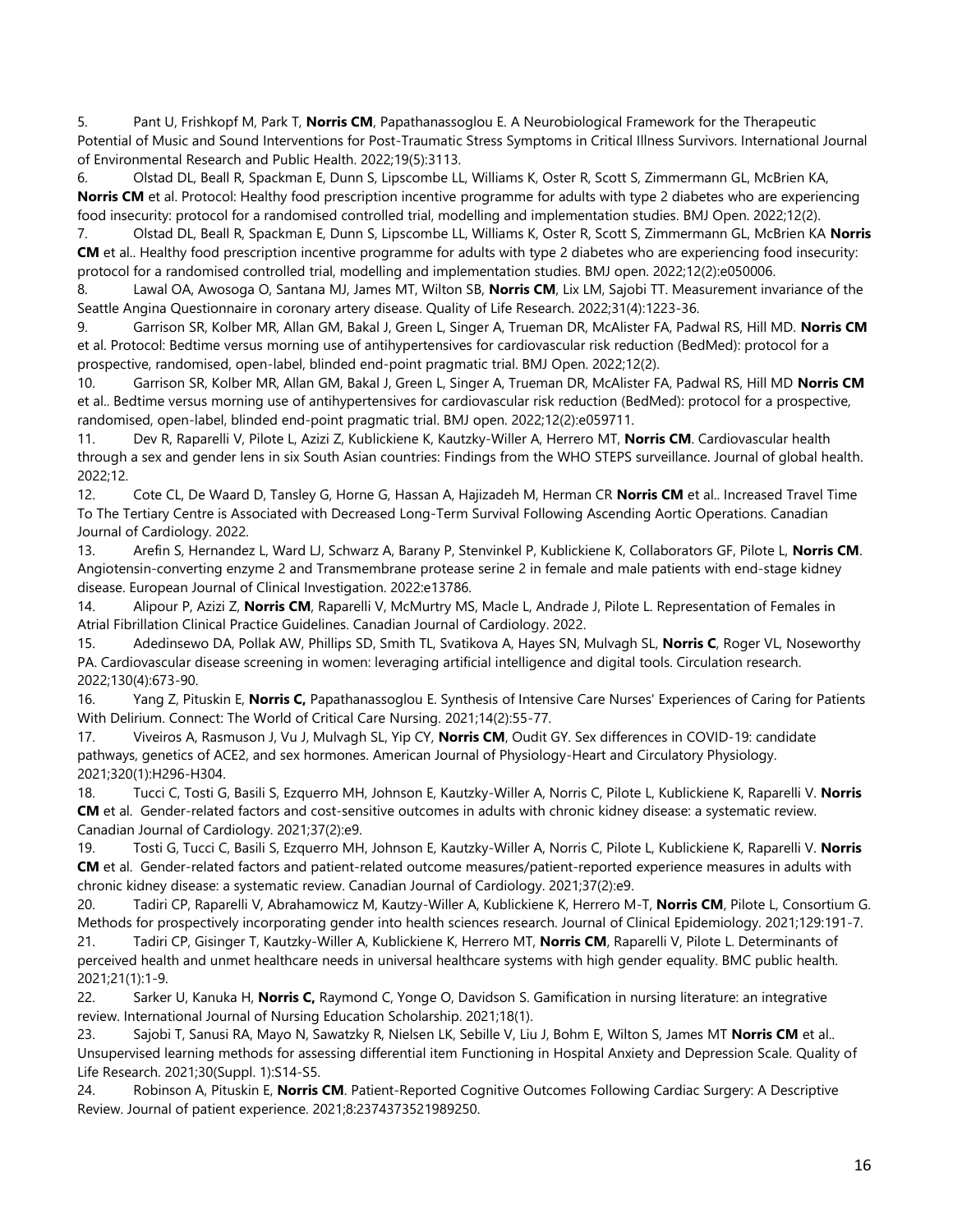25. Raparelli V, **Norris CM**, Bender U, Herrero MT, Kautzky-Willer A, Kublickiene K, El Emam K, Pilote L. Identification and inclusion of gender factors in retrospective cohort studies: the GOING-FWD framework. BMJ Global Health. 2021;6(4):e005413. 26. Raparelli V, **Norris C**, Herrero M, Johnson E, Kautzky-Willer A, Kublickiene K, Pilote L. The GOING-FWD (Gender

Outcomes INternational Group: to Further Well-being Development) project. Canadian Journal of Cardiology. 2021;37(2):e20. 27. Rai D, Waheed SH, Guerriero M, Tahir MW, Pandey R, Patel H, Thakkar S, Mulvagh SL, Bastiany A, Zieroth S **Norris CM**  et al.. National Trends of Gender Disparity in Canadian Cardiovascular Society Guideline Authors, 2001-2020. CJC open.

2021;3(12):S12-S8.

28. Piskulic D, McDermott S, Seal L, Vallaire S, **Norris CM**. Virtual visits in cardiovascular disease: a rapid review of the evidence. European Journal of Cardiovascular Nursing. 2021;20(8):816-26.

29. Picard C, Yang BG, **Norris C,** McIntosh S, Douma MJ. Cardiopulmonary resuscitation feedback: a comparison of devicemeasured and self-assessed chest compression quality. Journal of Emergency Nursing. 2021;47(2):333-41. e1.

30. Picard C, Drew R, O'Dochartaigh D, Douma M, Keddie C, **Norris C.** The clinical effects of CPR meter on chest compression quality: a QI project. Canadian Journal of Emergency Nursing. 2021;44(2):9-10.

31. Parry M, Bjørnnes A, Clarke H, Cafazzo J, Cooper L, Dhukai A, Harvey P, Katz J, Lalloo C, Leegaard M, **Norris CM** et al. The development and evaluation of a self-management web app for women with cardiac pain. Canadian Journal of Cardiology. 2021;37(2):e19.

32. Pacheco C, Mullen K-A, Coutinho T, Jaffer S, Parry M, Van Spall HG, Clavel M-A, Edwards JD, Sedlak T, **Norris CM**. THE CANADIAN WOMEN'S HEART HEALTH ALLIANCE ATLAS ON THE EPIDEMIOLOGY, DIAGNOSIS, AND MANAGEMENT OF CARDIOVASCULAR DISEASE IN WOMEN--CHAPTER 5: SEX-AND GENDER-UNIQUE MANIFESTATIONS OF CARDIOVASCULAR DISEASE. CJC Open. 2021.

33. Olstad DL, Beall RF, Spackman E, Dunn S, Lipscombe L, Williams K, Oster RT, Scott S, Zimmermann GL, McBrien KA, **Norris CM** et al.. A Subsidized healthy food prescription program for adults with type 2 diabetes who are experiencing food insecurity: protocol for a randomized controlled trial, modelling and implementation studies. 2021.

34. Nerenberg K, Cote A, Dayan N, Fleming K, Gandhi S, Gundy S, Sia W, Smith G, Chawla S, **Norris C.** Methodologic approaches for the development of a Canadian best practice statement for the prevention of cardiovascular diseases after a hypertensive disorder of pregnancy. Canadian Journal of Cardiology. 2021;37(2):e12.

35. Mulvagh SL, Mullen K-A, Nerenberg KA, Kirkham AA, Green CR, Dhukai AR, Grewal J, Hardy M, Harvey PJ, Ahmed SB **Norris CM.** The Canadian Women's Heart Health Alliance ATLAS on the Epidemiology, Diagnosis, and Management of Cardiovascular Disease in Women-Chapter 4: Sex-and Gender-Unique Disparities: CVD Across the Lifespan of a Woman. CJC Open. 2021.

36. Montgomery CL, Thanh NX, Stelfox HT, **Norris CM**, Rolfson DB, Meyer SR, Zibdawi MA, Bagshaw SM. The Impact of Preoperative Frailty on the Clinical and Cost Outcomes of Adult Cardiac Surgery in Alberta, Canada: A Cohort Study. CJC open. 2021;3(1):54-61.

37. Montgomery C, Stelfox H, **Norris C,** Rolfson D, Meyer S, Zibdawi M, Bagshaw S. Association between preoperative frailty and outcomes among adults undergoing cardiac surgery: a prospective cohort study. Canadian Medical Association Open Access Journal. 2021;9(3):E777-E87.

38. Mele BS, Holroyd-Leduc JM, Harasym P, Dumanski SM, Fiest K, Graham ID, Nerenberg K, **Norris C**, Leigh JP, Pilote L. Healthcare workers' perception of gender and work roles during the COVID-19 pandemic: a mixed-methods study. BMJ open. 2021;11(12):e056434.

39. Laucyte-Cibulskiene A, Ward LJ, Ebert T, Tosti G, Tucci C, Hernandez L, Kautzky-Willer A, Herrero M-T, **Norris CM**, Pilote L. Role of GDF-15, YKL-40 and MMP 9 in patients with end-stage kidney disease: focus on sex-specific associations with vascular outcomes and all-cause mortality. Biology of sex Differences. 2021;12(1):1-11.

40. Lamidi M, Wang M, Southern DA, Awosoga O, James MT, Har B, **Norris CM**, Wilton SB, Sajobi TT, editors. Satisfaction with treatment in patients with coronary artery disease following coronary revascularization. QUALITY OF LIFE RESEARCH; 2021: SPRINGER VAN GODEWIJCKSTRAAT 30, 3311 GZ DORDRECHT, NETHERLANDS.

41. Kemp KA, **Norris CM**, Steele B, Fairie P, Santana MJ. Sex Differences in the Care Experiences of Patients Hospitalized Due to Ischemic Heart Disease in Alberta, Canada. CJC open. 2021;3(12):S36-S43.

42. Kemp K, **Norris C,** Quan H, Santana M. Women discharged from inpatient cardiology units report a worse experience: results from four years of survey data. Canadian Journal of Cardiology. 2021;37(2):e22.

43. Jaffer S, Foulds HJ, Parry M, Gonsalves CA, Pacheco C, Clavel M-A, Mullen KA, Yip CY, Mulvagh SL, **Norris CM**. The Canadian women's heart health alliance ATLAS on the epidemiology, diagnosis, and management of cardiovascular disease in women—chapter 2: scope of the problem. CJC open. 2021;3(1):1-11.

44. Herrero Ezquerro M, Raparelli V, **Norris CM**, Bender U, Kautzky-Willer A, Kublickiene K, El Emam K, Pilote L. Identification and inclusion of gender factors in retrospective cohort studies: the GOING-FWD framework. 2021.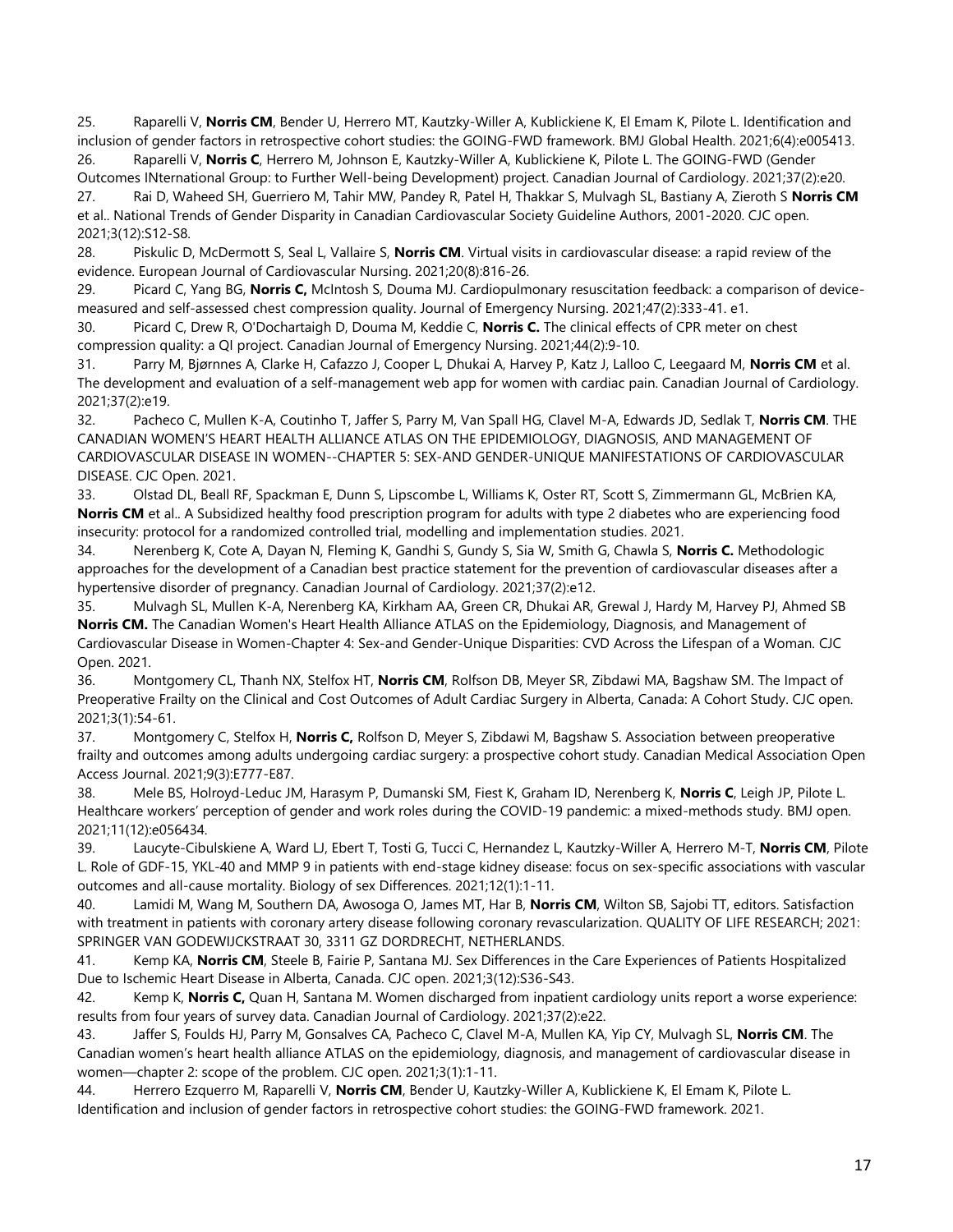45. Fuentes P, Amador S, Lucas-Ochoa AM, Cuenca-Bermejo L, Fernández-Villalba E, Raparelli V, **Norris C,** Kautzky-Willer A, Kublickiene K, Pilote L. Sex, rurality and socioeconomical status in Spanish centennial population (2017). Aging (Albany NY). 2021;13(18):22059.

46. Dunn S, Olstad D, Beall RF, Spackman E, Lipscombe L, Williams K, Oster R, Scott S, Zimmermann G, McBrien KA. A Subsidized Healthy Food Prescription Program for Adults With Type 2 Diabetes Who Are Experiencing Food Insecurity: Protocol for a Randomized Controlled Trial. Current Developments in Nutrition. 2021;5(Supplement\_2):1272-.

47. Colella TJ, Hardy M, Hart D, Price JA, Sarfi H, Mullen K-A, Mulvagh S, **Norris CM**. The Canadian Women's Heart Health Alliance Atlas on the Epidemiology, Diagnosis, and Management of Cardiovascular Disease in Women—Chapter 3: Patient Perspectives. CJC open. 2021;3(3):229-35.

48. Boothby CA, Santana MJ, **Norris CM**, Campbell TS, Rabi DM. Sexual Activity After Acute Coronary Syndrome: A Qualitative Approach to Patient and Partner Experiences. The Journal of Cardiovascular Nursing. 2021;36(5):E71.

49. Bender U. The impact of sex and gender-related factors on length-of-stay following NSTEMI: A multicountry analysis. 2021.

50. Azizi Z, Raparelli V, **Norris CM**, El Emam K, Pilote L, Investigators G-F. Abstract P259: The Association Between Sex, Gender and Health Status of Stroke Survivors in the Canadian Population. Stroke. 2021;52(Suppl\_1):AP259-AP.

51. Azizi Z, Pilote L, Raparelli V, **Norris C**, Kublickiene K, Herrero MT, Kautzky-Willer A, El Emam K. SEX, GENDER AND CARDIOVASCULAR HEALTH, AN ANALYSIS OF SYNTHETIC DATA FROM A POPULATION BASED STUDY. Journal of the American College of Cardiology. 2021;77(18\_Supplement\_1):3258-.

52. Azizi Z, Gisinger T, Bender U, Deischinger C, Raparelli V, **Norris CM**, Kublickiene K, Herrero MT, El Emam K, Kautzky-Willer A. Sex, Gender, and Cardiovascular Health in Canadian and Austrian Populations. Canadian Journal of Cardiology. 2021;37(8):1240-7.

53. Azizi Z, Gisinger T, Alipour P, Harreiter J, Raparelli V, Kublickiene K, Herrero MT, **Norris C**, El Emam K, Pilote L. ROLE OF SEX AND GENDER IN ACCESS TO CARE AND CARDIOVASCULAR COMPLICATIONS OF INDIVIDUALS WITH DIABETES MELLITUS. Canadian Journal of Cardiology. 2021;37(10):S86.

54. Zhao Y, Izadnegahdar M, Lee MK, Kavsak PA, Singer J, Scheuermeyer F, Udell JA, Robinson S, **Norris CM**, Lyon AW. High-Sensitivity Cardiac Troponin—Optimizing the Diagnosis of Acute Myocardial Infarction/Injury in Women (CODE-MI): Rationale and design for a multicenter, stepped-wedge, cluster-randomized trial. American Heart Journal. 2020;229:18-28.

55. Xavier S, **Norris CM**, Ewasiuk A, Kutsogiannis DJ, Bagshaw SM, van Diepen S, Townsend DR, Negendran J, Karvellas CJ. The impact of cirrhosis in patients undergoing cardiac surgery: a retrospective observational cohort study. Canadian Journal of Anesthesia/Journal canadien d'anesthésie. 2020;67(1):22-31.

56. Tadiri CP, Gisinger T, Kautzky-Willer A, Kublickiene K, Herrero MT, Raparelli V, Pilote L, **Norris CM**. The influence of sex and gender domains on COVID-19 cases and mortality. Cmaj. 2020;192(36):E1041-E5.

57. Smigorowsky MJ, Sebastianski M, Sean McMurtry M, Tsuyuki RT, **Norris CM**. Outcomes of nurse practitioner‐led care in patients with cardiovascular disease: A systematic review and meta-analysis. Journal of advanced nursing. 2020;76(1):81-95. 58. Sluchinski SL, Pituskin E, Bainey KR, **Norris CM**. A review of the evidence for treatment of myocardial infarction with

nonobstructive coronary arteries. CJC open. 2020;2(5):395-401.

59. Sarker U, Davidson SJ, Yonge O, Raymond C, Kanuka H, **Norris C**. Staying Ahead of the Digital Technological Curve Using Survey Methods. Quality Advancement in Nursing Education-Avancées en formation infirmière. 2020;6(3):7.

60. Raparelli VR, **Norris CM**, Bender U, Herrero MT, Kautzky-Willer A, Kublickiene K, El Emam K, Pilote L. The Gender Outcomes International Group: To Further Well-Being Development (GOING-FWD) methodology on identification and inclusion of gender factors in retrospective cohort studies. 2020.

61. Parry M, Dhukai A, Clarke H, Bjørnnes AK, Cafazzo JA, Cooper L, Harvey P, Katz J, Lalloo C, Leegaard M. Protocol: Development and usability testing of HEARTPA <sup>p</sup> N: protocol for a mixed methods strategy to develop an integrated smartphone and web-based intervention for women with cardiac pain. BMJ Open. 2020;10(3).

62. Parry M, Dhukai A, Clarke H, Bjørnnes AK, Cafazzo JA, Cooper L, Harvey P, Katz J, Lalloo C, Leegaard M. Development and usability testing of HEARTPA $\widehat{Q}$  N: protocol for a mixed methods strategy to develop an integrated smartphone and webbased intervention for women with cardiac pain. BMJ open. 2020;10(3):e033092.

63. Parry M, Bjørnnes A, Clarke H, Dhukai A, Harvey P, Lalloo C, Leegaard M, McFetridge-Durdle J, **Norris C**, Pilote L. A MIXED METHODS APPROACH TO DEVELOP AND TEST A WEBAPP FOR WOMEN WITH HEART DISEASE. Canadian Journal of Cardiology. 2020;36(10):S38.

64. Ortega DG, Papathanassoglou E, **Norris CM**. The lived experience of delirium in intensive care unit patients: a metaethnography. Australian Critical Care. 2020;33(2):193-202.

65. **Norris CM**, Yip CY, Nerenberg KA, Jaffer S, Grewal J, Levinsson AL, Mulvagh SL. Introducing the Canadian Women's Heart Health Alliance ATLAS on the epidemiology, diagnosis, and management of cardiovascular diseases in women. CJC open.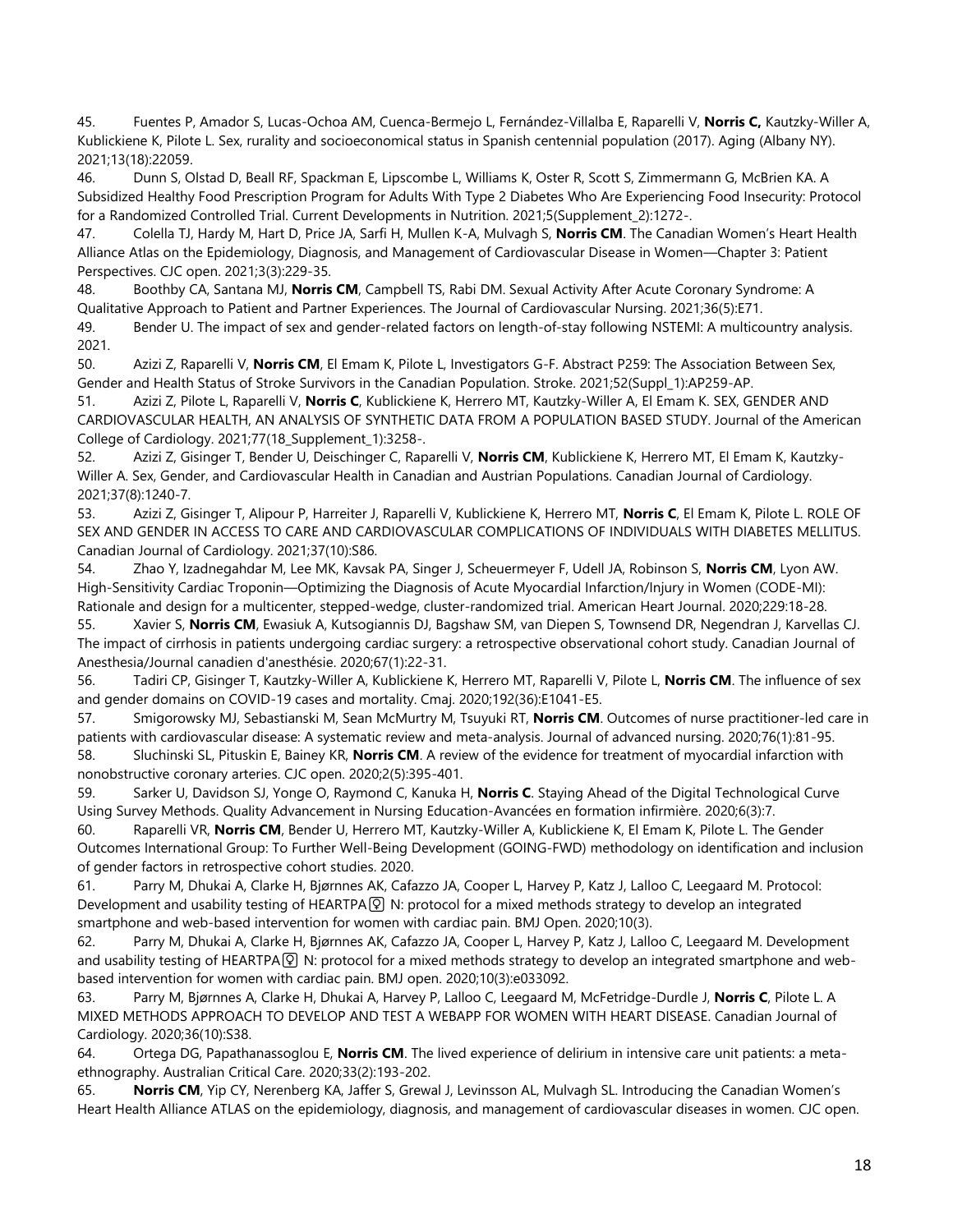2020;2(3):145-50.

66. **Norris CM**, Yip CY, Nerenberg KA, Clavel MA, Pacheco C, Foulds HJ, Hardy M, Gonsalves CA, Jaffer S, Parry M. State of the science in women's cardiovascular disease: a Canadian perspective on the influence of sex and gender. Journal of the American Heart Association. 2020;9(4):e015634.

67. Lawal OA, Awosoga O, Santana MJ, James MT, Southern DA, Wilton SB, Graham MM, Knudtson M, Lu M, Quan H. Psychometric evaluation of a Canadian version of the Seattle Angina Questionnaire (SAQ-CAN). Health and Quality of Life Outcomes. 2020;18(1):1-10.

68. Kemp K, Quan H, **Norris C**, Santana M, editors. Women discharged from inpatient cardiology units report a worse experience: results from 4 years of survey data. QUALITY OF LIFE RESEARCH; 2020: SPRINGER VAN GODEWIJCKSTRAAT 30, 3311 GZ DORDRECHT, NETHERLANDS.

69. Forgie K, Bozso SJ, Hong Y, **Norris CM**, Ishaque A, Gill RS, Freed DH, Moon MC, Nagendran J, Nagendran J. The effects of body mass index on outcomes for patients undergoing surgical aortic valve replacement. BMC cardiovascular disorders. 2020;20(1):1-9.

70. Finlay J, Wilson T, Javaheri PA, Pearson W, Connolly C, Elliott MJ, Graham MM, **Norris CM**, Wilton SB, James MT. Patient and physician perspectives on shared decision-making for coronary procedures in people with chronic kidney disease: a patientoriented qualitative study. Canadian Medical Association Open Access Journal. 2020;8(4):E860-E8.

71. Dreyer R, Pavlo A, Hersey D, Horne A, Dunn R, **Norris C**, Davidson L. Is my heart healing? A Meta-Synthesis of Patients' Experiences after Acute Myocardial Infarction J Cardiovasc Nurs. 2020.

72. Bozso SJ, White A, Kang JJ, Hong Y, **Norris CM**, Lakey O, MacArthur RG, Nagendran J, Nagendran J, Moon MC. Longterm outcomes following mechanical or bioprosthetic aortic valve replacement in young women. CJC open. 2020;2(6):514-21.

73. Azizi Z, Gisinger T, Bender U, Raparelli V, **Norris CM**, Kublickiene K, Herrero MT, El Emam K, Kautzky-Willer A, Pilote L. Sex, Gender Factors and Cardiovascular Health in Canadian and Austrian Populations. Circulation. 2020;142(Suppl\_3):A16147-A. 74. Azizi Z, Bender U, Tadiri C, **Norris C**, Raparelli V, El Emam K, Pilote L. Sex and gender factors and the cardiovascular health of canadians. Canadian Journal of Cardiology. 2020;36(10):S21.

75. Wong GC, Welsford M, Ainsworth C, Abuzeid W, Fordyce CB, Greene J, Huynh T, Lambert L, Le May M, Lutchmedial S. 2019 Canadian Cardiovascular Society/Canadian Association of Interventional Cardiology Guidelines on the acute management of ST-elevation myocardial infarction: focused update on regionalization and reperfusion. Canadian Journal of Cardiology. 2019;35(2):107-32.

76. Wang M, **Norris CM**, Graham MM, Santana M, Liang Z, Awosoga O, Southern DA, James MT, Wilton SB, Quan H. Trajectories of perceived social support in acute coronary syndrome. Quality of Life Research. 2019;28(5):1365-76.

77. Verma S, Southern DA, Raslan IR, **Norris CM**, Graham MM, Bagshaw SM, Nagendran J, Maclure T, Sun LY, Chin WD. Prospective validation and refinement of the APPROACH cardiovascular surgical intensive care unit readmission score. Journal of Critical Care. 2019;54:117-21.

78. Tran DT, Barake W, Galbraith D, **Norris C**, Knudtson ML, Kaul P, McAlister FA, Sandhu RK. Total and cause-specific mortality after percutaneous coronary intervention: observations from the Alberta provincial project for outcome assessment in coronary heart disease registry. CJC open. 2019;1(4):182-9.

79. Tannenbaum C, **Norris CM**, McMurtry MS. Sex-specific considerations in guidelines generation and application. Canadian Journal of Cardiology. 2019;35(5):598-605.

80. Senaratne JM, **Norris CM**, Youngson E, McClure RS, Nagendran J, Butler CR, Meyer SR, Anderson TJ, van Diepen S. Variables associated with cardiac surgical waitlist mortality from a population-based cohort. Canadian Journal of Cardiology. 2019;35(1):61-7.

81. Park J, Gross DP, Rayani F, **Norris CM**, Roberts MR, James C, Guptill C, Esmail S. Model of human occupation as a framework for implementation of motivational interviewing in occupational rehabilitation. Work. 2019;62(4):629-41.

82. Papathanassoglou ED, Skrobik Y, Hegadoren K, Thompson P, Stelfox HT, **Norris C**, Rose L, Bagshaw SM, Meier M, LoCicero C. Relaxation for Critically ill Patient Outcomes and Stress-coping Enhancement (REPOSE): a protocol for a pilot randomised trial of an integrative intervention to improve critically ill patients' delirium and related outcomes. BMJ open. 2019;9(1):e023961.

83. Padwal RS, So H, Wood PW, Mcalister FA, Siddiqui M, **Norris CM**, Jeerakathil T, Stone J, Valaire S, Mann B. Cost‐ effectiveness of home blood pressure telemonitoring and case management in the secondary prevention of cerebrovascular disease in Canada. The Journal of Clinical Hypertension. 2019;21(2):159-68.

84. **Norris CM**, Tannenbaum C, Pilote L, Wong G, Cantor WJ, McMurtry MS. Systematic incorporation of sex-specific information into clinical practice quidelines for the management of ST-Segment–Elevation Myocardial Infarction: Feasibility and outcomes. Journal of the American Heart Association. 2019;8(7):e011597.

85. Montgomery C, Thanh N, **Norris C**, Rolfson D, Meyer S, Stelfox H, Zibdawi M, Bagshaw S. THE IMPACT OF PRE-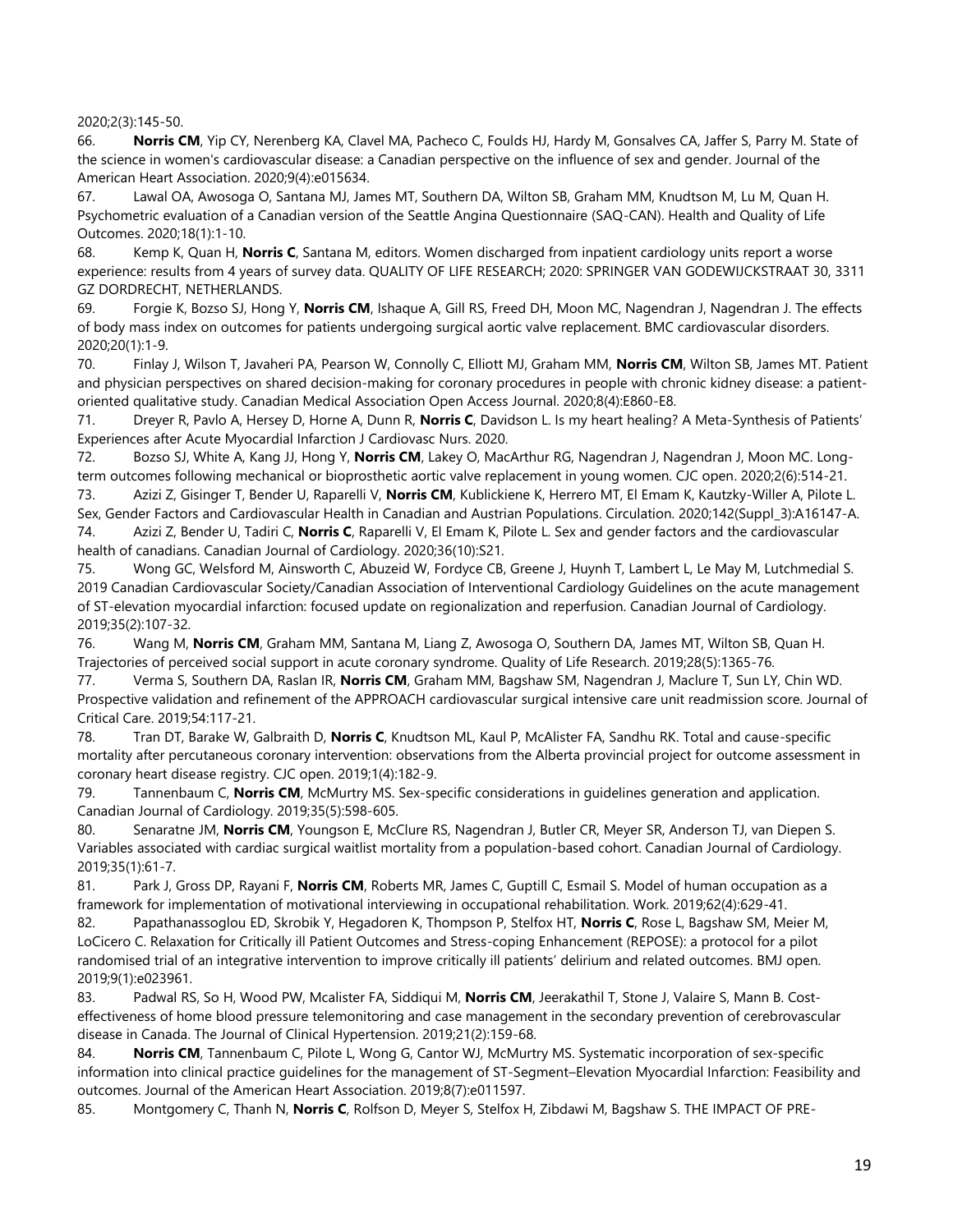OPERATIVE FRAILTY ON THE COST OF ADULT CARDIAC SURGERY IN ALBERTA: A PROSPECTIVE COHORT STUDY. Canadian Journal of Cardiology. 2019;35(10):S168.

86. McIntosh CJ, Valaire S, **Norris CM**. Cardiovascular Health and Stroke Strategic Clinical Network: Healthy hearts and brains for all Albertans. CMAJ. 2019;191(Suppl):S15-S6.

87. Lawal O, Awosoga O, Santana MJ, Southern DA, James MT, **Norris C**, Sajobi T, editors. Psychometric evaluation of the Canadian version of the Seattle Angina Questionnaire (SAQ-CA). QUALITY OF LIFE RESEARCH; 2019: SPRINGER VAN GODEWIJCKSTRAAT 30, 3311 GZ DORDRECHT, NETHERLANDS.

88. Graham MM, **Norris CM**. A New Way to Listen to Patients: Heeding Patient Reported Experiences to Improve Quality of Care. The Canadian Journal of Cardiology. 2019;35(10):1265-6.

89. Berry TR, Courneya KS, **Norris CM**, Rodgers WM, Spence JC. Automatic associations of breast cancer and heart disease with fruit and vegetables and physical activity. SAGE open medicine. 2019;7:2050312119871183.

90. Berry T, Oliphant T, **Norris C**. Heart disease and physical activity messages targeted at women: Attentional bias and automatic associations. European Review of Applied Psychology. 2019;69(5-6):100492.

91. Wang M, Lawal O, Brobbey A, Southern D, Wilton S, Graham M, Santana M, Awosoga O, Quan H, James M, editors. Evaluating the prognostic contribution of longitudinal patient reported outcomes in predicting mortality risk in acute coronary syndrome: a comparison of dynamic prediction models. QUALITY OF LIFE RESEARCH; 2018: SPRINGER VAN GODEWIJCKSTRAAT 30, 3311 GZ DORDRECHT, NETHERLANDS.

92. van Diepen S, **Norris CM**, Zheng Y, Nagendran J, Graham MM, Gaete Ortega D, Townsend DR, Ezekowitz JA, Bagshaw SM. Comparison of angiotensin‐converting enzyme inhibitor and angiotensin receptor blocker management strategies before cardiac surgery: a pilot randomized controlled registry trial. Journal of the American Heart Association. 2018;7(20):e009917.

93. Sztym M, Gillespie D, Taeger A, Lehman A, **Norris C**, McIntosh C, Norton D, Polutnik D, Walia R, editors. MINIMIZING THE SPACE BETWEEN US: ALBERTA'S SKYPE-FOR-BUSINESS AN EFFECTIVE TELEREHABILITATION PLATFORM FOR RURAL STROKE SURVIVORS. INTERNATIONAL JOURNAL OF STROKE; 2018: SAGE PUBLICATIONS LTD 1 OLIVERS YARD, 55 CITY ROAD, LONDON EC1Y 1SP, ENGLAND.

94. Southern DA, Wang M, Brobbey A, Quan H, Santana M, James MT, Wilton SB, Lawal O, Awosoga O, Graham MM, editors. Patient-reported outcomes predicts in-patient and emergency department readmissions risks in acute coronary syndrome. QUALITY OF LIFE RESEARCH; 2018: SPRINGER VAN GODEWIJCKSTRAAT 30, 3311 GZ DORDRECHT, NETHERLANDS.

95. Southern D, **Norris C**, Quan H, Santana M, James M, Wilton S, Lawal O, Liang Z, Awosoga O, Graham M. Patient-Reported Outcomes Improves the Prediction of In-patient and Emergency Department Readmission Risks in Coronary Artery Disease. International Journal of Population Data Science. 2018;3(4).

96. Sajobi TT, Wang M, Awosoga O, Santana M, Southern D, Liang Z, Galbraith D, Wilton SB, Quan H, Graham MM. Trajectories of health-related quality of life in coronary artery disease. Circulation: Cardiovascular Quality and Outcomes. 2018;11(3):e003661.

97. Perri MD, Singhal S, Hegadoren K, **Norris C**, Mackey J, Paterson I, Pituskin E. Abstract P6-13-08: A novel comparative analysis approach to personalize chemotherapy dose in early breast cancer. American Association for Cancer Research; 2018. 98. Park J, Roberts MR, Esmail S, Rayani F, **Norris CM**, Gross DP. Validation of the readiness for return-to-work scale in

outpatient occupational rehabilitation in Canada. Journal of occupational rehabilitation. 2018;28(2):332-45. 99. Park J, Esmail S, Rayani F, **Norris CM**, Gross DP. Motivational interviewing for workers with disabling musculoskeletal disorders: results of a cluster randomized control trial. Journal of occupational rehabilitation. 2018;28(2):252-64.

100. Nagendran J, Bozso SJ, **Norris CM**, McAlister FA, Appoo JJ, Moon MC, Freed DH, Nagendran J. Coronary artery bypass surgery improves outcomes in patients with diabetes and left ventricular dysfunction. Journal of the American College of Cardiology. 2018;71(8):819-27.

101. Lawal O, Wang M, Southern D, Awosoga O, Santana M, Wilton SB, James MT, Graham MM, Quan H, Ghali WA, editors. Joint modeling of longitudinal health-related quality of life and all-cause mortality in coronary artery disease. QUALITY OF LIFE RESEARCH; 2018: SPRINGER VAN GODEWIJCKSTRAAT 30, 3311 GZ DORDRECHT, NETHERLANDS.

102. Hirani SS, **Norris CM**, Van Vliet KJ, Van Zanten SV, Karmaliani R, Lasiuk G. Social support intervention to promote resilience and quality of life in women living in Karachi, Pakistan: a randomized controlled trial. International journal of public health. 2018;63(6):693-702.

103. Hirani SS, Lasiuk G, Van Vliet KJ, Van Zanten SV, Karmaliani R, **Norris CM**. Comparison of Urdu versions of the resilience scale and the resilience scale for adults. Journal of Nursing Measurement. 2018;26(1):106-20.

104. Curtin KD, Berry TR, Courneya KS, McGannon KR, **Norris CM**, Rodgers WM, Spence JC. Investigating relationships between ancestry, lifestyle behaviors and perceptions of heart disease and breast cancer among Canadian women with British and with South Asian ancestry. European Journal of Cardiovascular Nursing. 2018;17(4):314-23.

105. Clark MI, McGannon KR, Berry TR, **Norris CM**, Rodgers WM, Spence JC. Taking a hard look at the Heart Truth campaign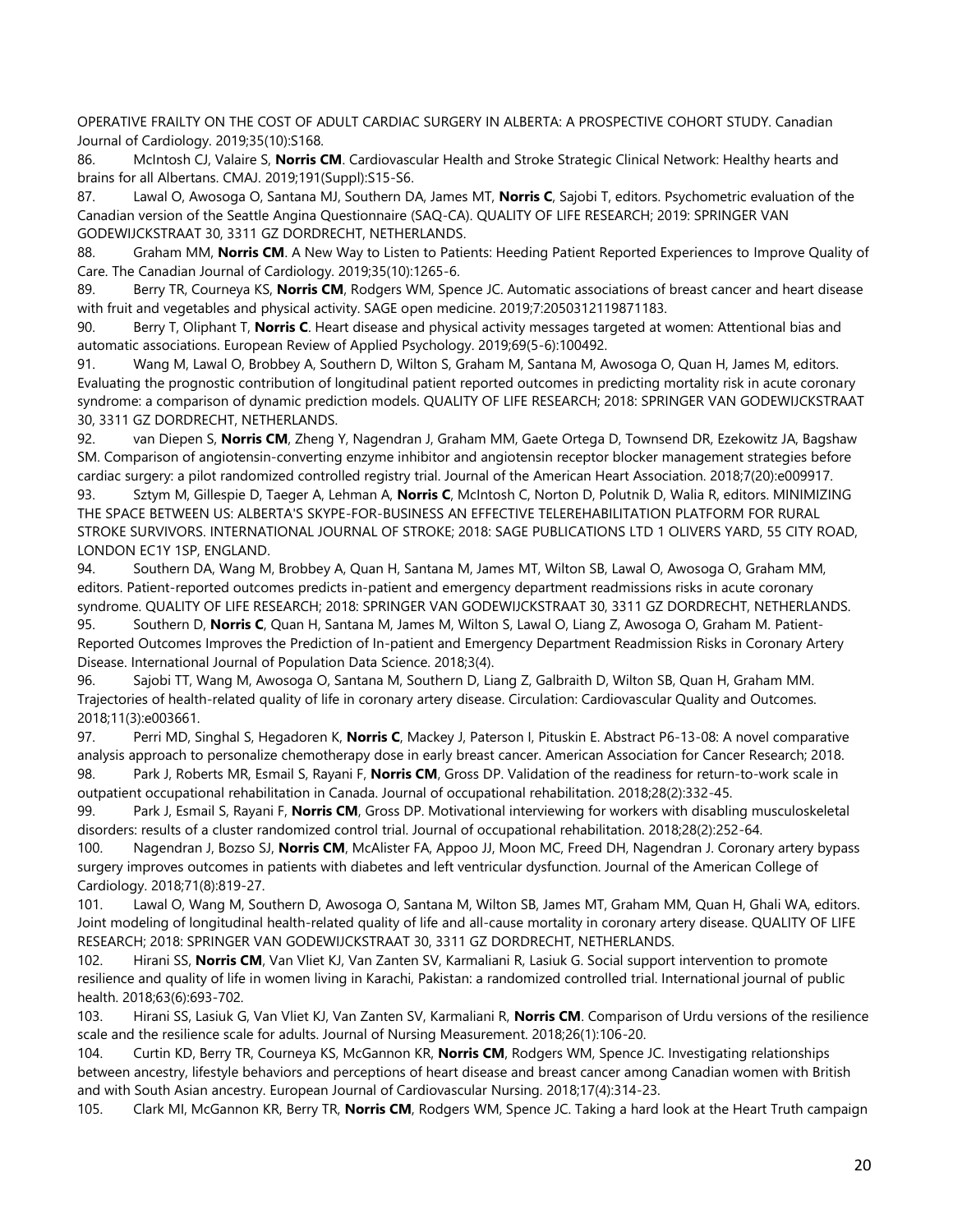in Canada: A discourse analysis. Journal of Health Psychology. 2018;23(13):1699-710.

106. Cardoso L, de Souza Pereira S, Gherardi-donato ECS, Teixeira CB, **Norris CM**, Hegadoren K. Relación entre Burnout y las características personales y laborales de los asistentes de enfermería brasileños. Revista de psicología de la salud. 2018;6(1):1-32. 107. Berry TR, Jones KE, Courneya KS, McGannon KR, **Norris CM**, Rodgers WM, Spence JC. Believability of messages about preventing breast cancer and heart disease through physical activity. BMC psychology. 2018;6(1):1-9.

108. Berry T, Oliphant T, **Norris C**. Women's Perceptions of Heart Health Messages. Canadian Journal of Cardiology. 2018;34(4):e18.

109. Wilson T, Miller J, Teare S, Penman C, Pearson W, Marlett NJ, Shklarov S, Diane Galbraith P, Southern DA, Knudtson ML. Patient perspectives on engagement in decision-making in early management of non-ST elevation acute coronary syndrome: a qualitative study. BMC Medical Informatics and Decision Making. 2017;17(1):1-7.

110. Terada T, Johnson JA, **Norris C**, Padwal R, Qiu W, Sharma AM, Nagendran J, Forhan M. Body mass index is associated with differential rates of coronary revascularization after cardiac catheterization. Canadian Journal of Cardiology. 2017;33(6):822- 9.

111. Terada T, Forhan M, **Norris CM**, Qiu W, Padwal R, Sharma AM, Nagendran J, Johnson JA. Differences in short‐and long‐ term mortality associated with BMI following coronary revascularization. Journal of the American Heart Association. 2017;6(4):e005335.

112. Smigorowsky MJ, **Norris CM**, McMurtry MS, Tsuyuki RT. Measuring the effect of nurse practitioner (NP)-led care on health-related quality of life in adult patients with atrial fibrillation: study protocol for a randomized controlled trial. Trials. 2017;18(1):1-8.

113. Shavadia J, **Norris C**, Youngson E, Welsh R, Bainey KR. A Comparison of Contemporary Revascularization Strategies in Diabetics With Multivessel Disease: Insights From the Alberta Provincial Project for Outcomes Assessment in Coronary Heart Disease (APPROACH) Registry. Circulation. 2017;136(suppl\_1):A18572-A.

114. Senaratne J, **Norris C**, McClure R, Nagendran J, Butler C, Meyer S, Anderson T, Van Diepen S. 2200Adherence to cardiac surgical waitlist guidelines is a poor predictor of cardiac surgery waitlist mortality. European Heart Journal. 2017;38(suppl\_1). 115. O'Neill DE, Southern DA, **Norris CM**, O'Neill BJ, Curran HJ, Graham MM. Acute coronary syndrome patients admitted to

a cardiology vs non-cardiology service: variations in treatment & outcome. BMC health services research. 2017;17(1):1-7. 116. **Norris CM**, Johnson NL, Hardwicke-Brown E, McEwan M, Pelletier R, Pilote L. The contribution of gender to apparent sex differences in health status among patients with coronary artery disease. Journal of Women's Health. 2017;26(1):50-7.

117. Melissa S, Donna P, Agnes L, Dana N, Rauj W, Colleen N, Matthew M, Andrea T, Christina R, Kelsey S, editors. Homebased Videoconferencing Enhances Rural Stroke Early Supported Discharge (SESD) Services. INTERNATIONAL JOURNAL OF STROKE; 2017: SAGE PUBLICATIONS LTD 1 OLIVERS YARD, 55 CITY ROAD, LONDON EC1Y 1SP, ENGLAND.

118. McGrath BM, **Norris CM**, Hardwicke-Brown E, Welsh RC, Bainey KR. Quality of life following coronary artery bypass graft surgery vs. percutaneous coronary intervention in diabetics with multivessel disease: a five-year registry study. European Heart Journal-Quality of Care and Clinical Outcomes. 2017;3(3):216-23.

119. Luc JG, Graham MM, **Norris CM**, Al Shouli S, Nijjar YS, Meyer SR. Predicting operative mortality in octogenarians for isolated coronary artery bypass grafting surgery: a retrospective study. BMC Cardiovascular Disorders. 2017;17(1):1-7.

120. Kurich T, Lasiuk GC, **Norris CM**. Acute Coronary Syndromes Symptom Presentation Among Persons of South Asian Descent: A Comprehensive literature Review. Canadian Journal of Cardiovascular Nursing. 2017;27(1).

121. Kozyakovsky A, Mpouzika MD, Lasiuk G, **Norris CM**. Blood glucose control in sepsis: a comprehensive narrative review. Connect: The World of Critical Care Nursing. 2017;11(3):59-64.

122. Khan NA, Daskalopoulou SS, Karp I, Eisenberg MJ, Pelletier R, Tsadok MA, Dasgupta K, **Norris CM**, Pilote L. Sex differences in prodromal symptoms in acute coronary syndrome in patients aged 55 years or younger. Heart. 2017;103(11):863- 9.

123. Gross DP, Park J, Rayani F, **Norris CM**, Esmail S. Motivational interviewing improves sustainable return to work in injured workers after rehabilitation: a cluster randomized controlled trial. Archives of physical medicine and rehabilitation. 2017;98(12):2355-63.

124. Dana N, Dan G, Melissa S, Janice T, Celine T, Joni K, Sarah B, Kerri M, Andrea T, Agnes L, editors. Small Site, BIG Advantage-How our Small Site Maximize Continuity of Care. INTERNATIONAL JOURNAL OF STROKE; 2017: SAGE PUBLICATIONS LTD 1 OLIVERS YARD, 55 CITY ROAD, LONDON EC1Y 1SP, ENGLAND.

125. Bozso S, Nagendran J, **Norris C**, McAlister F, Appoo J, Moon M, Freed D. CORONARY ARTERY BYPASS GRAFTING PROVIDES A LONG-TERM SURVIVAL BENEFIT OVER MULTIVESSEL PERCUTANEOUS CORONARY INTERVENTION IN PATIENTS WITH DIABETES AND LEFT VENTRICULAR DYSFUNCTION: A 12-YEAR PROPENSITY MATCHED ANALYSIS. Canadian Journal of Cardiology. 2017;33(10):S35-S6.

126. Benoit MA, Bagshaw SM, **Norris CM**, Zibdawi M, Chin WD, Ross DB, van Diepen S. Postoperative complications and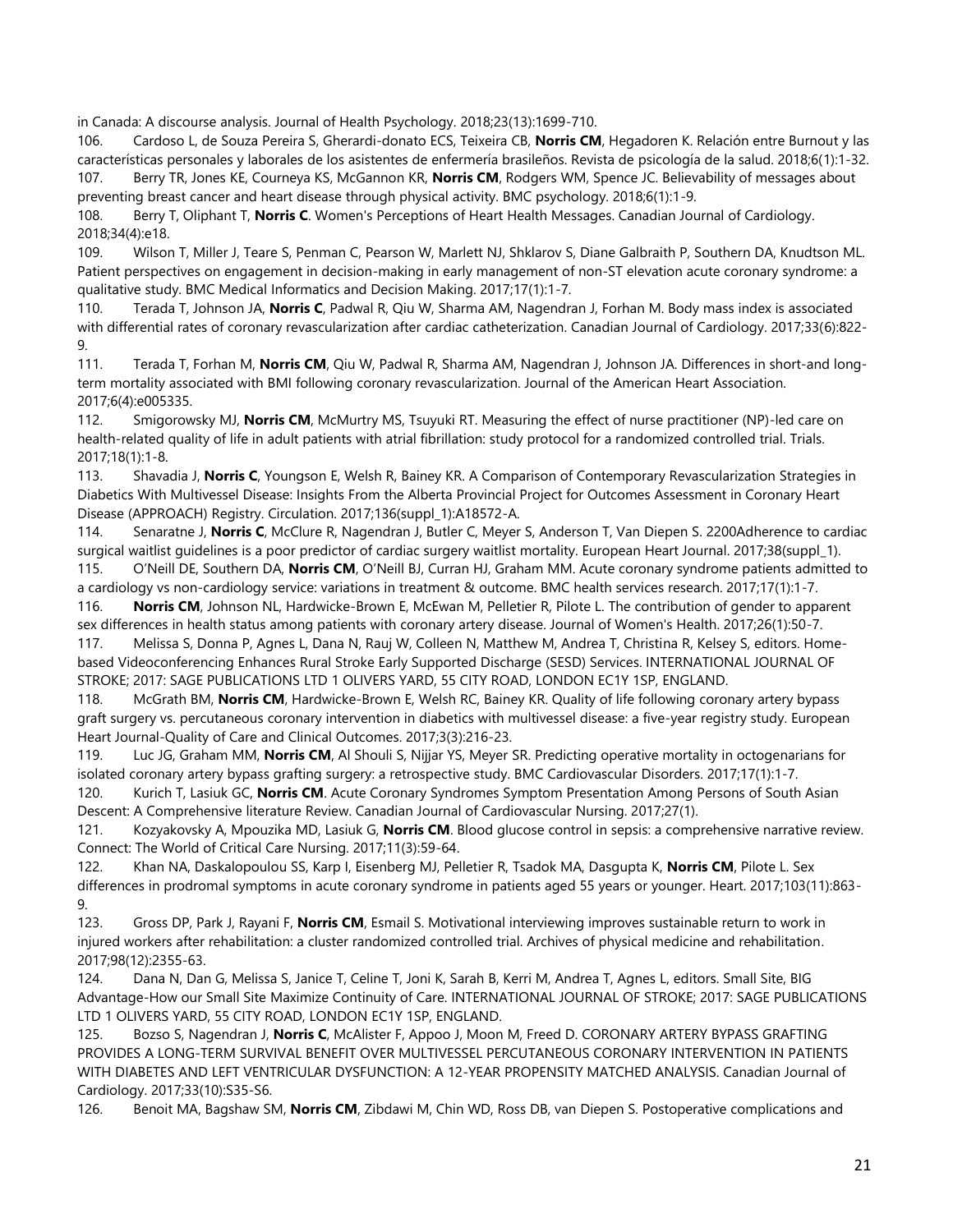outcomes associated with a transition to 24/7 intensivist management of cardiac surgery patients. Critical care medicine. 2017;45(6):993-1000.

127. Barake W, Tran D, Galbraith D, **Norris C**, Knudtson ML, Kaul P, McAlister F, Sandhu R. NINE YEAR TRENDS IN CAUSE-SPECIFIC MORTALITY AFTER PERCUTANEOUS CORONARY INTERVENTION: OBSERVATIONS FROM THE ALBERTA PROVINCIAL PROJECT FOR OUTCOME ASSESSMENT IN CORONARY HEART DISEASE (APPROACH) REGISTRY. Journal of the American College of Cardiology. 2017;69(11S):986-.

128. Bainey KR, Kaul P, Armstrong PW, Savu A, Westerhout CM, **Norris CM**, Brass N, Traboulsi D, O'Neill B, Nagendran J. Hospital variation in treatment and outcomes in acute coronary syndromes: insights from the Alberta Contemporary Acute Coronary Syndrome Patients Invasive Treatment Strategies (COAPT) study. International Journal of Cardiology. 2017;241:70-5.

129. Awosoga O, Santana MJ, Southern D, Brobbey A, Lu M, Quan H, **Norris C**, James M, Lix LM, Sajobi TT, editors. Estimating longitudinal changes in Health-Related Quality of Life in coronary artery disease: a comparison of longitudinal models. QUALITY OF LIFE RESEARCH; 2017: SPRINGER VAN GODEWIJCKSTRAAT 30, 3311 GZ DORDRECHT, NETHERLANDS.

130. Arias CD, Pokharel B, Papathanassoglou E, **Norris CM**. Prone positioning for the treatment of adult respiratory distress syndrome. Connect: The World of Critical Care Nursing. 2017;11(3):49-54.

131. Andrea T, Kerri M, Sarah B, Kelsey S, Kristine S, Melissa S, Agnes L, Colleen N, Matthew M, Dana N, editors. A Case Study Highlighting Video-Conferencing as a Tool for Expanding Rural Stroke Early Supported Discharge Service Delivery. INTERNATIONAL JOURNAL OF STROKE; 2017: SAGE PUBLICATIONS LTD 1 OLIVERS YARD, 55 CITY ROAD, LONDON EC1Y 1SP, ENGLAND.

132. Alherbish A, **Norris CM**, Shavadia J, Almutawa M, Abualnaja S, Nagendran J, Graham MM, Van Diepen S, editors. Clinical and Angiographic Outcomes in Coronary Artery Bypass Surgery with Multiple versus Single Distal Target Grafts. The Heart Surgery Forum; 2017.

133. Terada T, Johnson JA, **Norris C**, Padwal R, Qiu W, Sharma AM, Janzen W, Forhan M. Severe obesity is associated with increased risk of early complications and extended length of stay following coronary artery bypass grafting surgery. Journal of the American Heart Association. 2016;5(6):e003282.

134. Sharma R, **Norris CM**, Gyenes G, Senaratne M, Bainey KR. Effect of cardiac rehabilitation on South Asian individuals with cardiovascular disease: results from the APPROACH registry. Canadian Journal of Cardiology. 2016;32(10):S397-S402.

135. Senaratne JM, Investigators A, **Norris CM**, Investigators A, Graham MM, Investigators A, Galbraith D, Investigators A, Nagendran J, Investigators A. Clinical and angiographic outcomes associated with surgical revascularization of angiographically borderline 50–69% coronary artery stenoses. European Journal of Cardio-Thoracic Surgery. 2016;49(5):e112-e8.

136. Scott RL, Lasiuk GC, **Norris CM**. Depression in lesbian, gay, and bisexual members of the Canadian Armed Forces. LGBT health. 2016;3(5):366-72.

137. Scott RL, Lasiuk G, **Norris CM**. Sexual orientation and depression in Canada. Canadian Journal of Public Health. 2016;107(6):e545-e9.

138. Scott RL, Lasiuk G, **Norris C**. The relationship between sexual orientation and depression in a national population sample. Journal of Clinical Nursing. 2016;25(23-24):3522-32.

139. Pelletier R, Khan NA, Cox J, Daskalopoulou SS, Eisenberg MJ, Bacon SL, Lavoie KL, Daskupta K, Rabi D, Humphries KH. Sex versus gender-related characteristics: which predicts outcome after acute coronary syndrome in the young? Journal of the American College of Cardiology. 2016;67(2):127-35.

140. **Norris CM**, Johnson NL, Hardwicke-Brown E, Pelletier R, Pilote L. The Canadian GENESIS Gender Index may be the Key to Understanding Differences in Health Status Outcomes in Acute Coronary Syndrome. Circulation: Cardiovascular Quality and Outcomes. 2016;9(suppl\_2):A254-A.

141. **Norris CM**, Bainey KR. Does Ivabradine SIGNIFY Improvements in Quality of Life? : Lippincott Williams & Wilkins Hagerstown, MD; 2016. p. 5-6.

142. **Norris C**, Johnson N, Hardwicke-Brown E, McEwan M, Pelletier R, Pilote L. Sex Differences in Health Status May be Better Explained by Gender Related Characteristics, than Biological Sex Characteristics. Canadian Journal of Cardiology. 2016;32(4):S2-S3.

143. **Norris C**, Hardwicke-Brown E, Hartland L, Ko F, McClelland S, Norris A, Rajhani F, editors. Anxious symptomology as a predictor of re-admission following an acute coronary syndrome event; what we may miss when following clinical pathways. EUROPEAN HEART JOURNAL; 2016: OXFORD UNIV PRESS GREAT CLARENDON ST, OXFORD OX2 6DP, ENGLAND.

144. **Norris C**, Clark M, McGannon K, Berry T, Rodgers W, Spence J. Hard Truths About the Red Dress: A Discourse Analysis of the Heart Truth Campaign in Canada. Canadian Journal of Cardiology. 2016;32(4):S4.

145. Nagendran J, Moore M, **Norris C**, Khani-Hanjani A, Graham M, Freed D. The varying effects of obesity and morbid obesity on outcomes following cardiac transplantation. International Journal of Obesity. 2016;40(4):721-4.

146. MacDonald C, **Norris C**, Alton GY, Urschel S, Joffe AR, Morgan CJ. Acute kidney injury after heart transplant in young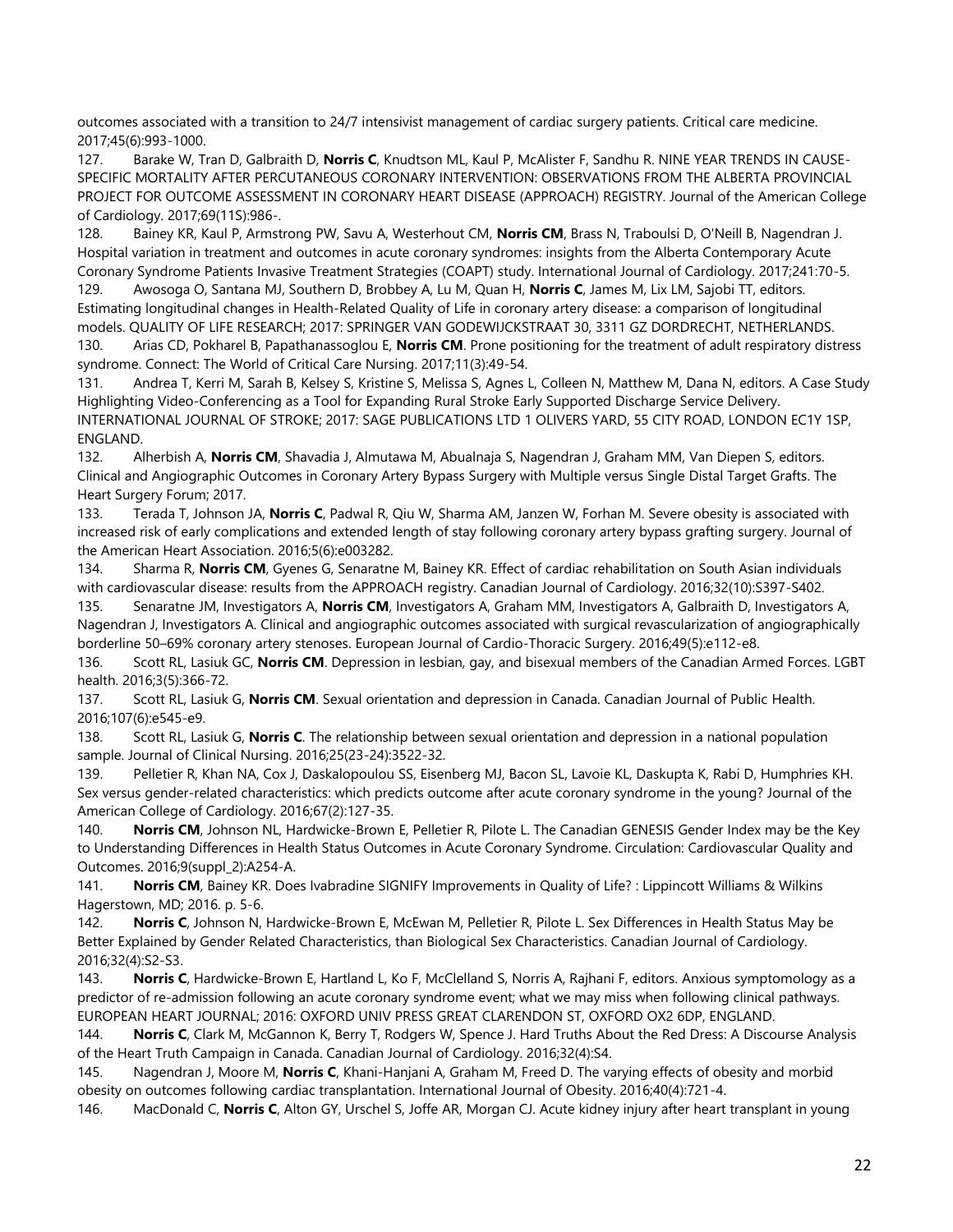children: risk factors and outcomes. Pediatric Nephrology. 2016;31(4):671-8.

147. Liang Z, Awosoga O, Santana MJ, Southern D, James M, Wilton S, **Norris C**, Sajobi TT, editors. Response shift in coronary artery disease: results from the Alberta provincial project for outcome assessment in coronary heart disease study. QUALITY OF LIFE RESEARCH; 2016: SPRINGER VAN GODEWIJCKSTRAAT 30, 3311 GZ DORDRECHT, NETHERLANDS.

148. James MT, Wilton SB, Clement FM, Ghali WA, Knudtson ML, Tan Z, Tonelli M, Hemmelgarn BR, **Norris CM**, Disease APPfOAiCH, Investigators AKDN. Kidney function does not modify the favorable quality of life changes associated with revascularization for coronary artery disease: cohort study. Journal of the American Heart Association. 2016;5(7):e003642. 149. Fung RC-y, **Norris C**, Galbraith D, Southern D, Hui W, Cheung P, Brass N, Tyrrell B, Leung R, Jim M-h. TCT-341 Unplanned Nontarget Lesion Revascularizations after Percutaneous Coronary Interventions. Journal of the American College of Cardiology. 2016;68(18S):B141-B.

150. Forhan M, Qiu W, Terada T, Padwal R, Johnson J, Sharma A, **Norris C**. Female Sex Is Associated With Extended Length of Hospital Stay Following CABG Surgery in Patients With Severe Obesity. Canadian Journal of Cardiology. 2016;32(4):S5. 151. Elhenawy A, **Norris C**, Zicho D, Moon M, MacArthur R, editors. Mid-Term Outcomes of Distal Aortic Arch Replacement via Left Thoracotomy Using Antegrade Cerebral Perfusion: A Retrospective Analysis. CARDIOLOGY; 2016: KARGER ALLSCHWILERSTRASSE 10, CH-4009 BASEL, SWITZERLAND.

152. Curtin KD, Berry TR, Courneya KS, **Norris CM**, Spence JC. Investigating relationships between ethnicity, preventative behaviours, and perceptions of heart disease and breast cancer. Journal of Exercise, Movement, and Sport (SCAPPS refereed abstracts repository). 2016;48(1):158-.

153. Berry TR, Stearns JA, Courneya KS, McGannon KR, **Norris CM**, Rodgers WM, Spence JC. Women's perceptions of heart disease and breast cancer and the association with media representations of the diseases. Journal of Public Health. 2016;38(4):e496-e503.

154. Berry TR, Curtin KD, Courneya KS, McGannon KR, **Norris CM**, Rodgers WM, Spence JC. Heart disease and breast cancer perceptions: Ethnic differences and relationship to attentional bias. Health Psychology Open. 2016;3(2):2055102916657673. 155. Berry T, Jones K, Courneya K, McGannon K, **Norris C**, Rodgers W, Spence J. Implicit and explicit believability of prevention messages for breast cancer and heart disease. European Health Psychologist. 2016;18(S):1049.

156. Bainey KR, **Norris C**, Shavadia J. Response to: Letter to the Editor regarding the manuscript" Symptomatic graft failure and impact on clinical outcome after coronary artery bypass grafting surgery: Results from the Alberta Provincial Project for Outcome Assessment in Coronary Heart Disease registry". American heart journal. 2016;171(1):e11.

157. Bainey K, Kaul P, Alemayehu W, Anderson T, **Norris C**, Brass N, Traboulsi D, Armstrong P, Welsh R, editors. Outcomes of acute coronary syndromes with non-obstructive coronary artery disease: insights from the Alberta COAPT registry. EUROPEAN HEART JOURNAL; 2016: OXFORD UNIV PRESS GREAT CLARENDON ST, OXFORD OX2 6DP, ENGLAND.

158. Awosoga O, Liang Z, Santana MJ, Southern D, Zhang Y, James M, Wilton S, **Norris C**, Sajobi TT, editors. Trajectories of social support in individuals with coronary artery disease. QUALITY OF LIFE RESEARCH; 2016: SPRINGER VAN GODEWIJCKSTRAAT 30, 3311 GZ DORDRECHT, NETHERLANDS.

159. Welsh RC, Bainey KR, **Norris C**, Knudtson M, Traboulsi D, Brass N, Savu A, Ali I, O'Neill B, Armstrong PW. Unraveling Outcomes in Medically Managed Patient With Acute Coronary Syndromes (ACS): The Alberta COntemporary Acute coronary syndrome Patients invasive Treatment Strategies (COAPT) Study. Circulation. 2015;132(suppl\_3):A16600-A.

160. Wang W, MacArthur R, **Norris C**, Zibdawi R, Zibdawi M, Bagshaw S. ASSOCIATION BETWEEN MORTALITY AND RENAL REPLACEMENT THERAPY AFTER CARDIAC SURGERY AMONG OCTOGENARIANS: A RETROSPECTIVE POPULATION-BASED COHORT STUDY. Canadian Journal of Cardiology. 2015;31(10):S184-S5.

161. Swiniarski GV, Mah J, Bulbuc CF, **Norris CM**. A comprehensive literature review on hypothermia and early extubation following coronary artery bypass surgery. Applied Nursing Research. 2015;28(2):137-41.

162. Shavadia J, **Norris CM**, Graham MM, Verma S, Ali I, Bainey KR. Symptomatic graft failure and impact on clinical outcome after coronary artery bypass grafting surgery: results from the Alberta Provincial Project for Outcome Assessment in Coronary Heart Disease registry. American heart journal. 2015;169(6):833-40.

163. Senaratne J, **Norris C**, Graham M, Nagendran J, Freed D, Afilalo J, Van Diepen S. ROUTINE CORONARY ARTERY BYPASS OF ANGIOGRAPHICALLY BORDERLINE CORONARY ARTERY STENOSES IS NOT ASSOCIATED WITH IMPROVED SURVIVAL. Journal of the American College of Cardiology. 2015;65(10S):A1587-A.

164. McGrath BM. Quality of Life (QOL) in Diabetics with Multi-Vessel Coronary Artery Disease: Real-World Experience Comparing Percutaneous Coronary Intervention (PCI) and Coronary Artery Bypass Grafting (CABG). 2015.

165. McGrath B, **Norris C**, Welsh R, Bainey K. QUALITY OF LIFE IN DIABETICS WITH MULTI-VESSEL CORONARY DISEASE: REAL-WORLD EXPERIENCE COMPARING PERCUTANEOUS CORONARY INTERVENTION AND CORONARY ARTERY BYPASS GRAFTING SURGERY. Canadian Journal of Cardiology. 2015;31(10):S63.

166. Luc J, Shouli S, Graham M, **Norris C**, Nijjar Y, Meyer S. EuroSCORE II is superior to STS and Euroscore I in predicting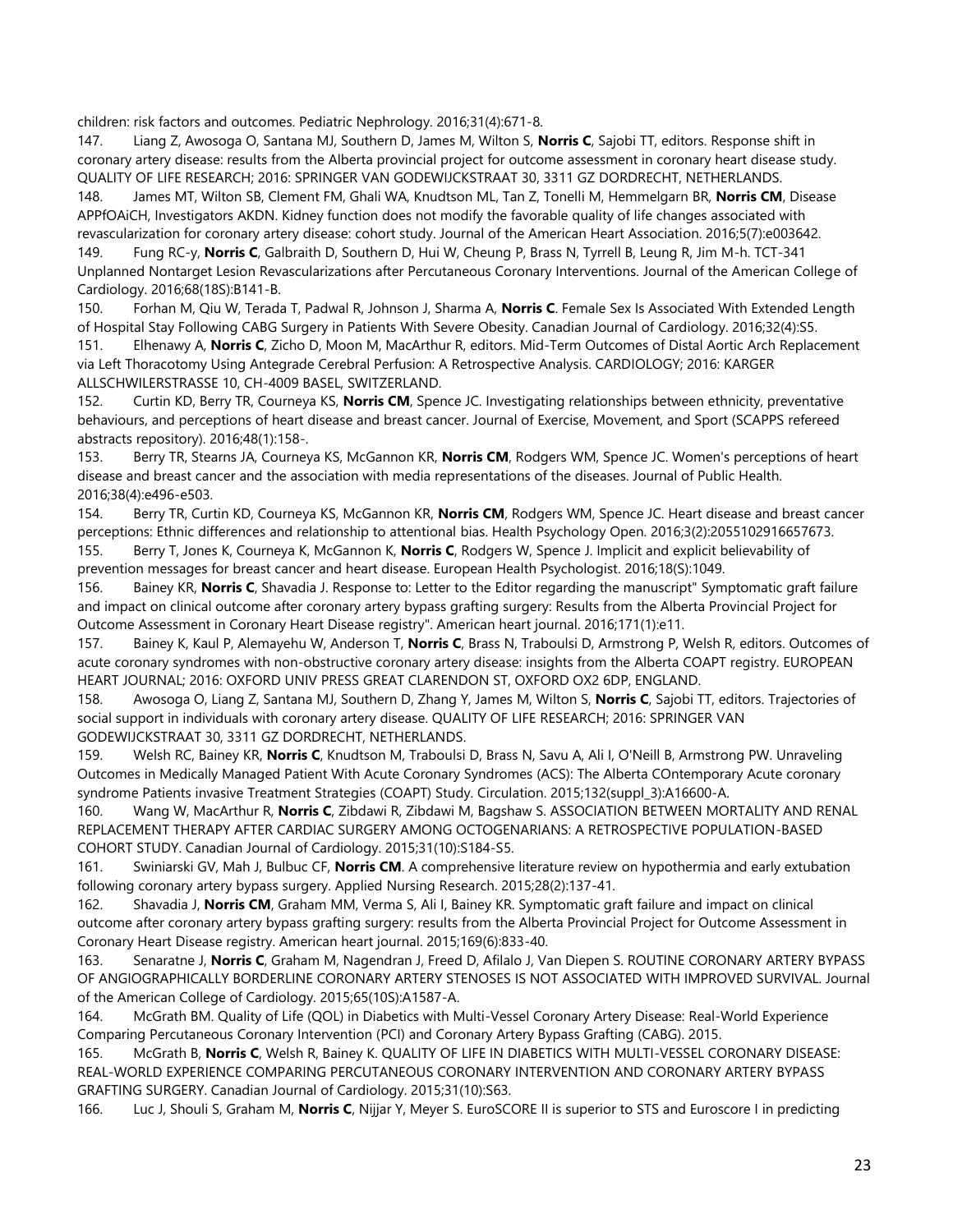operative mortality in octogenarians for isolated coronary artery bypass grafting surgery. Canadian Journal of Cardiology. 2015;31(10):S178.

167. Leggett LE, Hauer T, Martin B-J, Manns B, Aggarwal S, Arena R, Austford LD, Meldrum D, Ghali W, Knudtson ML, editors. Optimizing value from cardiac rehabilitation: a cost-utility analysis comparing age, sex, and clinical subgroups. Mayo Clinic Proceedings; 2015: Elsevier.

168. Kurich T, Lasiuk G, **Norris C**. SYMPTOM PRESENTATION IN SOUTH ASIANS WITH ACUTE CORONARY SYNDROMES: A LOOK AT THE LITERATURE. Canadian Journal of Cardiology. 2015;31(10):S315.

169. Haywood K, Brett J, Salek S, Marlett N, Penman C, Shklarov S, **Norris C**, Santana MJ, Staniszewska S. Patient and public engagement in health-related quality of life and patient-reported outcomes research: what is important and why should we care? Findings from the first ISOQOL patient engagement symposium. Quality of Life Research. 2015;24(5):1069-76.

170. Elhenawy A, Zico D, **Norris C**, Moon M, MacArthur R. OUTCOMES OF DISTAL AORTIC ARCH REPLACEMENT VIA LEFT THORACOTOMY USING ANTEGRADE CEREBRAL PERFUSION: A RETROSPECTIVE ANALYSIS. Canadian Journal of Cardiology. 2015;31(10):S175-S6.

171. Bainey K, **Norris C**, Welsh R. LONG-TERM OUTCOMES WITH REVASCULARIZATION IN PATIENTS WITH HIGH-RISK CORONARY ANATOMY AND STABLE ISCHEMIC HEART DISEASE: RESULTS FROM THE APPROACH REGISTRY. Canadian Journal of Cardiology. 2015;31(10):S85-S6.

172. Bainey K, **Norris C**, Welsh R. HEALTH STATUS AND QUALITY OF LIFE WITH REVASCULARIZATION IN PATIENTS WITH HIGH-RISK CORONARY ANATOMY AND STABLE ISCHEMIC HEART DISEASE: RESULTS FROM THE APPROACH REGISTRY. Canadian Journal of Cardiology. 2015;31(10):S60.

173. Alherbish A, **Norris C**, Najendran J, Graham M, Van Diepen S. THE CLINICAL AND ANGIOGRAPHIC OUTCOMES IN CORONARY ARTERY BYPASS SURGERY USING GRAFTS WITH MULTIPLE VERSUS SINGLE DISTAL TARGETS. Journal of the American College of Cardiology. 2015;65(10S):A1586-A.

174. Adams L, Koop P, Quan H, **Norris C**. A population‐based comparison of the use of acute healthcare services by older adults with and without mental illness diagnoses. Journal of Psychiatric and Mental Health Nursing. 2015;22(1):39-46.

175. Zibdawi M, **Norris CM**, MacArthur R, Zibdawi R, Wang W, Bagshaw SM. Association between older age and outcome after cardiac surgery: A population-based cohort study. 2014.

176. Wild CT, Hammal F, **Norris CM**, Finegan BA, Ezekowitz JA. Smoking status and survival: impact on mortality of continuing to smoke one year after the angiographic diagnosis of coronary artery disease, a prospective cohort study. 2014.

177. Wijeysundera HC, **Norris C**, Fefer P, Galbraith PD, Knudtson ML, Wolff R, Wright GA, Strauss BH, Ko DT. Relationship between initial treatment strategy and quality of life in patients with coronary chronic total occlusions. EuroIntervention: journal of EuroPCR in collaboration with the Working Group on Interventional Cardiology of the European Society of Cardiology. 2014;9(10):1165-72.

178. Wang W, Bagshaw SM, **Norris CM**, Zibdawi R, Zibdawi M, MacArthur R. Association between older age and outcome after cardiac surgery: a population-based cohort study. Journal of cardiothoracic surgery. 2014;9(1):1-9.

179. Veronovici NR, Lasiuk GC, Rempel GR, **Norris CM**. Discharge education to promote self-management following cardiovascular surgery: An integrative review. European Journal of Cardiovascular Nursing. 2014;13(1):22-31.

180. van Diepen S, Graham MM, Nagendran J, **Norris CM**. Predicting cardiovascular intensive care unit readmission after cardiac surgery: derivation and validation of the Alberta Provincial Project for Outcomes Assessment in Coronary Heart Disease (APPROACH) cardiovascular intensive care unit clinical prediction model from a registry cohort of 10,799 surgical cases. Critical Care. 2014;18(6):1-9.

181. Steele D, **Norris CM**. Cutting peripherally inserted central catheters may lead to increased rates of catheter-related deep vein thrombosis. Journal of Infusion Nursing. 2014;37(6):466-72.

182. Sharma R, **Norris C**, Gyenes G, Wilson L, Bainey K. IMPACT OF CARDIAC REHABILITATION ON SOUTH ASIANS: Results FROM THE ALBERTA PROVINCIAL PROJECT FOR OUTCOMES ASSESSMENT IN CORONARY HEART DISEASE (APPROACH) REGISTRY. Canadian Journal of Cardiology. 2014;30(10):S119-S20.

183. Pelletier R, Lavoie KL, Bacon SL, Thanassoulis G, Khan NA, Pilote L, Karp I, Bacon S, Cox J, Dasgupta K. Depression and disease severity in patients with premature acute coronary syndrome. The American Journal of Medicine. 2014;127(1):87-93. e2. 184. Pelletier R, Karp I, Bacon S, Thanassoulis G, Humphries K, Cox J, Dasgupta K, **Norris C**, Daskalopoulou SS, Lavoie K. RECURRENT EVENTS IN PATIENTS WITH PREMATURE ACUTE CORONARY SYNDROME: PSYCHOSOCIAL DETERMINANTS AND SEX INTERACTIONS. Journal of the American College of Cardiology. 2014;63(12S):A46-A.

185. Pelletier R, Humphries K, Khan N, Eisenberg M, Cox J, **Norris C**, Pilote L. GENDER, SEX, AND OUTCOMES IN PATIENTS WITH PREMATURE ACUTE CORONARY SYNDROME. Canadian Journal of Cardiology. 2014;30(10):S164-S5.

186. O'Neill D, Southern D, **Norris C**, O'Neill B, Graham M. ACUTE CORONARY SYNDROME PATIENTS ADMITTED TO CARDIOLOGY VERSUS NON-CARDIOLOGY WARDS: VARIATIONS IN TREATMENT AND OUTCOME. Canadian Journal of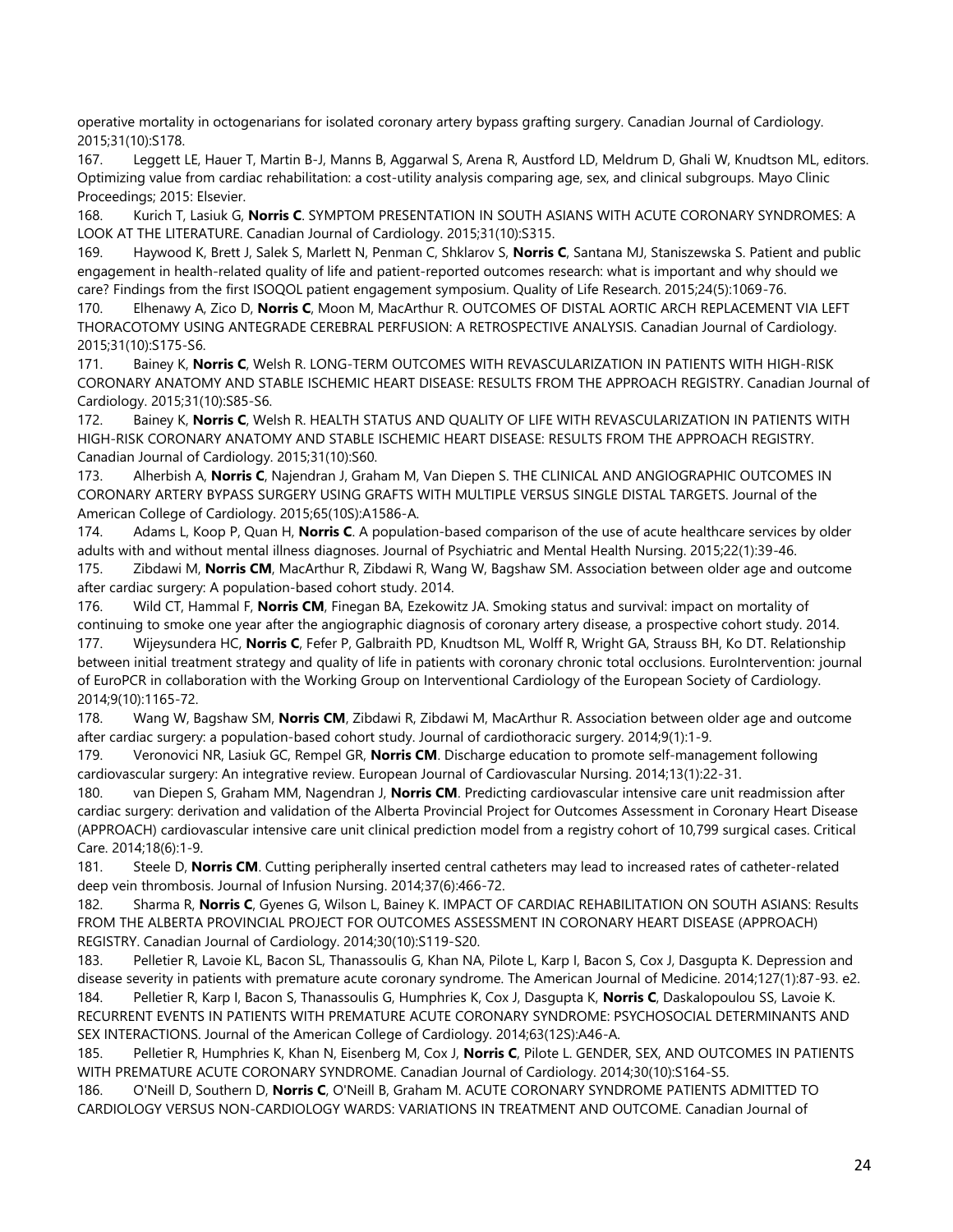Cardiology. 2014;30(10):S165.

187. O'Neill D, Southern D, **Norris C**, O'Neill B, Graham M. Type 2 MI in Southern Alberta: a descriptive analysis. Canadian Journal of Cardiology. 2014;30(10):S165-S6.

188. **Norris CM**. Cutting Peripherally Inserted Central Catheters May Lead to Increased Rates of Catheter-Related Deep Vein Thrombosis. 2014.

189. **Norris C**. Le Ventricular End-Diastolic Pressure Predicts Survival in Coronary Artery Bypass Gra Surgery Patients. Ann Thorac Surg. 2014;97:1343-7.

190. Nagendran J, van Diepen S, Graham MM, **Norris CM**. Predicting cardiovascular intensive care unit readmission after cardiac surgery: derivation and validation of the Alberta Provincial Project for Outcomes Assessment in Coronary Heart Disease (APPROACH) cardiovascular intensive care unit clinical prediction model from a registry cohort of 10,799 surgical cases. 2014.

191. Nagendran J, **Norris CM**, Appoo JJ, Ross DB, Nagendran J, Investigators APPfOAiCHD. Left ventricular end-diastolic pressure predicts survival in coronary artery bypass graft surgery patients. The Annals of thoracic surgery. 2014;97(4):1343-7. 192. Leung Yinko SS, Pelletier R, Behlouli H, **Norris CM**, Humphries KH, Pilote L, investigators GP. Health‐Related quality of life in premature acute coronary syndrome: does patient sex or gender really matter? Journal of the American Heart Association. 2014;3(4):e000901.

193. Kieser TM, Curran HJ, Rose MS, **Norris CM**, Graham MM. Arterial grafts balance survival between incomplete and complete revascularization: a series of 1000 consecutive coronary artery bypass graft patients with 98% arterial grafts. The Journal of Thoracic and Cardiovascular Surgery. 2014;147(1):75-84.

194. Khani-Hanjani A, Nagendran J, Moore M, **Norris C**, Mullen J, Kim D, Freed D. IS RECIPIENT BMI A RISK FACTOR FOR ADVERSE LONG-TERM SURVIVAL POST-CARDIAC TRANSPLANTATION? Canadian Journal of Cardiology. 2014;30(10):S230-S1.

195. Kamal N, Benavente O, Boyle K, Buck B, Butcher K, Casaubon LK, Côté R, Demchuk AM, Deschaintre Y, Dowlatshahi D. Good is not good enough: the benchmark stroke door-to-needle time should be 30 minutes. Canadian Journal of Neurological Sciences. 2014;41(6):694-6.

196. Kaila KS, **Norris CM**, Graham MM, Ali I, Bainey KR. Long-term survival with revascularization in South Asians admitted with an acute coronary syndrome (from the Alberta Provincial Project for Outcomes Assessment in Coronary Heart Disease Registry). The American journal of cardiology. 2014;114(3):395-400.

197. Izadnegahdar M, **Norris C**, Kaul P, Pilote L, Humphries KH. Basis for sex-dependent outcomes in acute coronary syndrome. Canadian Journal of Cardiology. 2014;30(7):713-20.

198. Hammal F, Ezekowitz JA, **Norris CM**, Wild TC, Finegan BA. Smoking status and survival: impact on mortality of continuing to smoke one year after the angiographic diagnosis of coronary artery disease, a prospective cohort study. BMC Cardiovascular Disorders. 2014;14(1):1-9.

199. Grace SL, Poirier P, **Norris CM**, Oakes GH, Somanader DS, Suskin N. Pan-Canadian development of cardiac rehabilitation and secondary prevention quality indicators. Canadian Journal of Cardiology. 2014;30(8):945-8.

200. Berry T, Courneya K, McGannon K, **Norris C**, Rodgers W, Spence J. Gender-differences in Relationships Between Perceptions of Heart Disease and Health Behaviours. European Health Psychologist. 2014;16(S):682.

201. Barry AR, Koshman SL, **Norris CM**, Ross DB, Pearson GJ. Evaluation of preventive cardiovascular pharmacotherapy after coronary artery bypass graft surgery. Pharmacotherapy: The Journal of Human Pharmacology and Drug Therapy. 2014;34(5):464- 72.

202. Bainey KR, Kaul P, Liu W, **Norris C**, Traboulsi M, Brass N, Ali I, Nagendran J, Knutdson ML, Armstrong PW. Variation in Treatment and Outcomes in ACS: Insights from the Alberta Contemporary Acute Coronary Syndrome Patients Invasive Treatment Strategy (COAPT) Study. Circulation. 2014;130(suppl\_2):A19018-A.

203. Yinko SL, Pelletier R, **Norris C**, Karp I, Bacon S, Behlouli H, Pilote L. Health-Related Quality of Life in Patients With Premature Acute Coronary Syndrome: Does Biological Sex Really Matter? Canadian Journal of Cardiology. 2013;29(10):S277-S8. 204. Wang W, Bagshaw S, **Norris C**, Zibdawi R, Zibdawi M, MacArthur R. Early and Mid-Term Outcomes in Octogenarians Undergoing Cardiac Surgery: In Comparison to Younger Patients With Age Stratification. Canadian Journal of Cardiology. 2013;29(10):S225-S6.

205. van Diepen S, Graham MM, Nagendran J, **Norris CM**. Predicting Cardiovascular Intensive Care Unit Readmission After Cardiac Surgery: Derivation of a Clinical Prediction Model From 10,055 Surgical Cases. Lippincott Williams & Wilkins; 2013. 206. Shearer K, Rempel GR, **Norris CM**, Magill-Evans J. "It's No Big Deal": adolescents with congenital heart disease. Journal of pediatric nursing. 2013;28(1):28-36.

207. Shavadia J, Graham M, **Norris C**, Macarthur R, Bainey K. Symptomatic Graft Failure and Impact on Clinical Outcomes After Coronary Artery Bypass Grafting Surgery: Results From the Alberta Provincial Project for Outcome Assessment in Coronary Heart Disease (Approach) Registry. Canadian Journal of Cardiology. 2013;29(10):S143.

208. Ouzounian M, Ghali W, Yip AM, Buth KJ, Humphries K, Stukel TA, **Norris CM**, Southern DA, Galbraith PD, Thompson CR.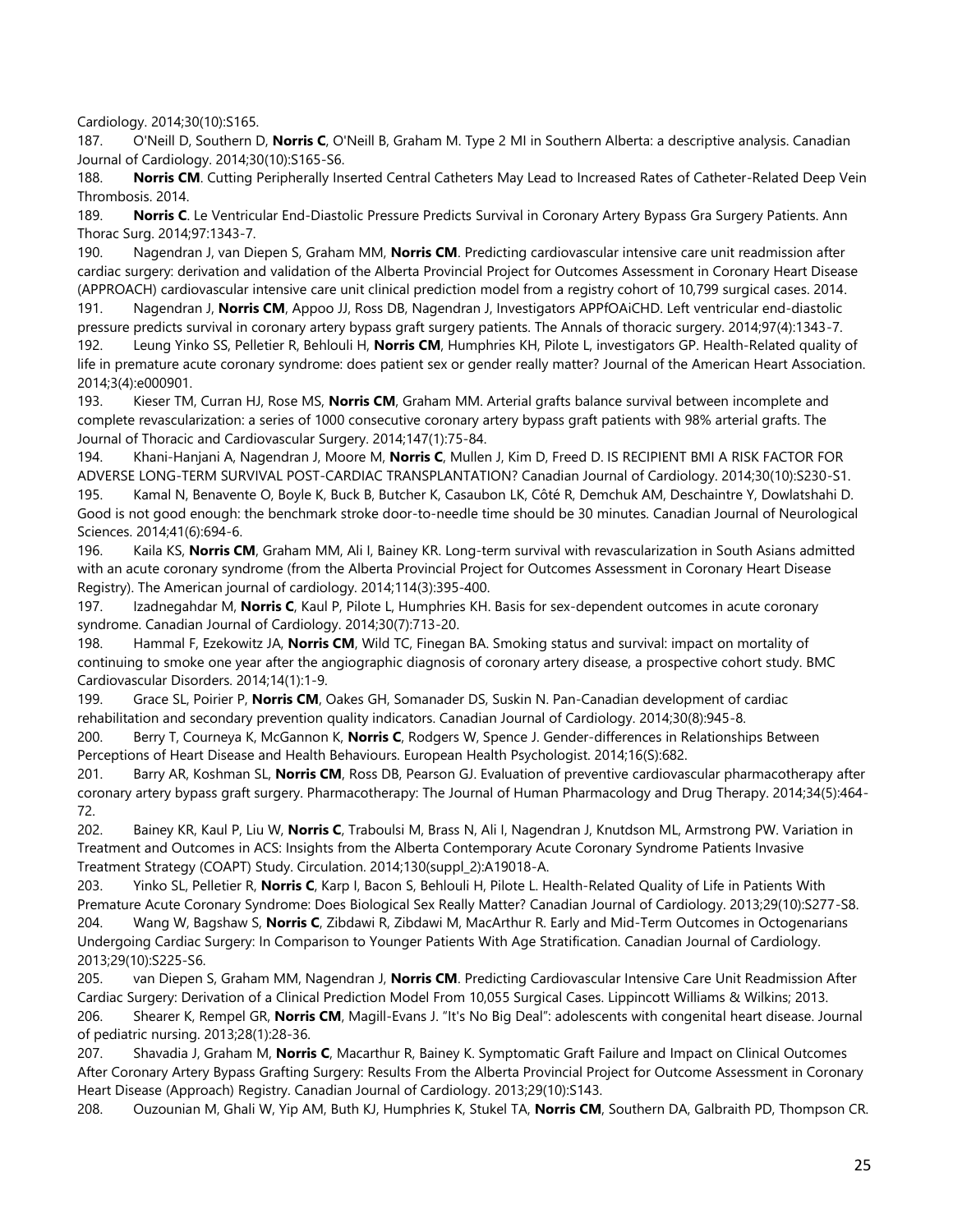Determinants of percutaneous coronary intervention vs coronary artery bypass grafting: an interprovincial comparison. Canadian Journal of Cardiology. 2013;29(11):1454-61.

209. Nagendran J, **Norris CM**, Graham MM, Ross DB, MacArthur RG, Kieser TM, Maitland AM, Southern D, Meyer SR, Investigators A. Coronary revascularization for patients with severe left ventricular dysfunction. The Annals of thoracic surgery. 2013;96(6):2038-44.

210. Khan NA, Daskalopoulou SS, Karp I, Eisenberg MJ, Pelletier R, Tsadok MA, Dasgupta K, **Norris CM**, Pilote L, Team GP. Sex differences in acute coronary syndrome symptom presentation in young patients. JAMA internal medicine. 2013;173(20):1863-71.

211. Khan N, Daskalopoulou S, Avgil M, **Norris C**, Karp I, Pelletier R, Pilote L, Investigators GP. Prodromal Symptoms for Acute Coronary Syndrome in Men and Women. Lippincott Williams & Wilkins; 2013.

212. Khan N, Avgil M, **Norris C**, Pelletier R, Bacon S, Thanassoulis G, Daskalopoulou S, Behlouli H, Karp I, Pilote L. Sex Differences in Prodromal Symptoms and Health Seeking Behaviors for Acute Coronary Syndrome. Canadian Journal of Cardiology. 2013;29(10):S294.

213. Gyenes G, **Norris CM**, Graham MM, Investigators A. Percutaneous revascularization improves outcomes in patients with prior coronary artery bypass surgery. Catheterization and Cardiovascular Interventions. 2013;82(3):E148-E54.

214. Graham MM, Galbraith PD, O'Neill D, Rolfson DB, Dando C, **Norris CM**. Frailty and outcome in elderly patients with acute coronary syndrome. Canadian Journal of Cardiology. 2013;29(12):1610-5.

215. Pelletier R, Humphries K, Bacon S, Lavoie K, **Norris C**, Rabi D, Karp I, Shimony A, Pilote for the PRAXY Investigators L. Young Women with Depression Wait Longer for Acute Coronary Syndrome Diagnosis. Lippincott Williams & Wilkins; 2012.

216. Nagendran J, **Norris CM**, Appoo J, Ross DB, Nagendran J. Left Ventricular End-Diastolic Pressure is a Predictor of Survival in Patients Undergoing Coronary Artery Bypass Graft Surgery with Left Ventricular Dysfunction. Lippincott Williams & Wilkins; 2012.

217. Nagendran J, **Norris C**, Mullen J, Kim D, Ross D. 447 Recipient BMI is Not a Risk Factor for Adverse Long-Term Survival Post-Cardiac Transplantation. Canadian Journal of Cardiology. 2012;28(5):S266-S7.

218. Nagendran J, **Norris C**, Appoo J, Ross D. 253 Left Ventricular End-Diastolic Pressure Versus Left Ventricular Ejection Fraction As a Predictor of Survival For Patients Undergoing Coronary Artery Bypass Graft Surgery. Canadian Journal of Cardiology. 2012;28(5):S185-S6.

219. Mutsuga M, Quiñonez LG, Mackie AS, **Norris CM**, Marchak BE, Rutledge JM, Rebeyka IM, Ross DB. Fast-track extubation after modified Fontan procedure. The Journal of Thoracic and Cardiovascular Surgery. 2012;144(3):547-52.

220. Martin B-J, De Koning L, Southern DA, Lewin AM, Galbraith P, **Norris CM**, Knudtson ML, Investigators A. The association between adiposity and mortality in patients with coronary artery disease is modified by time. Lippincott Williams & Wilkins; 2012.

221. Martin B, Southern D, Lewin A, Galbraith P, **Norris C**, Knudtson M. 344 The Association Between Obesity and Mortality in Coronary Artery Disease Patients is a Time-Dependent Phenomenon. Canadian Journal of Cardiology. 2012;28(5):S226-S7. 222. Martin B, **Norris C**, Southern DA, Quan H, Ali I, Bainey K. 095 The Association Between South Asian Ethnicity and Long-

Term Survival Among Patients Undergoing Coronary Artery Bypass Grafting. Canadian Journal of Cardiology. 2012;28(5):S122-S3. 223. Martin B, Lewin A, Southern DA, Galbraith P, **Norris CM**, Knudtson ML. 098 Obesity is Associated With Increased Rates of Revascularization in Coronary Artery Bypass Grafting Patients: A Large Cohort Study. Canadian Journal of Cardiology. 2012;28(5):S124.

224. Luu J, Martin B, Galbraith D, **Norris C**, Southern D, Howarth A, Friedrich M, Knudtson M. 706 The Correlation Between Left Ventricular Function as Assessed Through Coronary Angiogram and Cardiovascular Magnetic Resonance Imaging: A Pilot Study. Canadian Journal of Cardiology. 2012;28(5):S368-S9.

225. Khan N, Avgil M, Eisenberg M, Karp I, Pelletier R, **Norris C**, Daskalopoulou S, Dasgupta K, Thanassoulis G, Shimony A. Acute Coronary Syndrome without Chest Pain in Young Adults. Lippincott Williams & Wilkins; 2012.

226. Kaila K, **Norris C**, Graham M, Quan H, Bainey K. 429 Clinical Outcomes in South Asians With Acute Coronary Syndromes Undergoing Percutaneous Coronary Intervention: Results from Alberta Provincial Project for Outcomes Assessment in Coronary Heart Disease Registry. Canadian Journal of Cardiology. 2012;28(5):S260-S1.

227. Fech JC, Welsh R, Hegadoren K, **Norris CM**. Caring for the radial artery post-angiogram: a pilot study on a comparison of three methods of compression. European Journal of Cardiovascular Nursing. 2012;11(1):44-50.

228. Ezekowitz J, Hammal F, **Norris C**, Wild C, Finegan B. In Patients with Coronary Artery Disease, Does Smoking Status at One Year After an Angiogram Influence Long Term Survival? : Lippincott Williams & Wilkins; 2012.

229. Elhenawy A, Kuurstra E, **Norris C**, MacArthur R, Modry D, Mullen J. 146 Aortic Root Replacement In Patients With Previous Aortic Valve Surgery: Experience With 48 Patients. Canadian Journal of Cardiology. 2012;28(5):S145.

230. Barry A, Koshman S, **Norris C**, Ross D, Pearson G. 748 Assessment of In-Hospital Medication Management of Patients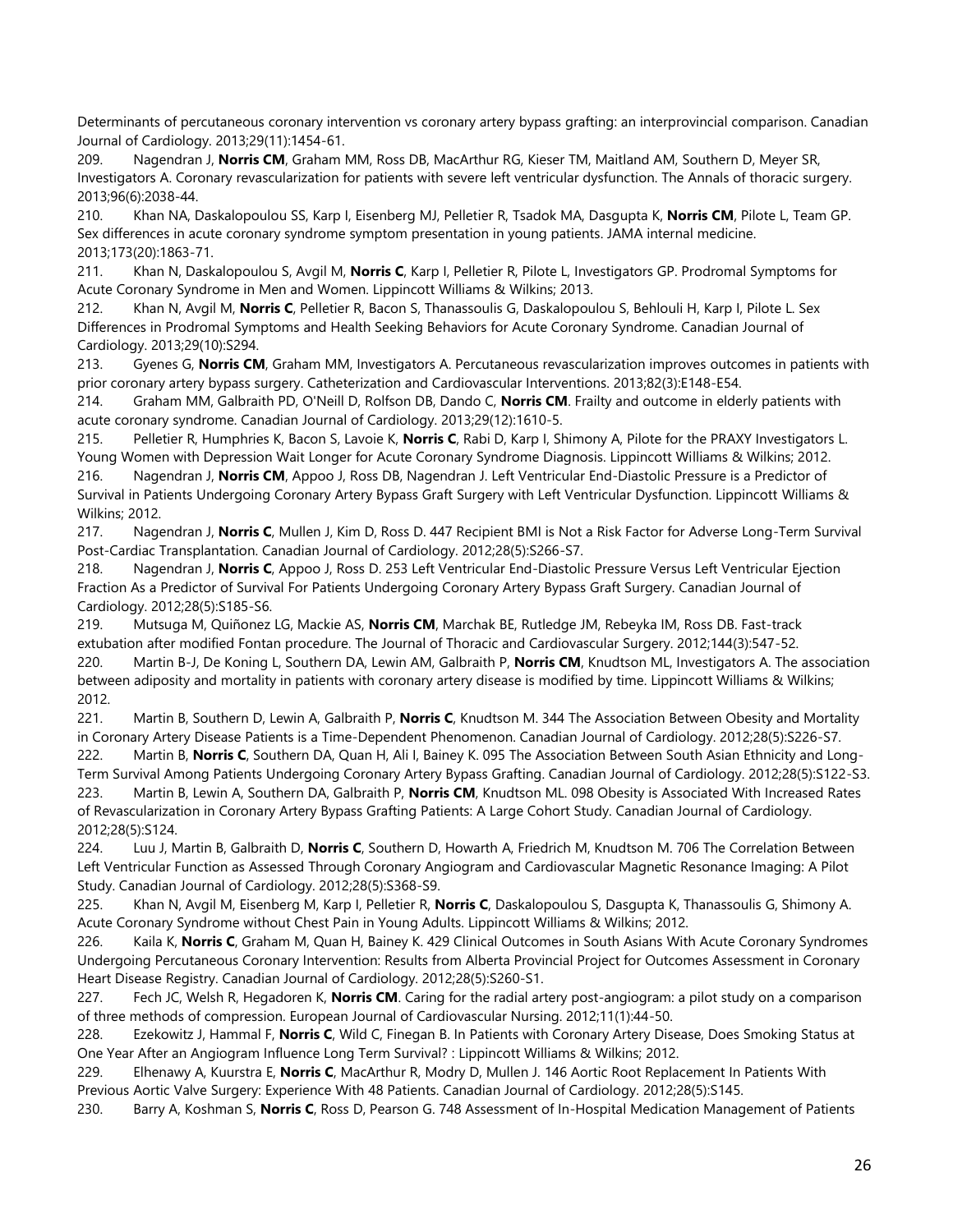Post-Coronary Artery Bypass Graft Surgery. Canadian Journal of Cardiology. 2012;28(5):S386.

231. Barry A, Koshman S, **Norris C**, Ross D, Pearson G. 203 One-Year Evaluation of Secondary Cardiovascular Preventative Therapy in Patients Who Have Undergone Coronary Artery Bypass Graft Surgery. Canadian Journal of Cardiology. 2012;28(5):S168-S9.

232. Amin AP, Jones P, Arnold S, **Norris CM**, Salisbury A, Cohen D, Spertus J. SUPPORTING SHARED DECISION-MAKING IN CHRONIC STABLE ANGINA: PREDICTING SYMPTOMS, FUNCTION AND QUALITY OF LIFE AT 1 YEAR FROM THE APPROACH STUDY. Journal of the American College of Cardiology. 2012;59(13S):E1441-E.

233. Wijeysundera HC, Tomlinson G, **Norris CM**, Ghali WA, Ko DT, Krahn MD. Predicting EQ-5D utility scores from the Seattle Angina Questionnaire in coronary artery disease: a mapping algorithm using a Bayesian framework. Medical Decision Making. 2011;31(3):481-93.

234. Oreopoulos A, Fonarow GC, Ezekowitz JA, McAlister FA, Sharma AM, Kalantar‐Zadeh K, **Norris CM**, Johnson JA, Padwal RS. Do anthropometric indices accurately reflect directly measured body composition in men and women with chronic heart failure? Congestive Heart Failure. 2011;17(2):89-91.

235. **Norris CM**, Schopflocher D, Hardwicke-Brown E, Galbraith P, Knudtson ML, Ghali WA, Investigators A. Abstract P190: Do We Combine the Data for Analysis from VENUS and MARS? The Time Has Come for Consistent Sex-Based Analysis of Health Outcome Data. Lippincott Williams & Wilkins; 2011.

236. **Norris CM**. A 3-year lifestyle intervention for adults at moderate to high risk of cardiovascular disease may be costeffective when added to standard care and improves 3-year physical-function and bodily pain scores. Evidence-based nursing. 2011;14(2):50-1.

237. Nagendran J, **Norris CM**, Graham MM, MacArthur RG, Keiser TM, Maitland A, Meyer SR. Abstract P221: Coronary Artery Bypass Grafting versus Percutaneous Coronary Intervention for Patients With Severe Left Ventricular Dysfunction: Superior Outcomes With Surgery. Lippincott Williams & Wilkins; 2011.

238. McMurtry MS, Lewin AM, Knudtson ML, Ghali WA, Galbraith PD, Schulte F, **Norris CM**, Graham MM. The clinical profile and outcomes associated with coronary collaterals in patients with coronary artery disease. Canadian Journal of Cardiology. 2011;27(5):581-8.

239. Martin B, Galbraith PD, Lewin AM, Anderson T, Rabi D, Knudtson ML, **Norris CM**, Ghali WA. 213 sex differences in the association between obesity and quality of life in patients with coronary artery disease. Canadian Journal of Cardiology. 2011;27(5):S136-S7.

240. Lehr EJ, Wang PZ, Oreopoulos A, Kanji H, **Norris C**, MacArthur R. Midterm outcomes and quality of life of aortic root replacement: mechanical vs biological conduits. Canadian Journal of Cardiology. 2011;27(2):262. e15-. e20.

241. Kieser TM, Lewin AM, Graham MM, Martin B-J, Galbraith PD, Rabi DM, **Norris CM**, Faris PD, Knudtson ML, Ghali WA. Outcomes associated with bilateral internal thoracic artery grafting: the importance of age. The Annals of thoracic surgery. 2011;92(4):1269-76.

242. Bainey KR, **Norris CM**, Gupta M, Southern D, Galbraith D, Knudtson ML, Graham MM. Altered health status and quality of life in South Asians with coronary artery disease. American heart journal. 2011;162(3):501-6.

243. Al Shouli S, Nijjar Y, Mullen J, **Norris C**, Graham M, Meyer S. 092 Are the Euroscore and STS predictive risk scores valid in octogenarians undergoing isolated CABG? Canadian Journal of Cardiology. 2011;27(5):S94.

244. Robertson C, Alton G, Rempel G, Newburn-Cook C, **Norris CM**. Functional outcomes after neonatal open cardiac surgery: comparison of survivors of the Norwood staged procedure and the arterial switch operation. 2010.

245. Oreopoulos A, Padwal R, McAlister F, Ezekowitz J, Sharma A, Kalantar-Zadeh K, Fonarow G, **Norris C**. Association between obesity and health-related quality of life in patients with coronary artery disease. International journal of obesity. 2010;34(9):1434-41.

246. Oreopoulos A, Kalantar-Zadeh K, McAlister FA, Ezekowitz JA, Fonarow GC, Johnson JA, **Norris CM**, Padwal RS. Comparison of direct body composition assessment methods in patients with chronic heart failure. Journal of cardiac failure. 2010;16(11):867-72.

247. Oreopoulos A, Ezekowitz JA, McAlister FA, Kalantar-Zadeh K, Fonarow GC, **Norris CM**, Johnson JA, Padwal RS, editors. Association between direct measures of body composition and prognostic factors in chronic heart failure. Mayo Clinic Proceedings; 2010: Elsevier.

248. **Norris CM**, Murray JW, Triplett LS, Hegadoren KM. Gender roles in persistent sex differences in health-related qualityof-life outcomes of patients with coronary artery disease. Gender medicine. 2010;7(4):330-9.

249. **Norris CM**. Prevalence of myocardial infarction over a 10–15-year period in the USA has decreased in midlife men but increased in women, with a decrease in the excess cardiovascular risk of men compared with women. Evidence-Based Nursing. 2010;13(3):78-.

250. **Norris C**, Murray J, Hegadoren K, Investigators A. 193 Poster Can sex differences in HRQOL outcomes be attributed to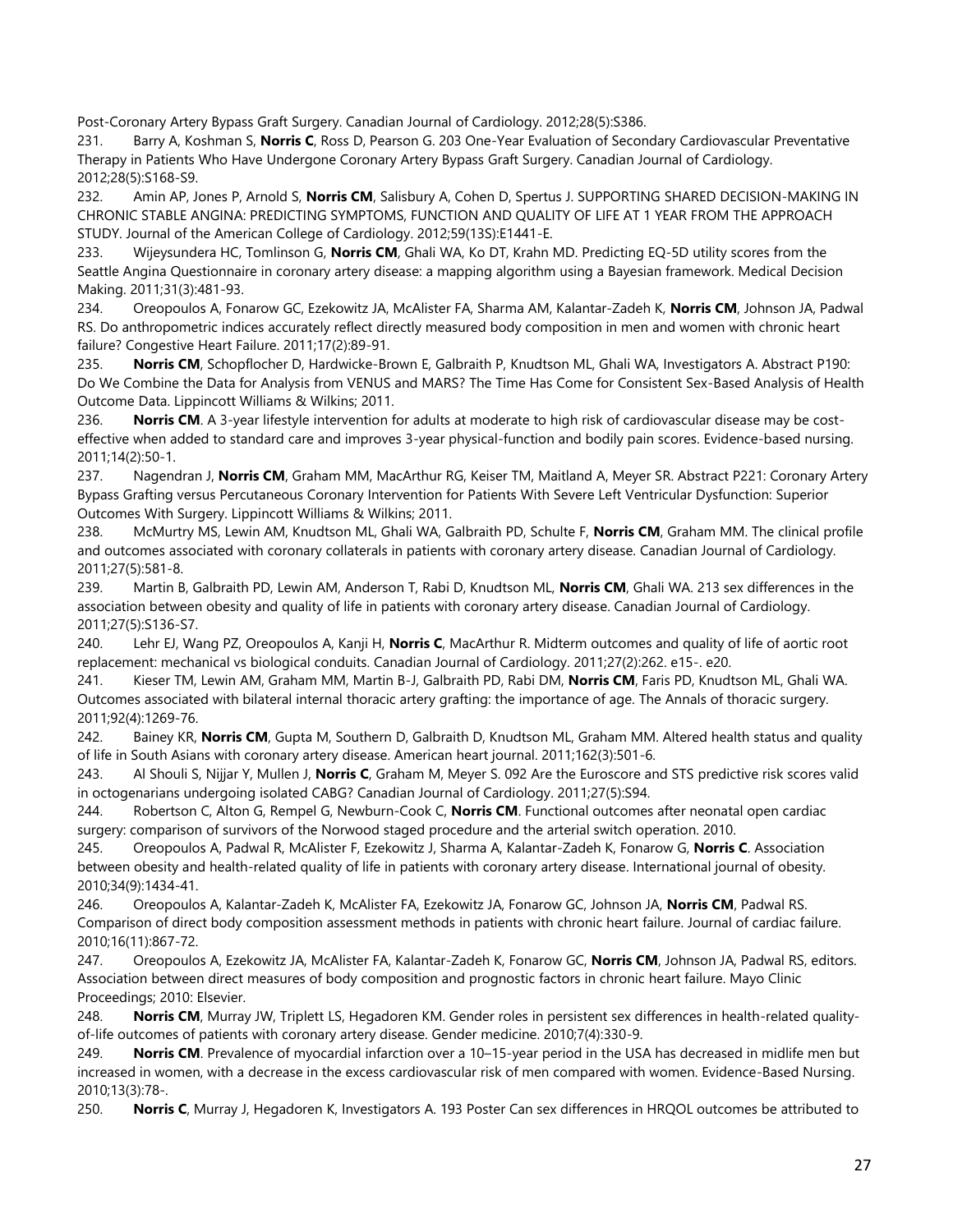gender roles. European Journal of Cardiovascular Nursing. 2010;9(1\_suppl):S43-S.

251. Nagendran J, **Norris C**, Graham M, MacArthur R, Kieser T, Maitland A, Meyer S, editors. Coronary artery bypass grafting versus percutaneous coronary intervention for patients with severe left ventricular dysfunction: Superior outcomes with surgery. CANADIAN JOURNAL OF CARDIOLOGY; 2010: PULSUS GROUP INC 2902 S SHERIDAN WAY, OAKVILLE, ONTARIO L6J 7L6, CANADA.

252. Khani-Hanjani A, Lien D, Mullen J, Meyer S, Weinkauf J, Campbell P, Jackson K, LaBranche K, **Norris C**, Oreopolus A. 416: The Preoperative Levels of Panel Reactive Antibody Is Associated with Poor Outcome of Lung Transplant. The Journal of Heart and Lung Transplantation. 2010;29(2):S137-S8.

253. Khan N, Karp I, Dasgupta K, Humphries K, **Norris C**, Pilote L, editors. SEX DIFFERENCES IN ACS PRESENTATION IN THE YOUNG. CANADIAN JOURNAL OF CARDIOLOGY; 2010: PULSUS GROUP INC 2902 S SHERIDAN WAY, OAKVILLE, ONTARIO L6J 7L6, CANADA.

254. Hegadoren K, Chivers-Wilson K, **Norris C**, Lanius R, Coupland N. Integration of psychological and neuroendocrine parameters by experience or stress-related disorder. Journal of Affective Disorders. 2010(122):S33-S4.

255. Chan AY, McAlister FA, **Norris CM**, Johnstone D, Bakal JA, Ross DB, Investigators APPfOAiCHD. Effect of β-blocker use on outcomes after discharge in patients who underwent cardiac surgery. The Journal of Thoracic and Cardiovascular Surgery. 2010;140(1):182-7. e1.

256. Alton GY, Rempel GR, Robertson CM, Newburn-Cook CV, **Norris CM**. Functional outcomes after neonatal open cardiac surgery: comparison of survivors of the Norwood staged procedure and the arterial switch operation. Cardiology in the Young. 2010;20(6):668-75.

257. Van Damme A, **Norris C**, Clark A, Dafoe W, Stokes H. THE PERCEIVED BENEFITS REPORTED BY WOMEN WHO HAVE COMPLETED A CARDIAC REHABILITATION PROGRAM: Poster# 9. Journal of Cardiopulmonary Rehabilitation and Prevention. 2009;29(5):337.

258. Padwal R, Sharma A, Kalanta-Zadeh K, Oreopoulos A, **Norris C**, McAlister F, Ezekowitz J, Fonarow GC. The relationship between body mass index, treatment, and mortality in patients with established coronary artery disease: a report from APPROACH. 2009.

259. Oreopoulos A, McAlister FA, Kalantar-Zadeh K, Padwal R, Ezekowitz JA, Sharma AM, Kovesdy CP, Fonarow GC, **Norris CM**. Editor's Choice: The relationship between body mass index, treatment, and mortality in patients with established coronary artery disease: a report from APPROACH. European Heart Journal. 2009;30(21):2584.

260. Oreopoulos A, McAlister FA, Kalantar-Zadeh K, Padwal R, Ezekowitz JA, Sharma AM, Kovesdy CP, Fonarow GC, **Norris CM**. The relationship between body mass index, treatment, and mortality in patients with established coronary artery disease: a report from APPROACH. European heart journal. 2009;30(21):2584-92.

261. **Norris CM**, Patterson L, Galbraith D, Hegadoren KM. All you have to do is call; a pilot study to improve the outcomes of patients with coronary artery disease. Applied Nursing Research. 2009;22(2):133-7.

262. **Norris CM**, Ljubsa A, Hegadoren KM. Gender as a determinant of responses to a self-screening questionnaire on anxiety and depression by patients with coronary artery disease. Gender medicine. 2009;6(3):479-87.

263. **Norris CM**, King K. A qualitative examination of the factors that influence women's quality of life as they live with coronary artery disease. Western Journal of Nursing Research. 2009;31(4):513-24.

264. **Norris C**, King K, Investigators A. SP35 A qualitative examination of factors that influence women's QOL as they live with heart disease. European Journal of Cardiovascular Nursing. 2009;8(1\_suppl):S46-S.

265. **Norris C**, Hegadoren K, Investigators A. FMMP7 The importance of using a sex-based analysis when screening for anxiety and depression in patients with coronary artery disease. European Journal of Cardiovascular Nursing. 2009;8(1 suppl):S7-S.

266. **Norris C**, editor Cardiovascular risk reduction: using a pharmacist-prescriber to treat to target in people with diabetes. JOURNAL OF PHARMACY AND PHARMACOLOGY; 2009: PHARMACEUTICAL PRESS-ROYAL PHARMACEUTICAL SOC GREAT BRITIAN 1 LAMBETH HIGH ….

267. Mohamed R, McAlister FA, Pretorius V, Kapoor AS, Majumdar SR, Ross DB, **Norris CM**, Investigators APPfOAiCHD. Preoperative statin use and infection after cardiac surgery: a cohort study. Clinical Infectious Diseases. 2009;48(7):e66-e72. 268. Knudtson ML, **Norris CM**, Galbraith PD, Hubacek J, Ghali WA. Explicit risk in acute coronary syndrome management.

Canadian Journal of Cardiology. 2009;25:29A-36A. 269. King KM, **Norris CM**, Knudtson ML, Ghali WA. Risk-taking attitudes and their association with process and outcomes of cardiac care: a cohort study. BMC Cardiovascular Disorders. 2009;9(1):1-12.

270. Hegadoren K, **Norris C**, Lasiuk G, Silva DGVd, Chivers-Wilson K. As muitas faces da depressão na atenção primária. Texto & Contexto-Enfermagem. 2009;18(1):155-64.

271. Hegadoren K, **Norris C**, Lasiuk G, Silva DGVd, Chivers-Wilson K. Las muchas caras de la depresión en la atención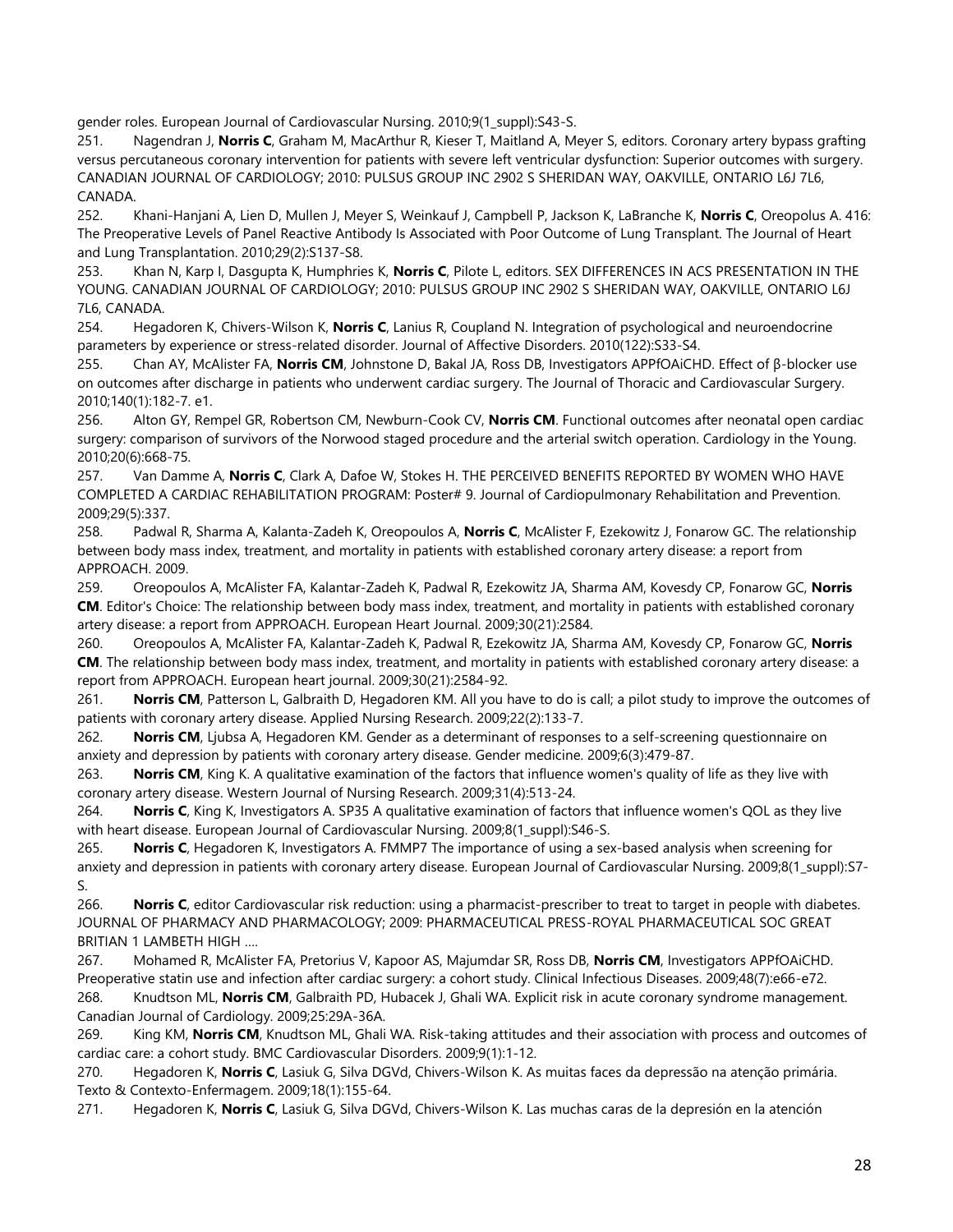primaria. Texto & Contexto-Enfermagem. 2009;18:155-64.

272. Hegadoren K, **Norris C**, Lasiuk G, Silva DGVd, Chivers-Wilson K. The many faces of depression in primary care. Texto & Contexto-Enfermagem. 2009;18(1):155-64.

273. Ghali W, Knudtson M, King K, **Norris C**. Risk-taking attitides and their association with process and outcomes of cardiac care: a cohort study. 2009.

274. Chan AY, McAlister FA, **Norris CM**, Johnstone D, Ross DB. Impact of Beta-Blocker Use on Outcomes After Discharge in Patients Who Underwent Cardiac Surgery. Lippincott Williams & Wilkins; 2009.

275. Broddadottir H, Jensen L, **Norris C**, Graham M. Health-related quality of life in women with coronary artery disease. European Journal of Cardiovascular Nursing. 2009;8(1):18-25.

276. Southern DA, **Norris CM**, Quan H, Shrive FM, Galbraith PD, Humphries K, Gao M, Knudtson ML, Ghali WA. An administrative data merging solution for dealing with missing data in a clinical registry: adaptation from ICD-9 to ICD-10. BMC Medical Research Methodology. 2008;8(1):1-9.

277. Oreopoulos A, Padwal R, **Norris CM**, Mullen JC, Pretorius V, Kalantar-Zadeh K. Effect of obesity on short-and long-term mortality postcoronary revascularization: a meta‐analysis. Obesity. 2008;16(2):442-50.

278. Oreopoulos A, Padwal R, Kalantar-Zadeh K, Fonarow GC, **Norris CM**, McAlister FA. Body mass index and mortality in heart failure: a meta-analysis. American heart journal. 2008;156(1):13-22.

279. Oreopoulos A, McAlister F, Kalantar-Zadeh K, Padwal R, Ezekowitz J, Sharma A, Fonarow G, **Norris C**, editors. The Relationship Between Body Mass Index, Treatment, and Mortality in Patients with Established Coronary Artery Disease: A Report from APPROACH. OBESITY; 2008: NATURE PUBLISHING GROUP 75 VARICK ST, 9TH FLR, NEW YORK, NY 10013-1917 USA.

280. **Norris CM**, Spertus JA, Jensen L, Johnson J, Hegadoren KM, Ghali WA. Sex and gender discrepancies in health-related quality of life outcomes among patients with established coronary artery disease. Circulation: Cardiovascular Quality and Outcomes. 2008;1(2):123-30.

281. **Norris CM**, Jensen L, Johnson J, Hegadoren K, Ghali WA, Spertus J, editors. Gender-based disparities in quality of life outcomes among patients with coronary artery disease. CIRCULATION; 2008: LIPPINCOTT WILLIAMS & WILKINS 530 WALNUT ST, PHILADELPHIA, PA 19106-3621 USA.

282. **Norris CM**, Hegadoren KM, Patterson L, Pilote L. Sex differences in prodromal symptoms of patients with acute coronary syndrome: A pilot study. Progress in Cardiovascular Nursing. 2008;23(1):27-31.

283. Mercier DC, McFetridge-Durdle J, Hirsch G, Hassan A, **Norris C**, Cox J, editors. The effect of wait times on quality of life and uncertainty in patients awaiting coronary artery bypass grafting. CIRCULATION; 2008: LIPPINCOTT WILLIAMS & WILKINS 530 WALNUT ST, PHILADELPHIA, PA 19106-3621 USA.

284. Kalantar-Zadeh K, Mullen J, Pretorius V, Padwal R, Oreopoulos A, **Norris C**. Effect of obesity on short-and long-term mortality postcoronary revascularization: a meta-analysis. 2008.

285. Humphries K, **Norris CM**, Quan H, Galbraith P, Southern D, Gao M, Knudtson M, Ghali W, Shrive F. An Adminstrative Data Merging Solution for Dealing With Missing Data in a Clinical Registry: Adaptation to ICD-9 to ICD-10. 2008.

286. Hegadoren K, Spertus JA, Johnson J, Ghali W, **Norris C**, Jensen L. Sex and gender discrepancies in health-related quality of life outcomes among patients with established coronary artery disease. 2008.

287. Graham MM, Westerhout CM, Kaul P, **Norris CM**, Armstrong PW. Sex differences in patients seeking medical attention for prodromal symptoms before an acute coronary event. American heart journal. 2008;156(6):1210-6. e1.

288. Bainey KR, **Norris CM**, Graham MM, Ghali WA, Knudtson ML, Welsh RC. Clinical in-stent restenosis with bare metal stents: is it truly a benign phenomenon? International journal of cardiology. 2008;128(3):378-82.

289. Bainey KR, Gupta M, Anand SS, Kwan H, Knudtson ML, Ghali WA, **Norris CM**, editors. Health status and quality of life outcomes in south Asian and European Canadians with coronary artery disease. CIRCULATION; 2008: LIPPINCOTT WILLIAMS & WILKINS 530 WALNUT ST, PHILADELPHIA, PA 19106-3621 USA.

290. Wold S, **Norris C**, Graham M, Clark A, editors. PCI: Not just a quick fix-The incidence of hospital readmission post PCI. CANADIAN JOURNAL OF CARDIOLOGY; 2007: PULSUS GROUP INC 2902 S SHERIDAN WAY, OAKVILLE, ONTARIO L6J 7L6, CANADA.

291. Ray JG, **Norris CM**, Udell JA, Tsuyuki RT, McAlister FA, Knudtson ML, Ghali WA. Lipid-lowering therapy and outcomes in heart failure. Journal of cardiovascular pharmacology and therapeutics. 2007;12(1):27-35.

292. Quan H, Galbraith PD, **Norris CM**, Southern DA, King K, Verhoef MJ, Knudtson ML, Ghali WA. Opinions on chelation therapy in patients undergoing coronary angiography: cross-sectional survey. Canadian Journal of Cardiology. 2007;23(8):635- 40.

293. Pilote L, Dasgupta K, Guru V, Humphries KH, McGrath J, **Norris C**, Rabi D, Tremblay J, Alamian A, Barnett T. A comprehensive view of sex-specific issues related to cardiovascular disease. Cmaj. 2007;176(6):S1-S44.

294. **Norris CM**, Hegadoren K, Pilote L. Depression symptoms have a greater impact on the 1-year health-related quality of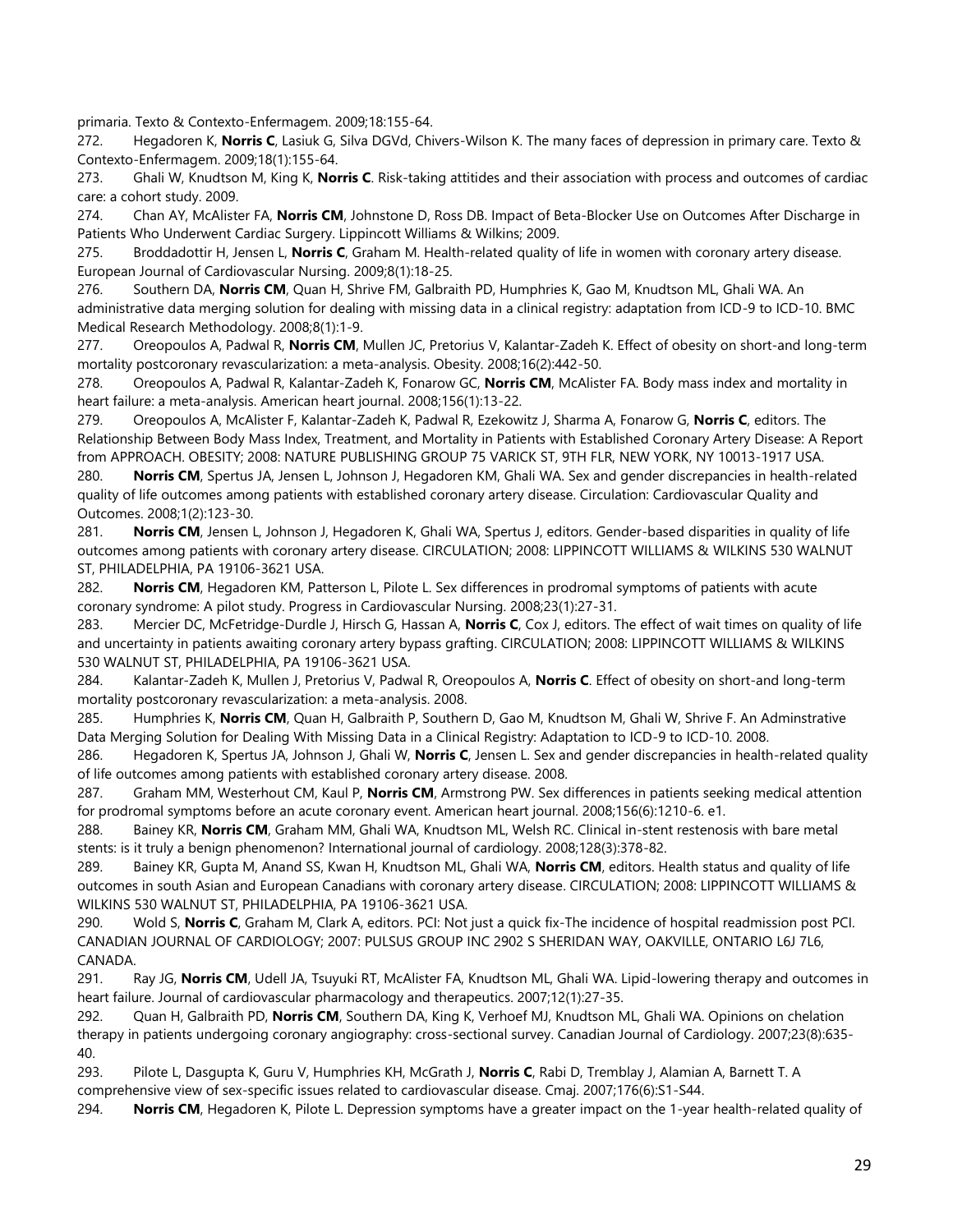life outcomes of women post-myocardial infarction compared to men. European Journal of Cardiovascular Nursing. 2007;6(2):92-8.

295. **Norris C**, Escuder J, Finegan B, editors. Smoking and CAD: An under treated and sentinel risk factor for adverse outcome following initial intervention. CANADIAN JOURNAL OF CARDIOLOGY; 2007: PULSUS GROUP INC 2902 S SHERIDAN WAY, OAKVILLE, ONTARIO L6J 7L6, CANADA.

296. **Norris C**. Impacts of heart disease and depression on health-related quality of life. 2007.

297. Nagendran J, Oreopoulos A, **Norris C**, James M, Appoo J, Ross D, editors. Is left ventricular end-diastolic pressure a better predictor of long-term survival than left ventriculair ejection fraction in patients undergoing coronary artery bypass surgery? CANADIAN JOURNAL OF CARDIOLOGY; 2007: PULSUS GROUP INC 2902 S SHERIDAN WAY, OAKVILLE, ONTARIO L6J 7L6, CANADA.

298. Nagendran J, **Norris C**, Koshal A, Hirsch G, Ross D, editors. Multicenter analysis of octogenarians undergoing mitral valve surgery. CANADIAN JOURNAL OF CARDIOLOGY; 2007: PULSUS GROUP INC 2902 S SHERIDAN WAY, OAKVILLE, ONTARIO L6J 7L6, CANADA.

299. Nagendran J, **Norris C**, James M, MacArthur R, Koshal A, Ross D, editors. Long-term outcomes after the post-operative renal failure after cardiac surgery. CANADIAN JOURNAL OF CARDIOLOGY; 2007: PULSUS GROUP INC 2902 S SHERIDAN WAY, OAKVILLE, ONTARIO L6J 7L6, CANADA.

300. McAlister FA, Oreopoulos A, **Norris CM**, Graham MM, Tsuyuki RT, Knudtson M, Ghali WA, Investigators APPfOAiCHD. Exploring the treatment-risk paradox in coronary disease. Archives of internal medicine. 2007;167(10):1019-25.

301. Dorsch M, Ranjbar K, Tyrrell B, **Norris C**, Oreopoulos A, Cheung P, Leung R, Chan M, Hui W, Brass N, editors. Abciximab or eptifibatide in percutaneous coronary intervention: Analysis of 9106 consecutive patients. CANADIAN JOURNAL OF CARDIOLOGY; 2007: PULSUS GROUP INC 2902 S SHERIDAN WAY, OAKVILLE, ONTARIO L6J 7L6, CANADA.

302. Daub B, Fraser SN, Kaul P, Black W, **Norris C**. Does participation in cardiac rehabilitation affect health outcomes and health care utilization and costs? 2007.

303. Wold S, Punjani N, Graham M, **Norris C**. The Frequency of and Reasons for Hospital Readmission Post Percutaneous Coronary Intervention: University of Alberta; 2006.

304. Udell JA, Ray JG, **Norris CM**, Tsuyuki RT, McAlister FA, Knudtson ML, Ghali WA. Is Statin-Lipid Lowering Therapy Efficacious in Heart Failure? Insight from a Cohort Study. Lippincott Williams & Wilkins; 2006.

305. Southern DA, Faris PD, Brant R, Galbraith PD, **Norris CM**, Knudtson ML, Ghali WA, Investigators A. Kaplan–Meier methods yielded misleading results in competing risk scenarios. Journal of clinical epidemiology. 2006;59(10):1110-4. 306. REEVES BC, GRAHAM MM, **NORRIS CM**, GALBRAITH PD, KNUDTSON ML, GHALI WA. Quality of life after coronary revascularization in the elderly. Commentary. European heart journal. 2006;27(14).

307. Quan H, Wang F, Schopflocher D, **Norris C**, Galbraith PD, Faris P, Graham MM, Knudtson ML, Ghali WA. Development and validation of a surname list to define Chinese ethnicity. Medical care. 2006:328-33.

308. **Norris CM**, Ghali WA, Saunders LD, Brant R, Galbraith D, Faris P, Knudtson ML, Investigators A. Ordinal regression model and the linear regression model were superior to the logistic regression models. Journal of clinical epidemiology. 2006;59(5):448-56.

309. **Norris CM**, Galbraith P, Spertus JA, editors. Health status measures continue to predict long-term outcomes in patients with coronary artery disease. Circulation; 2006: LIPPINCOTT WILLIAMS & WILKINS 530 WALNUT ST, PHILADELPHIA, PA 19106- 3621 USA.

310. **Norris C**, Patterson L, Galbraith P, Hegadoren K. 1393: All you have to do is call; improving outcomes of patients with coronary artery disease. European Journal of Cardiovascular Nursing. 2006;5(1\_suppl):43-.

311. **Norris C**, Graham M, Galbraith PD, Knudtson ML, Ghali W. Quality of Life after Coronary Revascularization in the Elderly. 2006.

312. Meyer SR, Modry DL, **Norris CM**, Pearson GJ, Bentley MJ, Koshal A, Mullen JC, Rebeyka IM, Ross DB, Wang S. Pretransplant diabetes, not donor age, predicts long-term outcomes in cardiac transplantation. Journal of cardiac surgery. 2006;21(2):117-24.

313. Huang D, Schötzau A, Zanetti-dällenbach R, Holzgreve W, Bitzer J, Wight E. Clinical Studies. 2006.

314. Hegadoren K, Lanius R, **Norris C**, O'Neill A, Dean K, Prendegrast S, Coupland N, editors. Intimate partner violence as a model to investigate chronic severe stress in women. INTERNATIONAL JOURNAL OF NEUROPSYCHOPHARMACOLOGY; 2006: CAMBRIDGE UNIV PRESS 32 AVENUE OF THE AMERICAS, NEW YORK, NY 10013-2473 USA.

315. Graham MM, **Norris CM**, Galbraith PD, Knudtson ML, Ghali WA. Quality of life after coronary revascularization in the elderly. European heart journal. 2006;27(14):1690-8.

316. Southern D, **Norris C**, Quan H, Shrive F, Galbraith P, Humphries K, Gao M, Knudtson M, Ghali W, editors. An administrative data merging solution for dealing with missing data in a clinical registry: Adaptation to ICD-10. JOURNAL OF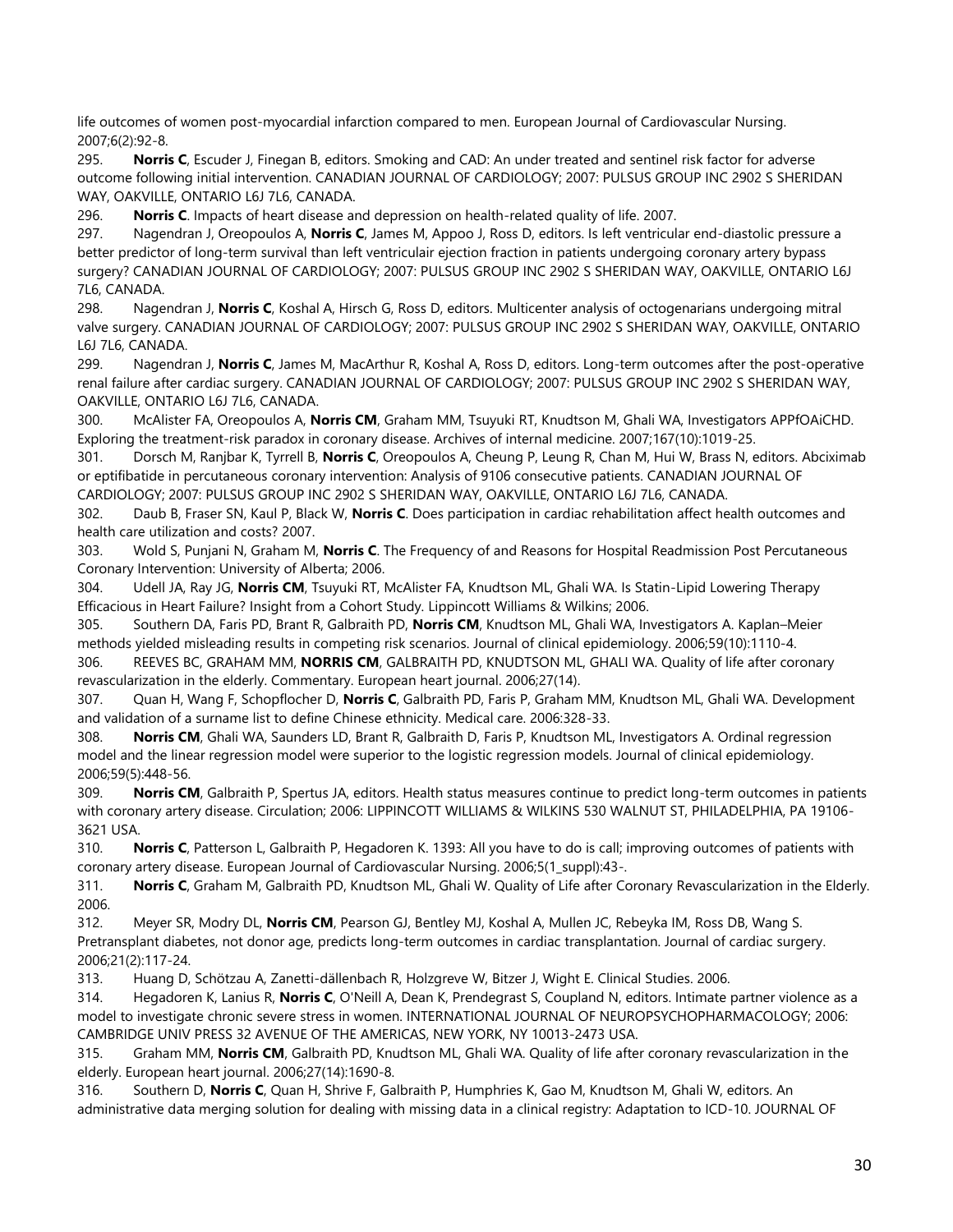GENERAL INTERNAL MEDICINE; 2005: BLACKWELL PUBLISHING 9600 GARSINGTON RD, OXFORD OX4 2DQ, OXON, ENGLAND. 317. **Norris CM**, Ghali WA. P-86/1310/Baseline HRQOL Measurement; A Moving Target in Acute Disease Presentation. Quality of Life Research. 2005:2055-.

318. **Norris C**, Pilote L. 1424 Identifying Modifiable Risk Factors that Contribute to Reported Depressive Symptomatology at 1 Year Following Acute Myocardial Infarction. European Journal of Cardiovascular Nursing. 2005;4(1):55-6.

319. **Norris C**, Pilote L, editors. Depression; The gender specific consequence of recovery in women following an acute myocardial infarction. CIRCULATION; 2005: LIPPINCOTT WILLIAMS & WILKINS 530 WALNUT ST, PHILADELPHIA, PA 19106-3621 USA.

320. Nagendran J, **Norris C**, Maitland A, Koshal A, Ross DB. Is mitral valve surgery safe in octogenarians? European journal of cardio-thoracic surgery. 2005;28(1):83-7.

321. Larsen AI, Galbraith PD, Ghali WA, **Norris CM**, Graham MM, Knudtson ML, Investigators A. Characteristics and outcomes of patients with acute myocardial infarction and angiographically normal coronary arteries. The American journal of cardiology. 2005;95(2):261-3.

322. King K, Ghall W, **Norris C**, Galbraith P, editors. Attitudes toward risk taking among patients with coronary artery disease. CIRCULATION; 2005: LIPPINCOTT WILLIAMS & WILKINS 530 WALNUT ST, PHILADELPHIA, PA 19106-3621 USA.

323. Graham MM, Ghali WA, Faris PD, Galbraith PD, Tu JV, **Norris CM**, Zentner A, Knudtson ML. Population rates of cardiac catheterization and yield of high-risk coronary artery disease. CMAJ. 2005;173(1):35-9.

324. Baskett R, Buth K, Ghali W, **Norris C**, Maas T, Maitland A, Ross D, Forgie R, Hirsch G. Outcomes in octogenarians undergoing coronary artery bypass grafting. Cmaj. 2005;172(9):1183-6.

325. Tonelli M, Ezekowitz J, Ghali W, Humphries K, **Norris C**, McAlister F, Knudtson M. The association between renal insufficiency, phamacotherapy, and outcomes in 6427 patients with heart failure and coronary artery disease. 2004.

326. Quan H, Ghali WA, Stafford D, **Norris C**. Validity of using surname to define Chinese ethnicity. Canadian Journal of Public Health. 2004;95(4):314.

327. Quan H, Ghali W, Galbraith P, **Norris C**, Southern D, Verhoef M, Knudtson M, editors. Reasons for chelation therapy use: A cross-sectional survey in patients undergoing coronary angiography. CIRCULATION; 2004: LIPPINCOTT WILLIAMS & WILKINS 530 WALNUT ST, PHILADELPHIA, PA 19106-3621 USA.

328. **Norris CM**, Saunders LD, Ghali WA, Brant R, Galbraith PD, Graham M, Faris P, Dzavik V, Knudtson ML. Health-related quality of life outcomes of patients with coronary artery disease treated with cardiac surgery, percutaneous coronary intervention or medical management. The Canadian journal of cardiology. 2004;20(12):1259-66.

329. **Norris CM**, Saunders LD, Ghali WA, Brant R, Galbraith PD, Graham M, Faris P, Dzavik V, Knudtson ML. HEALTH OUTCOMES/POLICY-Health-related quality of life outcomes of patients with coronary artery disease treated with cardiac surgery, percutaneous coronary intervention or medical management. Canadian Journal of Cardiology. 2004;20(12):1259-66.

330. **Norris CM**, Jensen LA, Galbraith PD, Graham MM, Daub WD, Knudtson ML, Ghali WA. Referral rate and outcomes of cardiac rehabilitation after cardiac catheterization in a large Canadian city. Journal of Cardiopulmonary Rehabilitation and Prevention. 2004;24(6):392-400.

331. **Norris CM**, Ghali WA, Saunders LD, Brant R, Galbraith PD. Systematic review of statistical methods used to analyze Seattle Angina Questionnaire scores. The Canadian journal of cardiology. 2004;20(2):187-93.

332. **Norris CM**, Ghali WA, Galbraith PD, Graham MM, Jensen LA, Knudtson ML. Women with coronary artery disease report worse health-related quality of life outcomes compared to men. Health and quality of life outcomes. 2004;2(1):1-11.

333. **Norris CM**, editor Women's Utilization and Outcomes of Cardiac Rehabilitation. 15th International Nursing Research Congress; 2004.

334. **Norris C**, Pilote L, Jensen L. 1349: Depression; the Heartbreaking Gender Specific Consequence of Recovery in Women Following an Acute Myocardial Infarction. European Journal of Cardiovascular Nursing. 2004;3(1):102-.

335. Klinke P, Cheung P, Germing N, **Norris C**, Hui W, Brass N. Safety of percutaneous coronary interventions without on-site cardiac surgery: A recent 10-year experience of 5,909 cases. 2004.

336. Jensen L, Knudtson M, Galbraith PD, Ghali W, **Norris C**, Graham M. Women with coronary artery disease report worse health-related quality of life outcomes compared to men. 2004.

337. Ezekowitz J, McAlister FA, Humphries KH, **Norris CM**, Tonelli M, Ghali WA, Knudtson ML, Investigators A. The association among renal insufficiency, pharmacotherapy, and outcomes in 6,427 patients with heart failure and coronary artery disease. Journal of the American College of Cardiology. 2004;44(8):1587-92.

338. CM CRTM, BN PDG, Thompson C, Humphries K, Gao M. Revascularization use and survival outcomes after cardiac catheterization in British Columbia and Alberta. Can J Cardiol. 2004;20(14):1417-23.

339. Baskett R, Buth K, Ghali W, **Norris C**, Maas T, Maitland A, Ross D, Forgie R, Sullivan J, Hirsch G, editors. Outcomes in octogenarians undergoing CABG in Canada: A multicentre study. CIRCULATION; 2004: LIPPINCOTT WILLIAMS & WILKINS 530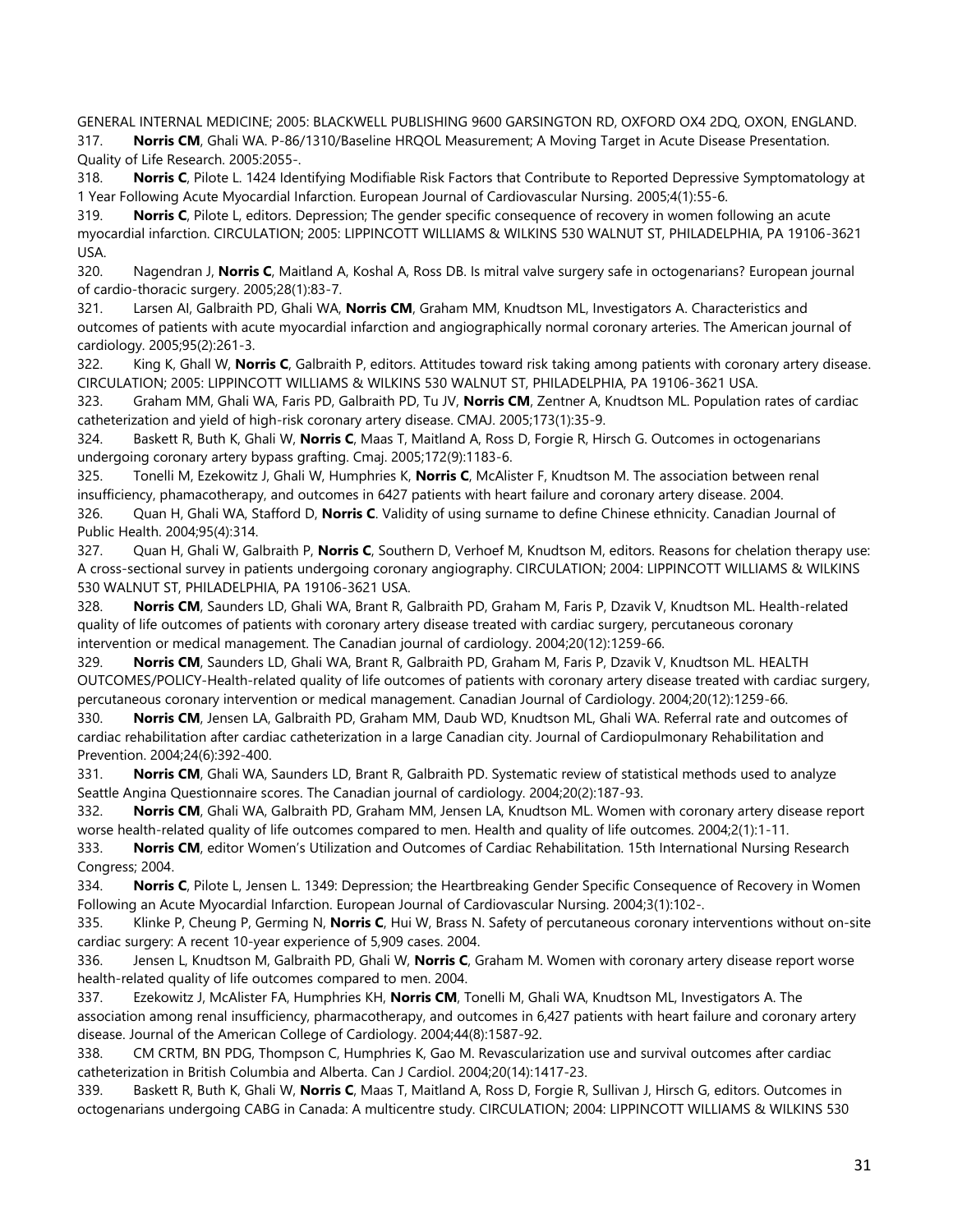#### WALNUT ST, PHILADELPHIA, PA 19106-3621 USA.

340. Appoo J, **Norris C**, Merali S, Graham MM, Koshal A, Knudtson ML, Ghali WA. Long-term outcome of isolated coronary artery bypass surgery in patients with severe left ventricular dysfunction. Circulation. 2004;110(11 suppl 1):II-13-II-7.

341. Appoo J, **Norris C**, Marali S, Graham MM, Koshal A, Knudtson ML, Ghali WA. Surgery for Coronary Artery Disease-Long-Term Outcome of Isolated Coronary Artery Bypass Surgery in Patients With Severe Left Ventricular Dysfunction. Circulation-Hagertown. 2004;110(11):II13.

342. Rathore S, **Norris C**, Galbraith D, Ghali W, Knudtson M, editors. Correlates of coronary revascularization refusal in a population-based cardiac catheterization cohort. CIRCULATION; 2003: LIPPINCOTT WILLIAMS & WILKINS 530 WALNUT ST, PHILADELPHIA, PA 19106-3621 USA.

343. Quan H, Ghali W, Dean S, **Norris C**, Faris P, Galbraith P, Graham M, Knudtson M, editors. Validity of using names to define South Asian ethnicity. JOURNAL OF GENERAL INTERNAL MEDICINE; 2003: SPRINGER ONE NEW YORK PLAZA, SUITE 4600, NEW YORK, NY, UNITED STATES.

344. Quan H, Ghali W, Dean S, **Norris C**, Faris P, Galbraith P, Graham M, Knudtson M, editors. Validity of using surnames to define Chinese ethnicity. JOURNAL OF GENERAL INTERNAL MEDICINE; 2003: SPRINGER ONE NEW YORK PLAZA, SUITE 4600, NEW YORK, NY, UNITED STATES.

345. **Norris CM**. Quality of Life Outcomes Following Treatment for Coronary Artery Disease: National Library of Canada= Bibliothèque nationale du Canada, Ottawa; 2003.

346. **Norris C**, Ghali W, Jensen L, Galbraith D, Knudtson M, Investigators A. 1225: Health-related Quality of Life Differences Between Women and Men Treated for Coronary Artery Disease in Alberta, Canada. European Journal of Cardiovascular Nursing. 2003;2(1):78-9.

347. Hui WK, Germing N, Cheung PK, Klinke P, **Norris C**, Brass N. Safety of percutaneous coronary interventions without onsite cardiac surgery: A recent 10-year experience of 5,909 cases. Journal of the American College of Cardiology. 2003;41(6S1):19-.

348. Graham MM, Ghali WA, Faris PD, Galbraith PD, **Norris CM**, Knudtson ML, Investigators A. Sex differences in the prognostic importance of diabetes in patients with ischemic heart disease undergoing coronary angiography. Diabetes Care. 2003;26(11):3142-7.

349. Graham M, Ghali W, Faris P, Galbraith P, **Norris C**, Knudtson M. Pathophysiology/Complications-Sex differences in the prognostic importance of diabetes in patients with ischemic heart disease undergoing coronary angiography. Diabetes Care. 2003;26(11):3142-7.

350. Graham M, Ghali W, Faris P, Galbraith P, **Norris C**, Knudtson M. New candidates for promoting coronary revascularization: the elderly-Response. CIRCULATION. 2003;107(3):E26-E.

351. Appoo J, **Norris C**, Merali S, Graham M, Koshal A, Ghali W, editors. Outcomes of isolated coronary artery bypass grafting in patients with severe left ventricular dysfunction. CIRCULATION; 2003: LIPPINCOTT WILLIAMS & WILKINS 530 WALNUT ST, PHILADELPHIA, PA 19106-3621 USA.

352. Sun J, **Norris CM**. Gender Differences in Health-Related Quality of Life among Patients with Coronary Heart Diseases-A Non-Parametric Regression Approach. Quality of Life Research. 2002:628-.

353. Southern DA, Galbraith PD, Ghali WA, Graham MM, Faris PD, Knudtson ML, **Norris CM**. Misclassification of income quintiles derived from area-based measures. Canadian journal of public health. 2002;93(6):465-9.

354. **Norris C**, Saunders L, Ghali W, Brant R, Galbraith D, Graham M, Faris P, Knudtson M, editors. Health-related quality of life outcomes of patients with coronary artery disease treated with surgery, percutaneous intervention or medical management. CIRCULATION; 2002: LIPPINCOTT WILLIAMS & WILKINS 530 WALNUT ST, PHILADELPHIA, PA 19106-3621 USA.

355. **Norris C**, Ghali W, Daub W, Knudtson M, Galbraith D, editors. Utilization and outcomes of cardiac rehabilitation following cardiac catheterization in a large Canadian city. Circulation; 2002: LIPPINCOTT WILLIAMS & WILKINS 530 WALNUT ST, PHILADELPHIA, PA 19106-3621 USA.

356. Graham MM, Ghali WA, Faris PD, Galbraith PD, **Norris CM**, Knudtson ML. Survival after coronary revascularization in the elderly. Circulation. 2002;105(20):2378-84.

357. Ghali WA, Faris PD, Galbraith PD, **Norris CM**, Curtis MJ, Saunders LD, Dzavik V, Mitchell LB, Knudtson ML, Investigators\* APPfOAiCHD. Sex differences in access to coronary revascularization after cardiac catheterization: importance of detailed clinical data. Annals of internal medicine. 2002;136(10):723-32.

358. Galbraith P, Ghali W, Faris P, **Norris C**, Knudtson M, editors. Six-year trends in comorbidities and mortality of patients presenting for catheterization: Observations from APPROACH. CIRCULATION; 2002: LIPPINCOTT WILLIAMS & WILKINS 530 WALNUT ST, PHILADELPHIA, PA 19106-3621 USA.

359. Galbraith P, Ghali W, Faris P, **Norris C**, Knudtson M, editors. Trends in survival and repeat revascularization post-PCI: Effectiveness of stents and IIb/IIIa inhibitors. CIRCULATION; 2002: LIPPINCOTT WILLIAMS & WILKINS 530 WALNUT ST, PHILADELPHIA, PA 19106-3621 USA.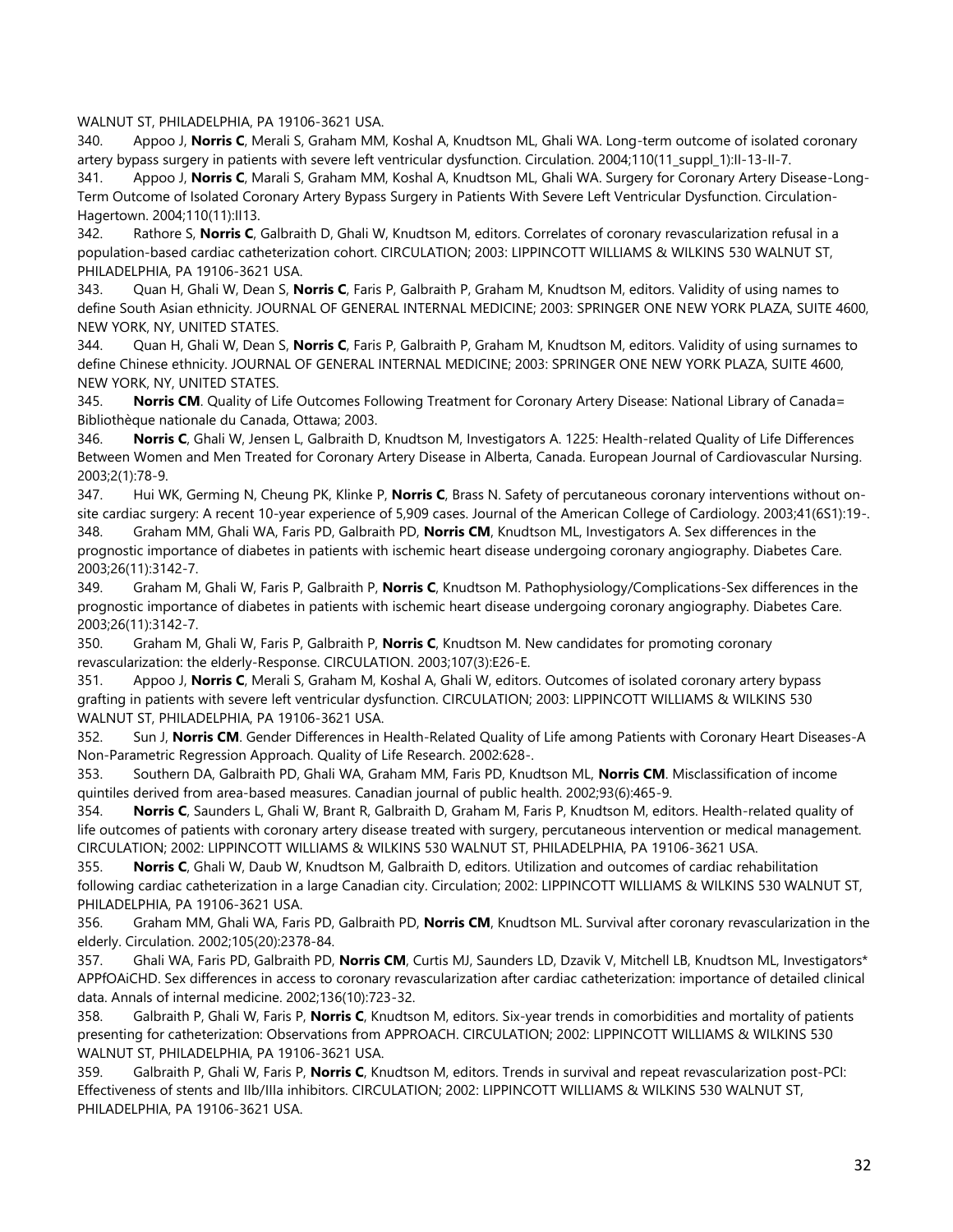360. Faris PD, Ghali WA, Brant R, **Norris CM**, Galbraith PD, Knudtson ML, Investigators A. Multiple imputation versus data enhancement for dealing with missing data in observational health care outcome analyses. Journal of clinical epidemiology. 2002;55(2):184-91.

361. Quan H, Ghali WA, Verhoef MJ, **Norris CM**, Galbraith PD, Knudtson ML. Use of chelation therapy after coronary angiography. The American journal of medicine. 2001;111(9):686-91.

362. **Norris C**, Ghali W, Saunders D, Brant R, Galbraith D, Faris P, Knudtson M. Comparison of Three Different Statistical Analysis Strategies for Analyzing Seattle Angina Questionnaire Quality of Life Data. Quality of Life Research. 2001:196-.

363. Hemmelgarn BR, Ghali WA, Quan H, Brant R, **Norris CM**, Taub KJ, Knudtson ML, Investigators A. Poor long-term survival after coronary angiography in patients with renal insufficiency. American journal of kidney diseases. 2001;37(1):64-72. 364. Graham MM, Faris PD, Ghali WA, Galbraith PD, **Norris CM**, Badry JT, Mitchell LB, Curtis MJ, Knudtson ML, Investigators

A. Validation of three myocardial jeopardy scores in a population-based cardiac catheterization cohort. American heart journal. 2001;142(2):254-62.

365. Ghali WA, Quan H, Brant R, van Melle G, **Norris CM**, Faris PD, Galbraith PD, Knudtson ML, Investigators A, Investigators A. Comparison of 2 methods for calculating adjusted survival curves from proportional hazards models. Jama. 2001;286(12):1494-7.

366. Dzavik V, Ghali WA, **Norris C**, Mitchell LB, Koshal A, Saunders LD, Galbraith PD, Hui W, Faris P, Knudtson ML. Interventional Cardiology-Long-term survival in 11,661 patients with multivessel coronary artery disease in the era of stenting: A report from the Alberta Provincial. American Heart Journal. 2001;142(1):119-26.

367. Dzavik V, Ghali WA, **Norris C**, Mitchell LB, Koshal A, Saunders LD, Galbraith PD, Hui W, Faris P, Knudtson ML. Long-term survival in 11,661 patients with multivessel coronary artery disease in the era of stenting: a report from the Alberta Provincial Project for Outcome Assessment in Coronary Heart Disease (APPROACH) Investigators. American heart journal. 2001;142(1):119- 26.

368. Quan H, Ghali W, Verhoef M, **Norris C**, Knudtson M, editors. Chelation therapy use in patients undergoing coronary angiography. JOURNAL OF GENERAL INTERNAL MEDICINE; 2000: BLACKWELL SCIENCE INC 350 MAIN ST, MALDEN, MA 02148 USA.

369. **Norris CM**, Ghali WA, Knudtson ML, Naylor CD, Saunders LD. Dealing with missing data in observational health care outcome analyses. Journal of clinical epidemiology. 2000;53(4):377-83.

370. **Norris CM**, Ghali WA, Galbraith DM, Saunders LD, Faris P, Knudtson M. Systematic Review of Statistical Methods Used to Analyze Seattle Angina Questionnaire Scores. Quality of Life Research. 2000:309-.

371. Kaul P, Saunders L, Ghali W, **Norris C**, Dzavik V, Newman S, Knudtson M. Predictors of long-term mortality following percutaneous coronary intervention: A population-based analysis. CANADIAN JOURNAL OF CARDIOLOGY. 2000;16:284-.

372. Graham M, Faris P, Ghali W, Galbraith P, **Norris C**, Badry J, Mitchell L, Curtis M, Knudtson M, editors. Validation of three myocardial jeopardy scores in a population-based cardiac catheterization cohort. CIRCULATION; 2000: LIPPINCOTT WILLIAMS & WILKINS 530 WALNUT ST, PHILADELPHIA, PA 19106-3621 USA.

373. Ghali WA, Quan H, **Norris CM**, Dzavik V, Naylor CD, Mitchell LB, Brant R, Knudtson ML, Investigators A. Prognostic significance of diabetes as a predictor of survival after cardiac catheterization. The American journal of medicine. 2000;109(7):543-8.

374. Dzavik V, **Norris C**, Faris P, Burton J, Galbraith D, Tymchak W, Knudtson M, editors. Changes in revascularization strategies and outcome in diabetic and nondiabetic patients with high-risk coronary anatomy enrolled in a prospective registry in 1995-1998. A report from the Alberta provincial program for assesment of coronary heart disease (APPROACH). CIRCULATION; 2000: LIPPINCOTT WILLIAMS & WILKINS 530 WALNUT ST, PHILADELPHIA, PA 19106-3621 USA.

375. **Norris C**, Ghali W, Knudtson M, Saunders D. Relationship between Cardiovascular Treatment Strategy and Patient Satisfaction as Measured by the Seattle Angina Quality of Life Questionnaire. Quality of Life Research. 1998:644-5.

376. Ghali W, Quan H, **Norris C**, Knudtson M. Outcomes and Revascularization Rates in Diabetics Vs Non-Diabetics Undergoing Cardiac Catheterization. CANADIAN JOURNAL OF CARDIOLOGY. 1998;14:139-.

377. Dzavik V, Ghali W, Hui W, **Norris C**, Maitland A, Koshal A, Knudtson M, editors. Effect of treatment on 2 year outcome of 6253 patients with multivessel CAD in a large prospective regional database. A report from the Alberta Provincial Project for Outcomes Assessment in Coronary Heart Disease (APPROACH). Circulation; 1998: LIPPINCOTT WILLIAMS & WILKINS 227 EAST WASHINGTON SQ, PHILADELPHIA, PA 19106 USA.

378. Rapoport J, Teres D, Barnett R, Jacobs P, Shustack A, Lemeshow S, **Norris C**, Hamilton S. A comparison of intensive care unit utilization in Alberta and western Massachusetts. Critical care medicine. 1995;23(8):1336-46.

379. Rapoport J, **Norris C**, Hamilton S, Jacobs P. ICU and non-ICU cost per day. 1995.

380. **Norris C**, Jacobs P, Rapoport J, Hamilton S. ICU and non-ICU cost per day. Canadian journal of anaesthesia. 1995;42(3):192-6.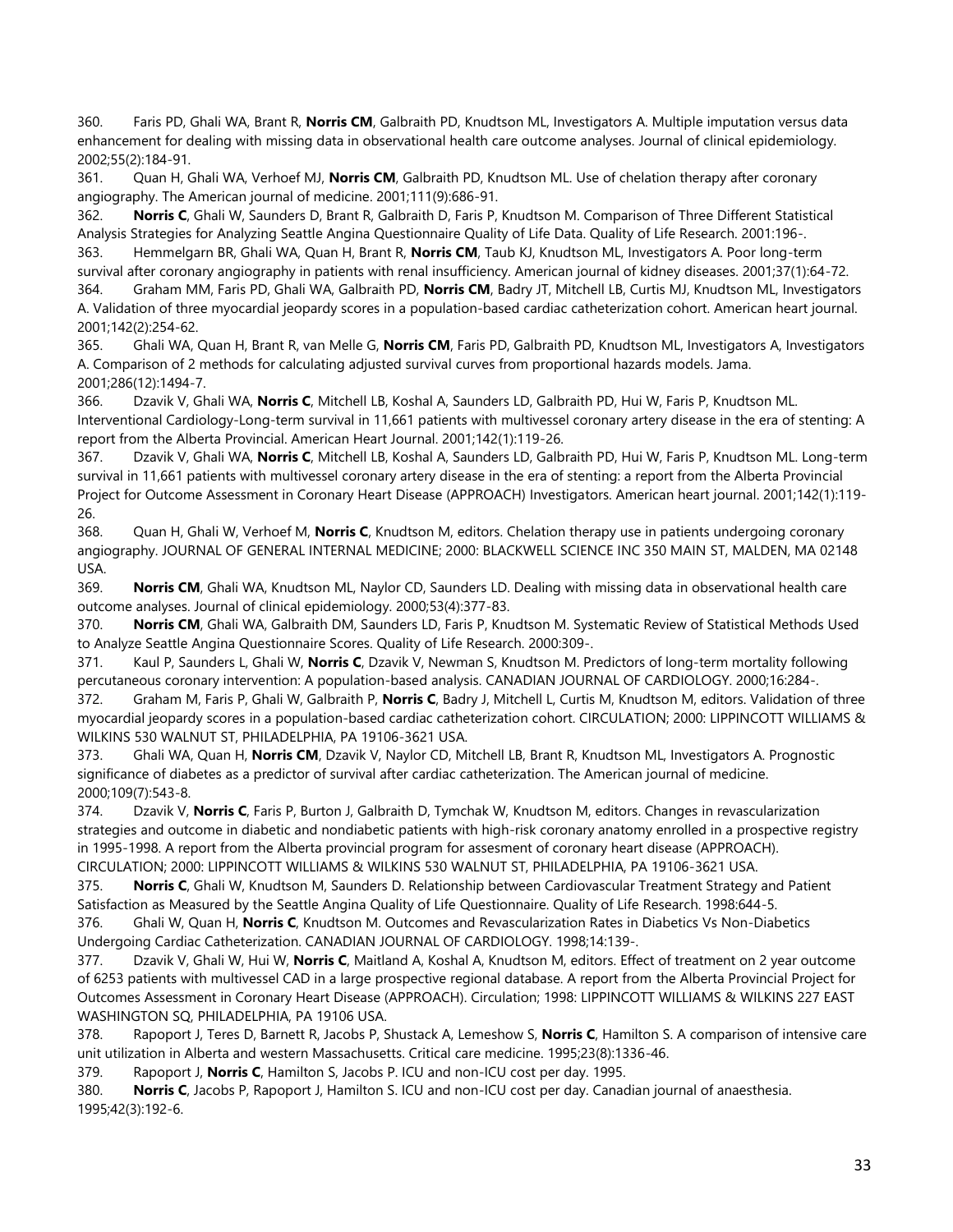381. Knudtson M, **Norris C**. Measuring qualityof life changes in patients treated for coronary artery disease in Alberta. Quality of Life Research. 1995:450-.

382. Hamilton A, **Norris C**, Wensel R, Koshal A. Cost reduction in cardiac surgery. The Canadian journal of cardiology. 1994;10(7):721-7.

383. **Norris CM**. The relationship between parental value orientations and parental participation in hospital care. 1992.

384. Pilote L, Dasgupta K, Guru V, Humphries KH, McGrath J, **Norris C**, Rabi D, Tremblay J, Alamian A, Barnett T. A comprehensive view of sex-specific issues related. CMAJ. 1755;2367:3-44.

385. **Norris CM**, Ghali WA, Saunders LD, Brant R, Galbraith D, Cerin E, Taylor LM, Leslie E, Owen N, Jylhä M. 437 A review of the application of propensity score methods yielded increasing use, advantages in specific settings, but not substantially different estimates compared with conventional multivariable methods Til Stürmer, Manisha Joshi, Robert J. Glynn, Jerry Avorn, Kenneth J. Rothman, and Sebastian Schneeweiss.

386. Marin-Neto JA, Rassi Jr A, Morillo CA, Avezum A, Connolly SJ, Sosa-Estani S, Rosas F, Yusuf S, Lopes RD, Chan M. AHJ at the Meetings.

387. Bright V, Shannon K, Oleson M, **Norris C**, Gibson K, Tyndall M. THE MAKA PROJECT: A NOVEL APPROACH TO INFORMING THE DEVELOPMENT OF HIV PROGRAMMING STRATEGIES AMONG SURVIVAL SEX WORKERS IN VANCOUVER'S DOWNTOWN EASTSIDE.

388. after Cardiac R, Ghali W, Faris P, Galbraith P, **Norris C**, Curtis M, Saunders L, Dzavik V, Mitchell L. Clinical Factors Explain Differences in Frequency of Cardiac Procedures between Men and Women after Cardiac Catheterization.

## **AUDIO-CD/INTERVIEWS**

**Norris CM (2021)** TWITTER CHAT-CWHHA -Chapter 3 Patient Perspectives, Women with Lived Experience. **CWHHA Twitter chat/Journal Club - May 18, 2021.**

**Norris CM (2021)** WEBNAR-CWHHA -Chapter 3 Patient Perspectives, Women with Lived Experience. **Atlas Webnar- May 17, 2021.**

WEAR RED CANADA Day on February 13 is to warn women with knowledge, questions to ask their doctors: U of A nursing expert **Norris CM** February 09, 2021 By Gillian Rutherford **Folio Magazine 2021 Norris, CM** (2021) **CBC Edmonton AM**- Wear Red Canada Day Feb 2021

How Heart Disease Threatens Women – **GOOD TIMES Magazine March 2021 Norris CM (2021)** TWITTER CHAT-CWHHA -Chapter 3 Patient Perspectives, Women with Lived Experience. **CWHHA Twitter chat/Journal Club - May 18, 2021.**

COMMENTARY || Women's heart health shouldn't take back seat to coronavirus. **Folio Magazine University of Alberta March 2020**

**Norris, C.M**. (2020) **Facebook Live**- Women Hearts Matter RAH Foundation

**Norris, C.M.** (2016) Does marriage help or harm your health? It depends who does the housework. **CBC radio- Edmonton AM, Calgary Eye Opener, Interior BC** (morning radio interviews)

**Norris, C.M.** (2016) Does marriage help or harm your health? It depends who does the housework.

**Spectator Health online magazine** https://health.spectator.co.uk/marriage-harms-womenshealth-now-we-have-a-better-grasp-of-why/

**Norris, C.M.** (2011). Health Outcomes for Women with Cardiovascular Disease. ACCEL Vol 43 Issue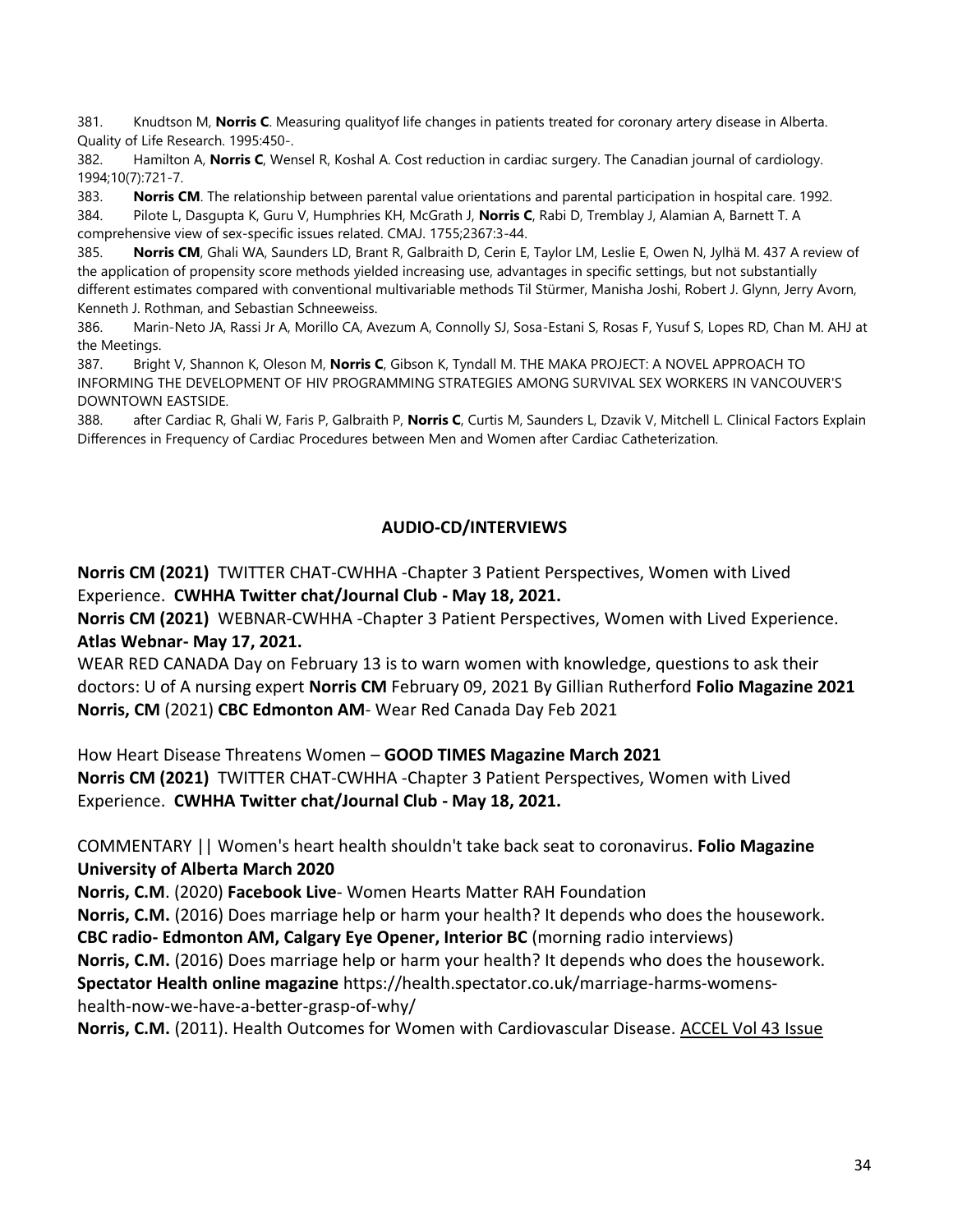02. American College of Cardiology Foundation**:** 6:42.

# **INVITED PRESENTATIONS/Keynote Speaker**

**1.** WEAR RED CANADA DAY, Feb 13th, 2022, National Webnar.

**2.** Women's Heart Health through the Life Cycles, Mazankowski Heart Month Rounds, Edmonton Feb  $11<sup>th</sup>$ , 2022

**3.** Sex & Gender in Research. Grand Rounds Fac of Medicine, University of Calgary, Feb 8<sup>th</sup>, 2022.

**4.** Women's Heart Health Talk. Can Association of Admin Professionals, Online, Feb 1 2022

**5.** Women in Philanthropy, Annual Lecture. **University of Alberta** June 2nd 2021

**6.** Sex and Gender and Women's Heart Health in the COVID Environment- **CanCOVID Network** March 16th 2021

**7. REAL TALK-** Ryan Jesperson Podcast- Round Table on Women's Health- March 9<sup>th</sup> 2021.

**8.** What the HEALTH- Women's Heart Health – What you need to know from Puberty to Post Menopause to maintain a healthy heart. **Alberta Woman's Health Foundation/Women's Health**  Society RAHF- Feb 25<sup>th</sup> 2021.

**9.** Women's Heart Health Through the Life Span -Prairies Presentation. **WEAR RED CANADA DAY** -online Feb 13th 2021

**10.** Canadian Women's Heart Health Alliance –A Presentation on the State of the Science and Atlas of Women's Heart Health. **Canadian Women's Heart Health Summit** Online Feb 13, 2021

**11.** Incorporating Sex and Gender in Women's Heart Health in the COVID Environment-

**Canadian Women's Heart Health Summit** Online Feb 12, 2021

**12.** Women's Health Research Across the Lifespan. **Lois Hole Hospital Women's Society-Jan 13 2021**

**13.** #Herheartmatters2020: Women's Cardiovascular Health: Identifying and Manging Sex-Specific Risk and Disease- **Canadian Cardiovascular Congress Oct 23 2020**

**14.** Prehab and Women's Heart Health -Opportunities stemming from Covid-19 **Canadian Cardiovascular Congress Oct 23 2020**

**15.** The Bottom Line on Sex & Gender and COVID-19, KEYNOTE, **Canadian Cardiovascular Society – National Webnar- May 2020**

**16.** Sex and Gender Differences in the Risk & Management of COVID-19, KEYNOTE, **Heart and Stroke Foundation -National/International Webnar April 2020,** 

**17.** Sex and Gender Data Collection and Analyses (Keynote Speaker) , **Libin International Trainee Symposium- Research is Better with Sex and Gender, Feb 2020**

**18.** The many faces of Ischemia in women –**Cardiology Grand Rounds RAH, Edmonton Alberta, Feb 2020**

**19.** Reflections on Including Sex & Gender Science in Clinical Practice Guidelines**. Women's heart and Brain Health Research Network, Montreal Canada, Oct 2019**

**20.** The Need for Explaining 'Sex' to Clinical Practitioners. **Vancouver 2010 Lecture,**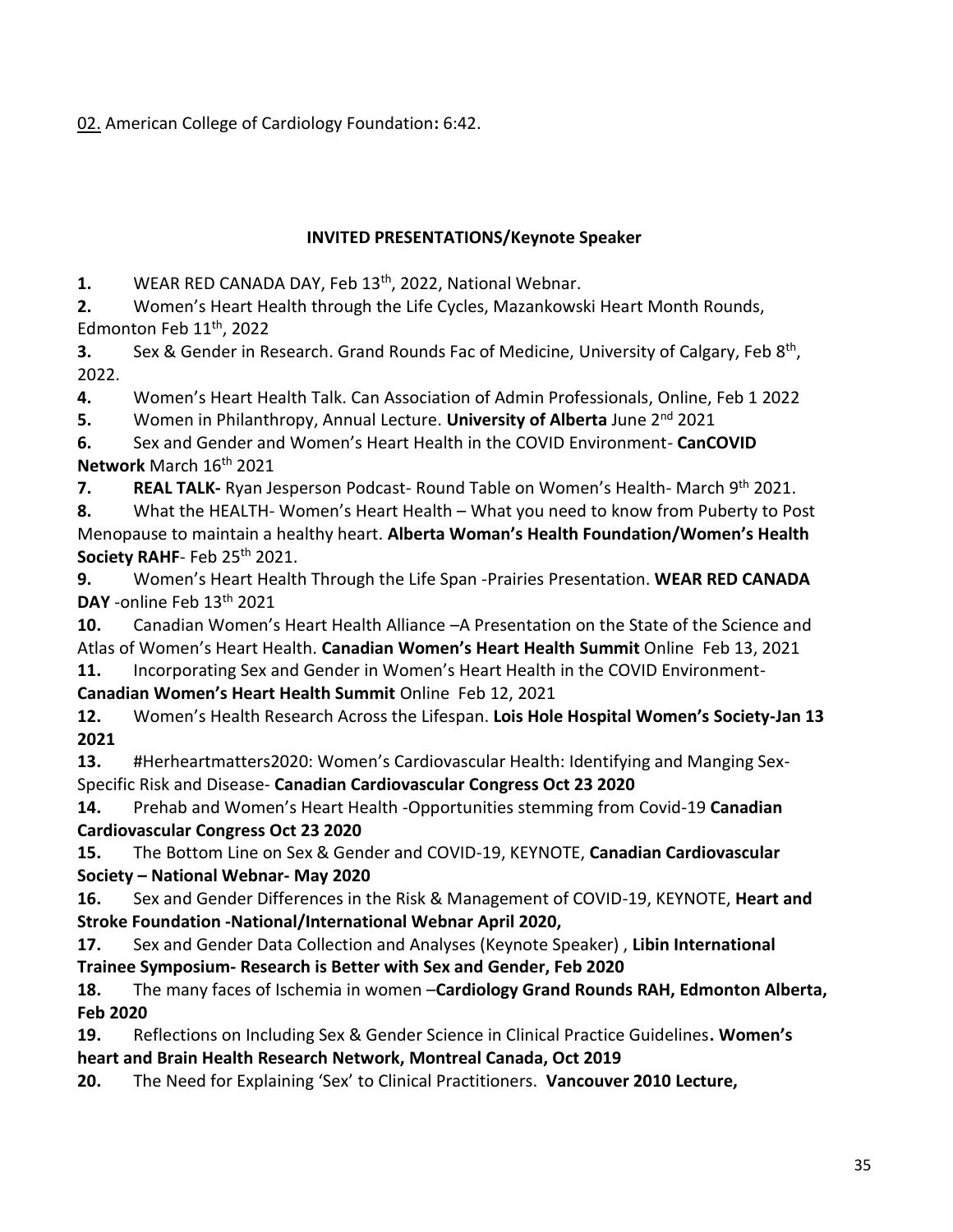**Hypertension Canada Congress, Edmonton September 2019**

**21.** Women's Heart messages **RAH Foundation Heart Health Month Talks, Edmonton AB, April 2019** 

**22.** Women and Heart Health; Heart Month Twitter Talk series. **CK HUI HEART HEALTH CENTER, Edmonton, Feb 7th, 2019**

**23.** Sex and Gender in STEMI Guidelines **Canadian Cardiovascular Congress- Toronto Canada Oct 2018**

**24.** Sex, Gender and Health; Using Research in Women's Heart Health to Inform and Support policy. **Government of Alberta, Ministry of Health Lunch and Learn, Edmonton June 27, 2018. 25.** Women and Heart Disease. 2018 Keynote Speaker, **NP Forum for Nursing and Allied** 

# **Health, Edmonton, AB, April 2018.**

**26.** Mentorship and Moving the Women's Heart Health Agenda Forward. **Women's Heart Health and Brain National Research Committee. Ottawa Ontario, April 2018.**

**27.** How Real World Data Gives Us Real World Answers. **APPROACH National Meeting, Calgary AB, September 2016.**

**28.** Sex specific research and clinical care; Why women's cardiovascular health can't wait. **Cardiology Rounds, Edmonton AB, February, 2015.**

**29.** Don't Forget About the Patient. **Cardiac Quality Collaborative 2014, Canadian Cardiovascular Congress, Vancouver BC, October 27th, 2014.**

**30.** Where is the Patient in Clinical Guidelines – **APPROACH National Meeting 2014. Calgary Alberta, Sept 22-23, 2014.**

**31.** Role of the Clinician Scientist- **CIHR Young Investigators Forum, Mentors Luncheon. Edmonton Alberta, May 26th 2014.** 

**32.** The Role of Scientific Director. **Alberta Innovates Health Solutions, Transformational Health Care in Alberta, Edmonton, Alberta Nov 08, 2013.**

**33.** World Café on Patient Reported Outcomes in Health Care. **International Society for Quality of Life (ISOQOL) Miami, Florida Oct 09, 2013.** 

**34.** Wings and Candles; Learning to play in the clinician scientist sandbox. **Campus Alberta Student Conference on Health. Banff Alberta Sept 7th 2013.**

**35.** Biostats part 2**. Cardiac Surgery Academic Half Day, 2013 Friday May 3rd, 2013**

**36.** The Cardiovascular Health and Stroke Strategic Clinical Network and the role of the Scientific Director. **Glenrose Hospital Research Committee, Jan 16, 2013**

**37.** Biostats part 1**. Cardiac Surgery Academic Half Day, 2013 Friday Nov 30th, 2012**

**38.** Myocardial Infarction in Young Women. **European Cardiovascular Conference 2012, Munich Germany, August 2012.**

**39.** The implementation of Risk Models into Clinical Practice**, APPROACH National Meeting 2012, Calgary Alberta, June 2012.**

**40.** Risky Business; The Development and Use of Risk Models in Clinical Practice. **Cardiac Grand Rounds, University of Calgary, March 12, 2012.** 

**41.** Risky Business; The Development and Use of Risk Models in Clinical Practice. **Quality and Cardiac Services Integration Rounds, Mazankowski Alberta Heart Institute Jan 25th 2012.**

**42.** Moving the Collection of Health Status Data to the Bedside. **APPROACH Annual National Meeting**, June 6-7, 2011, Calgary, AB.

**43.** Does QOL improve following revascularization in the CTO patient? , The Alberta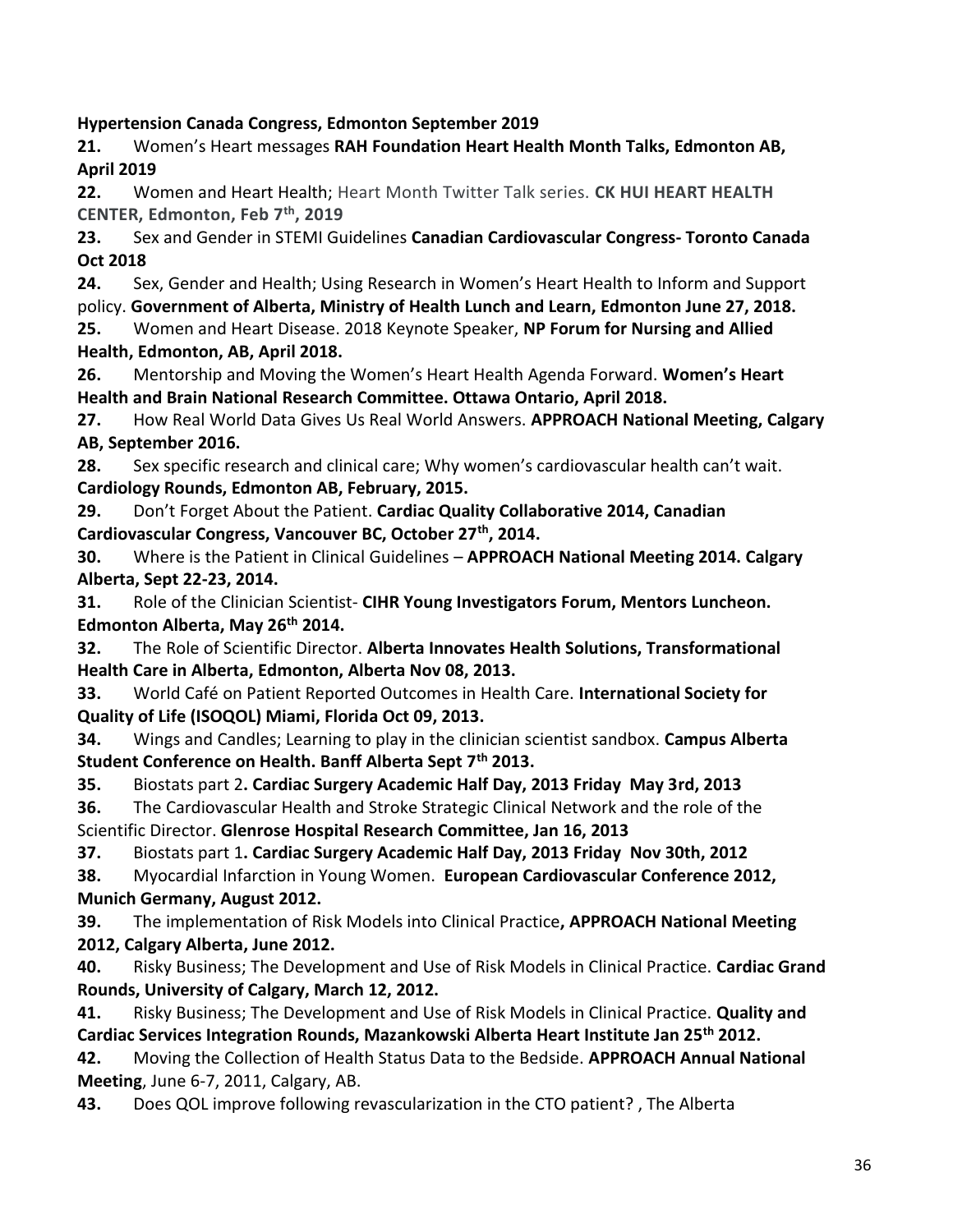Experience. **4 th Canadian CTO Summit: Translating Science to the Clinic,** June 10, 2011, Toronto, Ontario.

**44.** The time has come for consistent sex-based analysis for health outcome data. **GENESIS Annual Meeting,** June 13,14 2011, Montreal Quebec

**45.** Women, Heart Disease and Menopause; what's sex got to do with it. January 20, 2011, **Glenrose Rehabilitation Centre**, Edmonton AB.6.

**46.** Outcomes of Women with Heart Disease. **American Heart Association Annual Meeting,**  November, 2010, Chicago, Illinois.

**47.** Follow-up on the APPROACH Follow-up Experience, **APPROACH Annual National Meeting**, June 21-22, 2010, Calgary, AB.

**48.** Quality of Life in CTO Patients, The Alberta Experience. **3 rd Canadian CTO Summit: Translating Science to the Clinic,** June 11, 2010, Toronto, Ontario.

49. Using EBP Guidelines for Reviewing Manuscripts, CV Surgery Academic Half-Day, May 7<sup>th</sup>, 2010, Edmonton, AB.

**50.** Women and Heart Disease. **Division of Cardiology Research Rounds,** January 13, 2010, Edmonton, AB.

**51.** Women and Heart Disease. **Prime Time Live- CTV television,** November 05, 2009, Edmonton AB.

**52.** Heart Disease in Women: What's sex got to do with it? **Canadian Council of Cardiovascular Nurses Annual Congress, Closing Address, Edmonton Oct 27<sup>th</sup> 2009.** 

**53.** APPROACH Risk Models and Patient Consent using Health Status Data, **APPROACH Annual**  Meeting, Calgary, June 22<sup>nd</sup> 2009.

**54.** Quality of life in the Chronic Total Occlusion Patient, the Alberta Experience, **CTO Annual**  Summit, Toronto, June 10<sup>th</sup>, 2009.

**55.** Integrating Gender into Health Outcomes Research. **GENESIS Annual Meeting,** Montreal, February 2009

**56.** Measuring the Outcomes of Mending Broken Hearts. **The Cardiac Athletic Society of Edmonton,** January 2009

**57.** Gender Disparities in Health Related Quality of Life Outcomes Among Patients with Established Coronary Artery Disease, **Mazankowsky Alberta Heart Institute Inaugural Congress-Edmonton AB,** June 2008

**58.** Defining Gender, **GENESIS Annual Meeting – Montreal PQ,** March 2008

**59.** Health Related Quality of Life Data- The Sky's the Limit. **APPROACH National Meeting-Calgary AB,** June 2007

**60.** Nursing Interventions to Improve Quality of Care and Life for Patients with Heart Disease, **American Heart Association QCOR Workshop-Washington DC,** May 2007

**61.** Panel Discussion on Nurse-Led Clinics **European Cardiovascular Nursing Congress, Manchester, England,** March 2007

**62.** Prodromal Symptoms and Implications for Future Research, **GENESIS Annual Meeting – Montreal PQ,** March 2007

**63.** Cardiovascular Care for Patients with Mental Health Illness, **Capital Health Mental Health Workshop,** Feb. 2007

**64.** Ten Years of Follow-Up APPROACH data. **APPROACH National Meeting, Calgary AB,** June